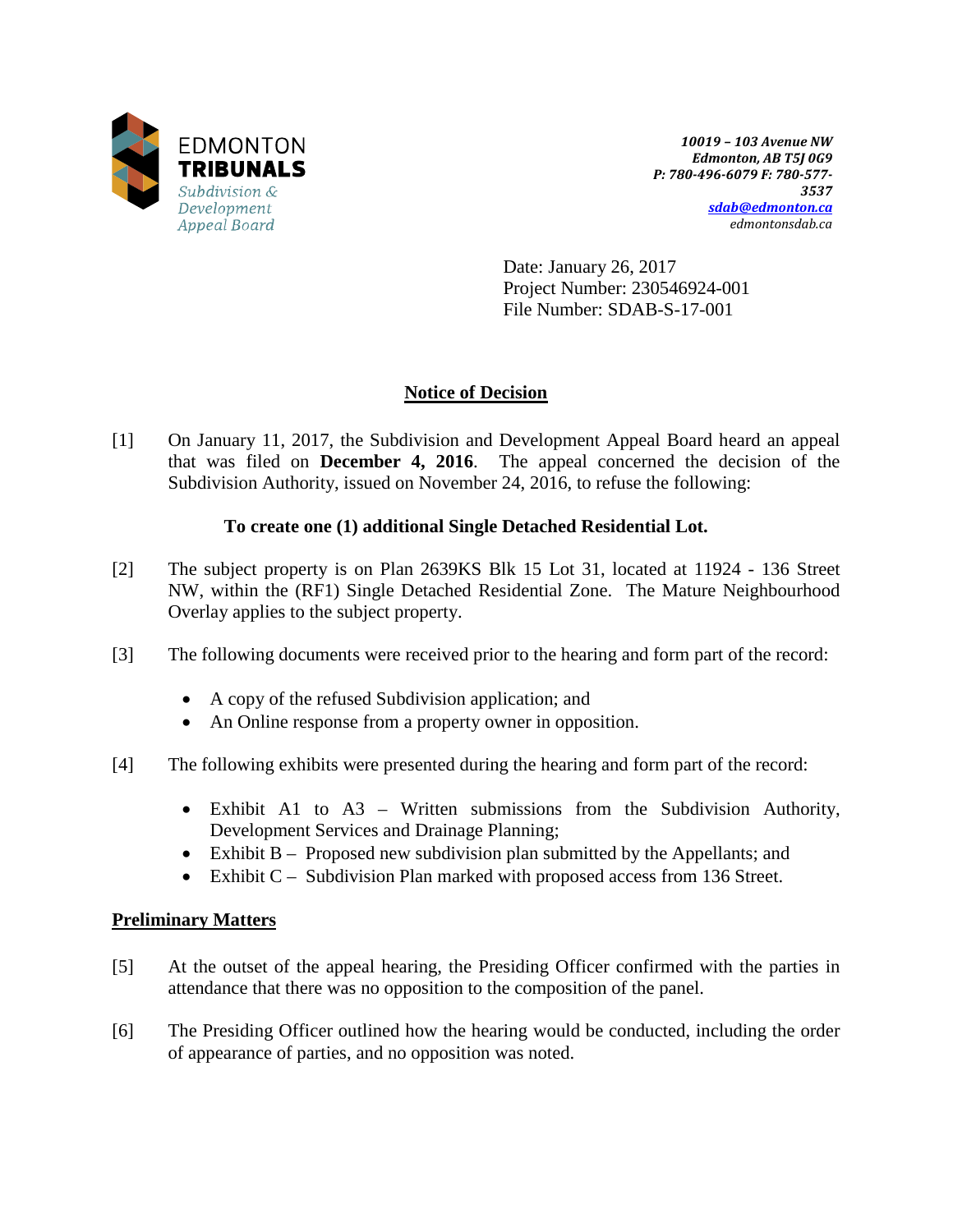[7] The appeal was filed on time, in accordance with section 678 of the *Municipal Government Act*, RSA 2000, c M-26.

#### **Motion**

"that SDAB-S-17-001 be raised from the table"

#### **Summary of Hearing**

The Presiding Officer advised the Appellants that the Board would not be considering their new proposed subdivision plan, "Exhibit B", because it represents a substantive departure from the original tentative subdivision plan. The new proposed subdivision plan was not the subject of the decision of refusal and was not reviewed by the Subdivision Authority in accordance with the usual prescribed procedures.

- *i) Position of the Appellants and property owners, Jordan & Justin Mywaart:*
- [8] The Appellants tried to contact the neighbours within a 60-metre radius. They discussed the subdivision and development plan to leave the existing house on the north Lot and build a 1200 square foot bungalow on the south Lot where the existing detached garage is currently located with about 50 percent of these neighbours.
- [9] The immediately adjacent neighbours to the west and south were comfortable with the proposed subdivision.
- [10] Many neighbours were happy that a row house or multi-family housing was not being planned for the Site. The Appellants understand one neighbour wrote a letter of objection, but that person lives approximately five houses down the block face and is less affected by the subdivision.
- [11] Services for the Lots can be provided to address the concerns of the Subdivision Authority by the establishment of an easement through the south Lot or by condominiumizing the property to share the services.
- [12] The Appellants provided the following responses to questions from the Board:
	- a. They assumed it was possible to service the north Lot from 136 Street or 122 Avenue, although they have not fully investigated this possibility and are uncertain if cost would be a barrier.
	- b. They marked a copy of the tentative plan of subdivision, "Exhibit C", to illustrate how vehicular access would be provided to the new garage on the north Lot by relocating the existing driveway to the north of the proposed line of subdivision and south of the existing house. This would allow vehicular access from 136 Street.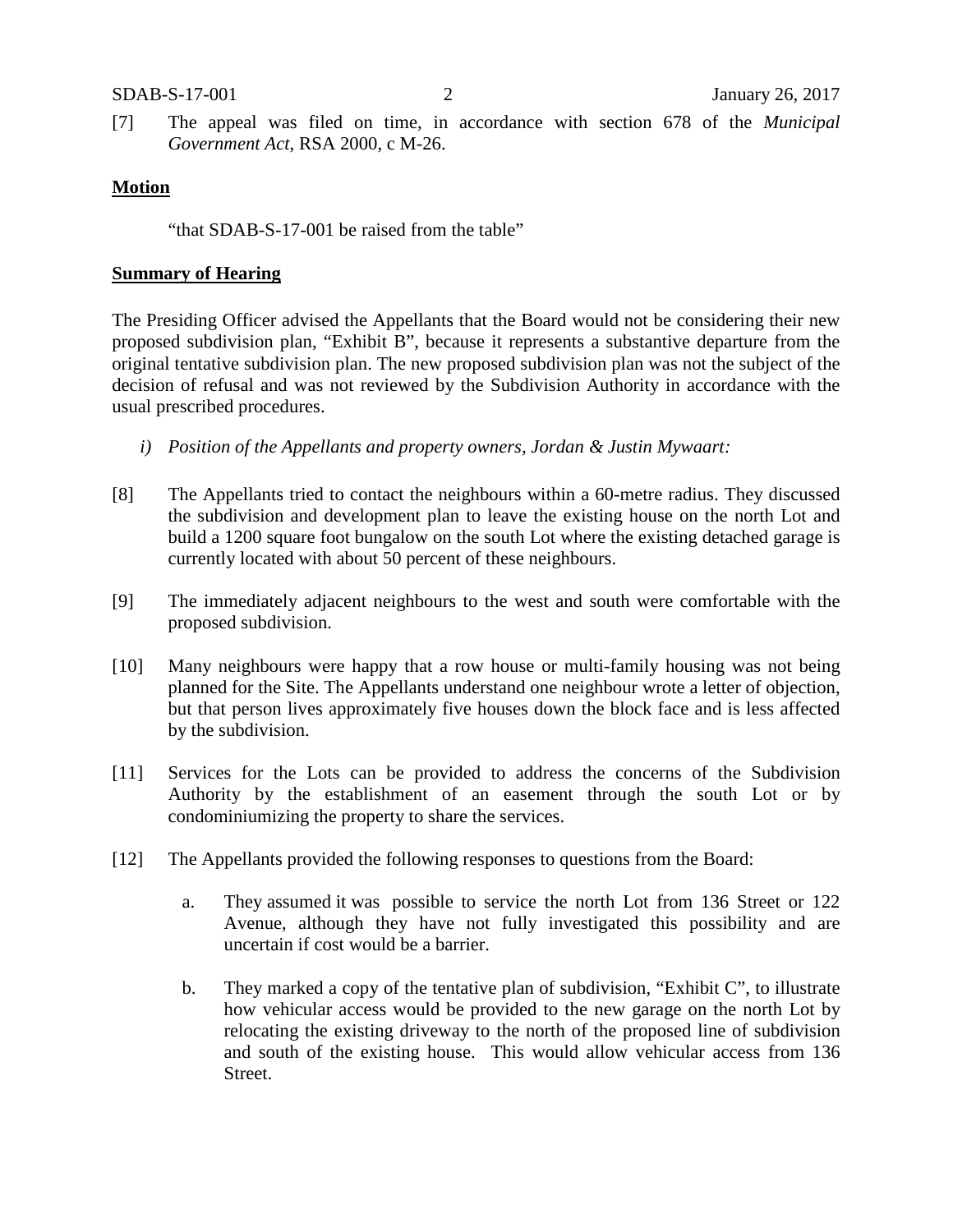- c. They conceded that there are no other similarly sized Lots in this neighbourhood. The subject property is currently the largest Lot on the block and the proposed subdivision will create the two smallest Lots on the bock.
- d. They plan to reside in the new house and their parents will move into the existing house.
- *ii) Position of the Subdivision Officer, Mr. G. Quashie-Sam, the Development Officer, Mr. C. Lee, and Drainage Planner, Mr. J. Tiwana*
- [13] Mr. Quashie-Sam indicated that the proposed subdivision application was refused primarily because it does not meet the minimum Site depth requirements for a Lot in an RF1 Single Detached Residential Zone.
- [14] The City provided the following information in response to questions from the Board:
	- a. The creation of cross Lot servicing was not identified as a reason for refusal because there are options available to provide direct servicing to both Lots and it is the responsibility of the Applicant to investigate and provide solutions.
	- b. Mr. Tiwana advised that sanitary servicing for these Lots is currently only available from the lane, "Exhibit A2". However, the Applicant does have the option of extending sewer mains to provide servicing although it would be expensive.
	- c. The proposed subdivision will create cross Lot servicing which involve easements entered into by two private homeowners that could be ended at any time. This is contrary to the *Drainage Bylaw* which requires that each separately titled parcel be independently serviced directly off public sewer mains.
	- d. The sanitary sewer line that services the existing house runs from the south and will have to cross the proposed property line to continue to provide service for it.
	- e. A private owner-to-owner easement could be entered into to provide servicing for the subdivided Lots, but the City would not be involved in that process.
	- f. Mr. Quashie-Sam confirmed that servicing of the Lots was not identified as a reason for refusal in the written decision because options are technically available for the Applicant to provide services to both proposed Lots.
	- g. Mr. Lee confirmed that "Front Lot Line" is defined in section 6.1(39) of the *Edmonton Zoning Bylaw*. A Front Lot Line must abut a public roadway, other than a Lane and for corner Lots it is the shorter of property lines abutting public roadways. Under this definition, the Front Lot Line for the north Lot continues to be 122 Avenue, while the Front Lot Line for the south Lot will be 136 Street.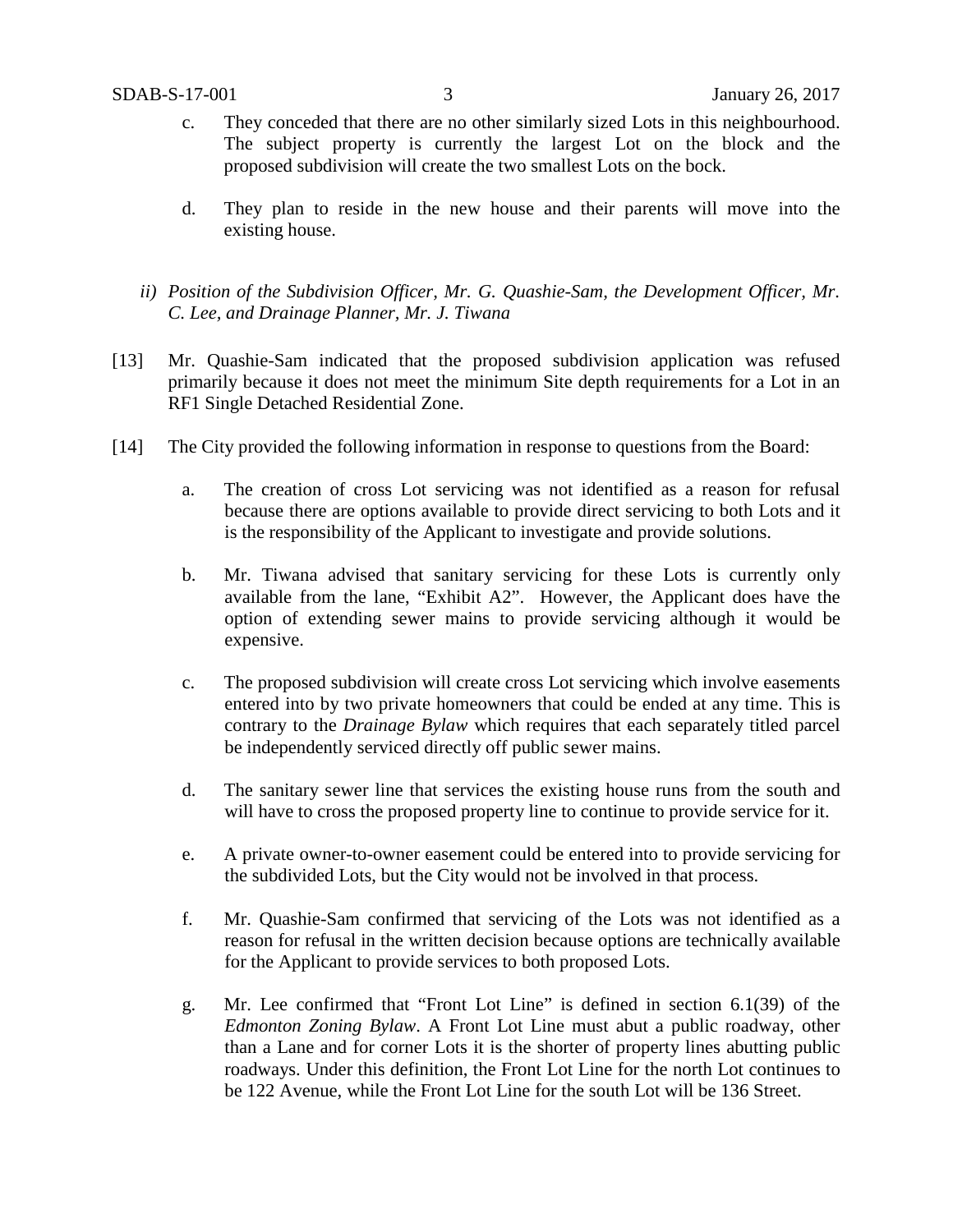- h. Given the designated Front Lot Line, the Site depth deficiency is a problem for the south Lot, but not the north Lot.
- i. The diagram, marked "Exhibit A2", illustrates the existing 40 percent Rear Setback for the current Lot in comparison to the approximate new building pocket for the south Lot given the required Setbacks.
- j. In his opinion, if the subdivision is approved a Lot will be created that does not comply with the Site depth requirements and this will adversely affect the immediately adjacent neighbour to the west. If the Board approves a Lot with this dimension, they will be creating a hardship Lot because variances will always need to be granted for any future development. However, the original Lot is very large and a Class A development, but for the Site depth, is possible on the south lot. He took account of the 40 percent required Rear Setback in forming this opinion.
- k. Relocating vehicular access from 136 Street may require the removal of some large mature boulevard trees.
- l. Mr. Quashie-Sam indicated that this will be the first subdivision of this configuration and size in this neighbourhood and so it will have a material impact because of the smaller Lot size.
- m. The neighbour to the south across the lane expressed concern to the City regarding the size of the proposed Lots which will not be characteristic of this neighbourhood.
- n. Mr. Quasie-Sam confirmed that the future building Height cannot be conditioned as part of a subdivision approval and that Transportation Services has indicated that it would support relocating the current vehicular access to accommodate the north Lot on 136 Street.

#### *iii) Rebuttal of the Appellants*

- [15] The Appellants reiterated that they had spoken to the most affected neighbour to the west who supports the proposed subdivision. That neighbour was only concerned about a structure being built that would block light to their garden.
- [16] The Appellants are prepared to commit to the development of a bungalow on the south Lot. Accordingly they are willing to agree to a condition restricting building Height, but understand that this cannot be conditioned on a subdivision approval.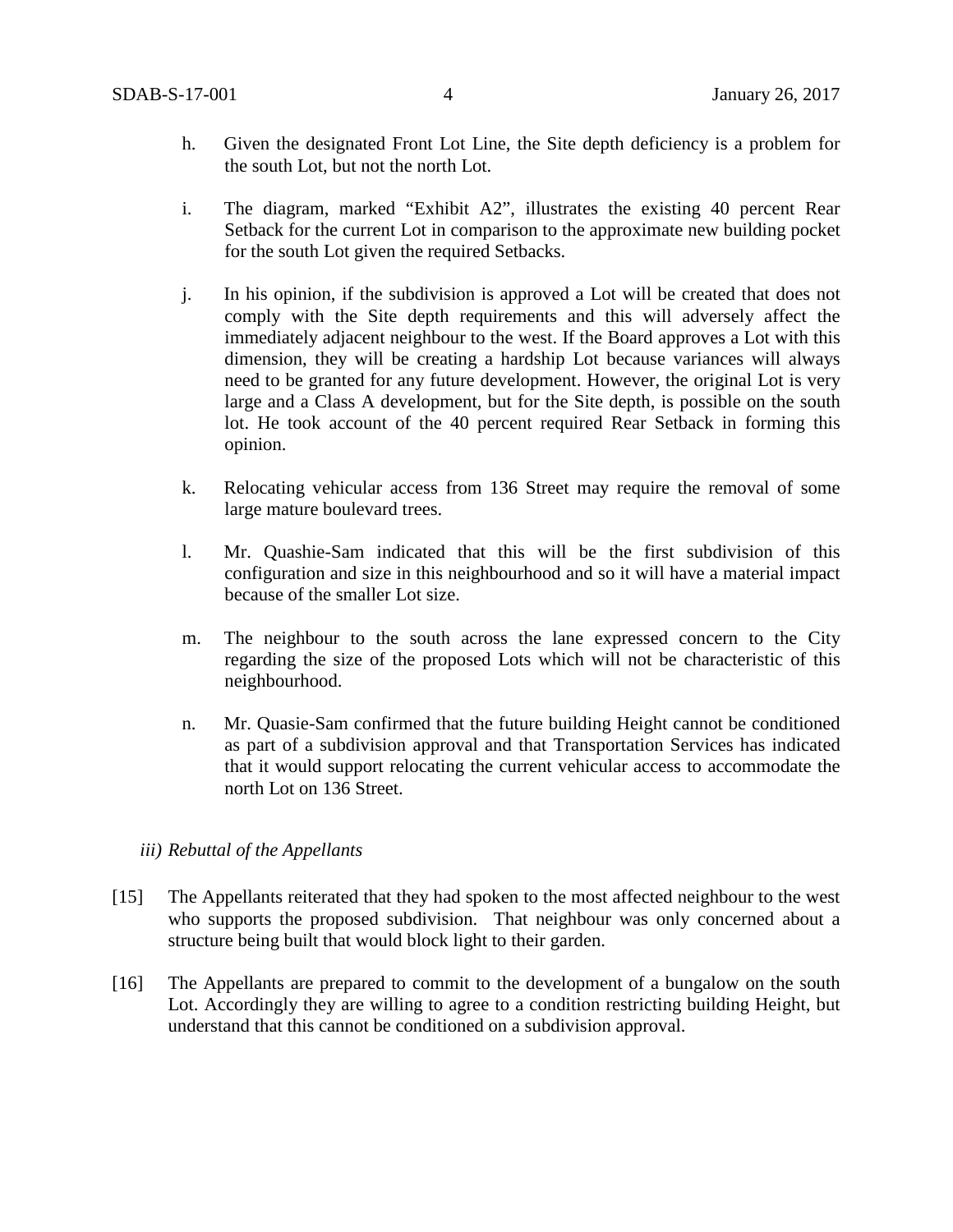- [17] There are four large spruce trees on the boulevard. One may have to be removed to accommodate the relocation of the driveway, but they are committed to keeping as many as possible.
- [18] Their contractor, Franken Holdings, advised them that subdividing the Lot would be ideal. However, there are other options available including condominiumizing the Site or developing a Secondary Suite or Garage Suite in lieu of a second Single Detached House.

#### **Decision**

- [19] That the appeal is **ALLOWED** and the decision of the Subdivision Authority **REVOKED**. The subdivision is **GRANTED** as applied for to the Subdivision Authority, subject to the following **CONDITIONS**:
	- 1. That the owner obtain a permit to demolish the existing garage (or make arrangements with Development Services to leave as is) prior to endorsement of the final plan. Demolition permits can be obtained from Development Services; and
	- 2. That the owner make satisfactory arrangements with Drainage Planning and Engineering for the provision of separate services (water and sanitary) to the proposed lots. These arrangements shall include the elimination of cross lot overland drainage that will occur as a result of this subdivision and all necessary sewer main extensions at the owner's expense. (Contact Water and Sewer Servicing at 780-496- 5444).

#### **Reasons for Decision**

- [20] The Appellants propose to subdivide one existing corner Lot from east to west across its width. This subdivision will create two Lots: a north Lot that abuts 122 Avenue and 136 Street and a south Lot that abuts 136 Street and a lane. Under the new configuration, 122 Avenue will remain the Front Lot Line for the north Lot, while 136 Street will become the Front Lot Line for the south Lot. This reorientation changes the respective dimensions for Site Width and Site depth for the south Lot.
- [21] The Subdivision Authority refused the application for two reasons. First, the proposal will result in a Site depth on the south Lot of 23.34 metres which does not comply with the 30.0 metres minimum required Site depth for the RF1 Single Detached Residential Zone under section 110.4(1)(c) of the *Edmonton Zoning Bylaw (*the *Bylaw)*. Second, the two proposed Lots will be uncharacteristically small compared to properties on the block face which does not comply with section 654(2)(a) of the *Municipal Government Act (*the *Act).*
- [22] Section 680(2) of the *Act* outlines the authority of the Board in appeals from refused subdivision applications.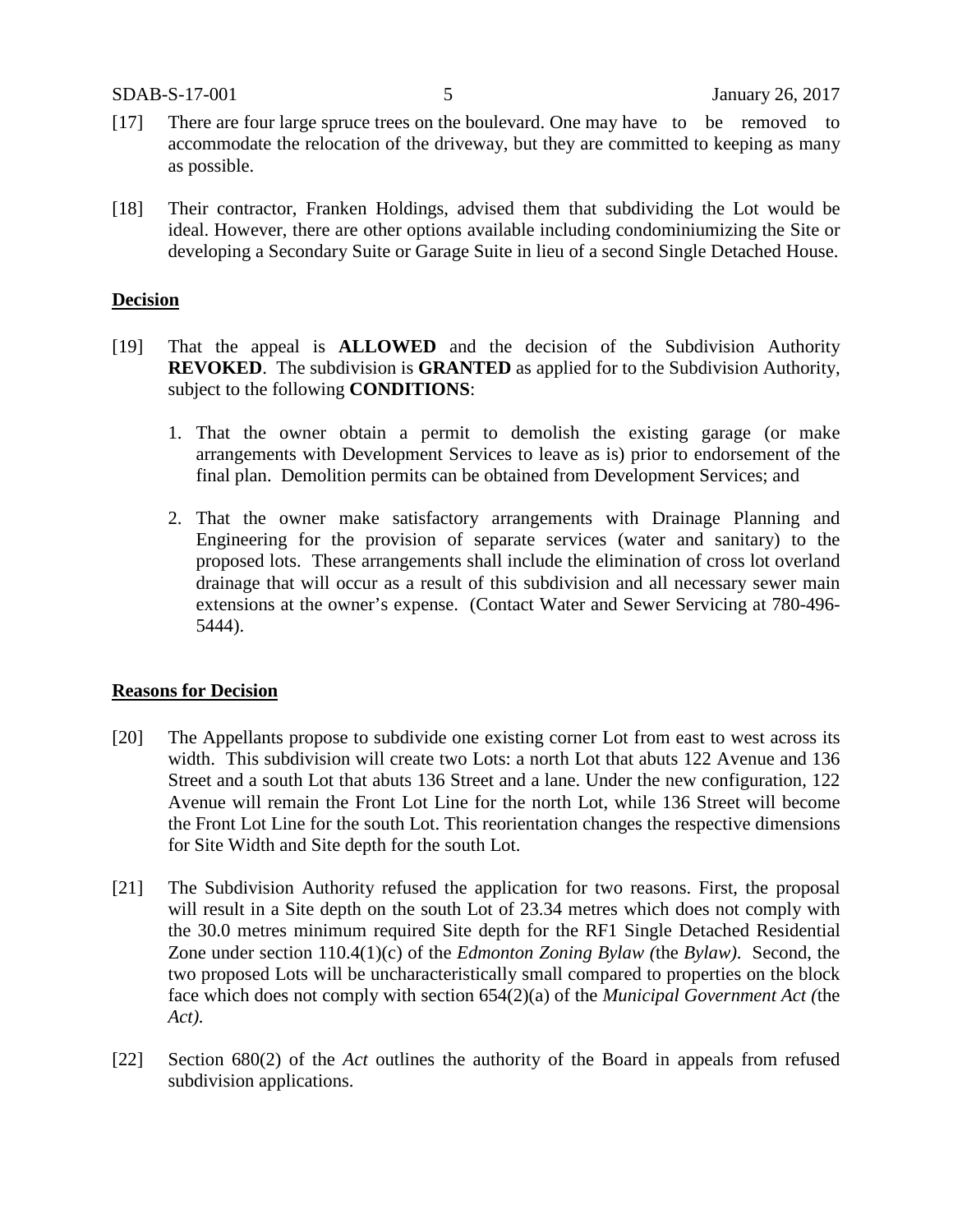[23] As part of this authority, section  $680(2)(2)(f)$  grants the Board the same power that the Subdivision Authority had when making the original decision:

> (f) In determining an appeal, the board hearing the appeal may, in addition to the other powers it has, exercise the same power as a subdivision authority is permitted to exercise pursuant to this Part or the regulations or bylaws under this Part.

[24] Section 654 of the *Act* defines the authority of a Subdivision Authority making the original decision concerning an application for subdivision:

> (1) A subdivision authority must not approve an application for subdivision approval unless

(a) the land that is proposed to be subdivided is, in the opinion of the subdivision authority, suitable for the purpose for which the subdivision is intended,

(b) the proposed subdivision conforms to the provisions of any statutory plan and, subject to subsection (2), any land use bylaw that affects the land proposed to be subdivided,

(c) the proposed subdivision complies with this Part and the regulations under this Part, and

(d) all outstanding property taxes on the land proposed to be subdivided have been paid to the municipality where the land is located or arrangements satisfactory to the municipality have been made for their payment pursuant to Part 10.

(2) A subdivision authority may approve an application for subdivision approval even though the proposed subdivision does not comply with the land use bylaw if, in its opinion,

(a) the proposed subdivision would not

(i) unduly interfere with the amenities of the neighbourhood, or

(ii) materially interfere with or affect the use, enjoyment or value of neighbouring parcels of land,

and

(b) the proposed subdivision conforms with the use prescribed for that land in the land use bylaw.

[25] The subject Site is located in the (RF1) Single Detached Residential Zone.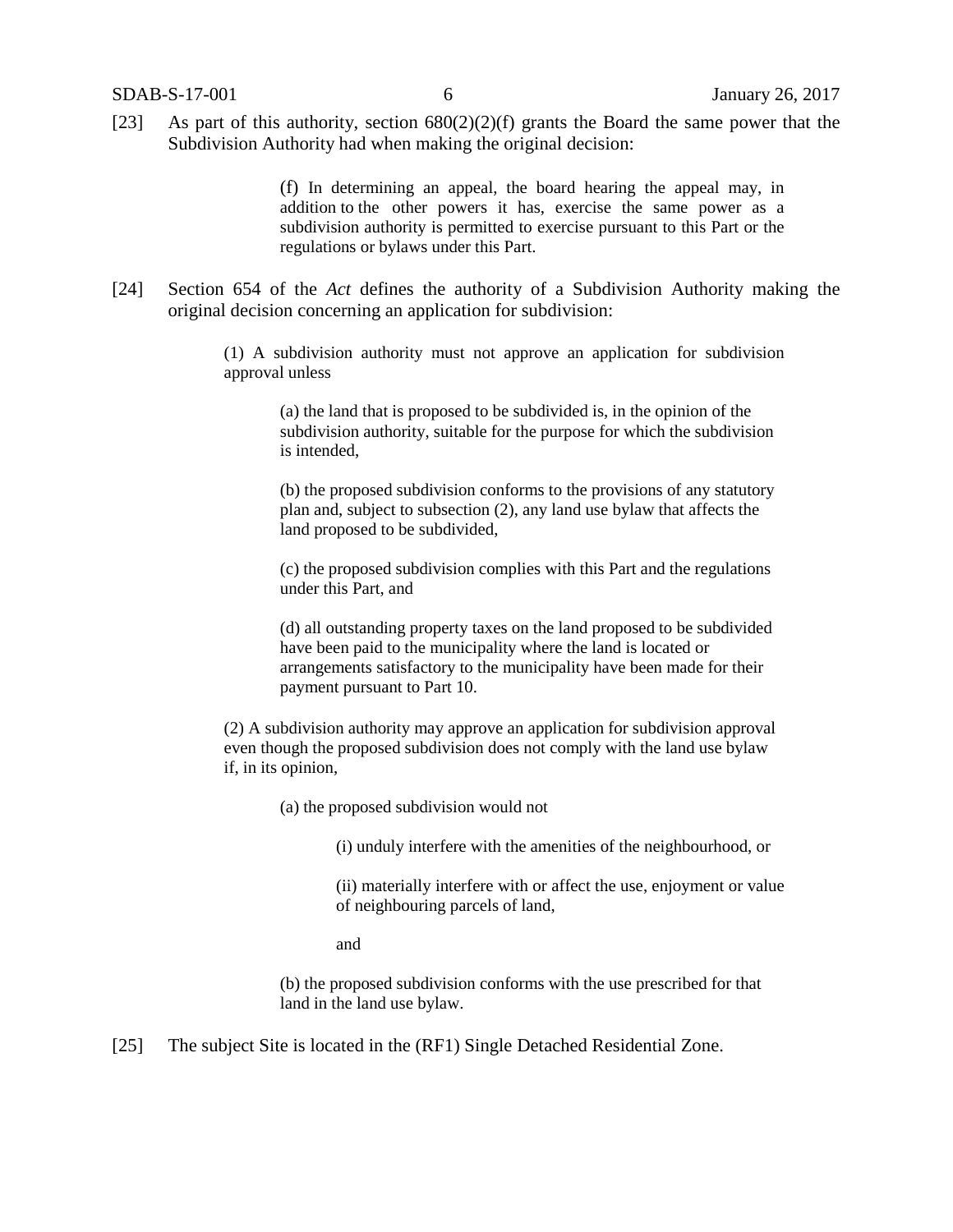- [26] The Board finds that the proposed Use, Single Detached Housing, conforms to the Use prescribed for the land in section 110.2(4) of the *Bylaw* as required per section 680(2)(b) of the *Act.*
- [27] Although the proposed subdivision will create two Lots that are uncharacteristically smaller than existing Lots along the block face and one Lot that is non-compliant because of a deficiency in the minimum required Site depth under section 110.4 of the *Bylaw*, the Board finds that the subdivision will not unduly interfere with the amenities of the neighbourhood, or materially interfere with or affect the use, enjoyment or value of neighbouring parcels of land for the following reasons:
	- a) The existing corner Lot is extremely large. It is the largest Lot on the block face.
	- b) The dimensions of the north Lot are compliant with applicable development regulations in the *Bylaw.* The dimensions of the south Lot are compliant with applicable development regulations, other than Site depth. The deficiency in Site depth is due to the reorientation of the south Lot which, through the subdivision, will change from a corner Lot to an interior Lot.
	- c) While the two proposed Lots will be smaller than others along the block face, they nonetheless will be more than ample to accommodate the proposed Use.
	- d) The Lots are more than double the minimum required Site Area of 250.1 square metres under section 110.4(1(a) for Single Detached Housing Uses in the RF1 Zone. The north Lot will be approximately 580 square meters in size and the south Lot will be approximately 630 square metres in size, according to the tentative Plan of Subdivision.
	- e) In addition, both Lots exceed the 7.6 metres minimum Site Width required under section 110.4(1)(b). The Site Width for the north Lot is more than twice the minimum requirement and the Site Width for the south Lot is more than three times the minimum requirement.
	- f) The Board accepts the evidence of the Development Officer showing that it is possible to accommodate a fully compliant Class A Development (aside from the Site depth) on the south Lot.
	- g) The visual impact of the two smaller Lots viewed from the north along the block face is mitigated in part because the existing corner Lot is to be subdivided from east to west more than 25.0 metres back from the Front Lot Line along 122 Avenue. A north south subdivision would comply with the *Bylaw* and create a greater visual impact from this view. In addition, the Lot widths facing the proposed subdivision along the flanking roadway are variable.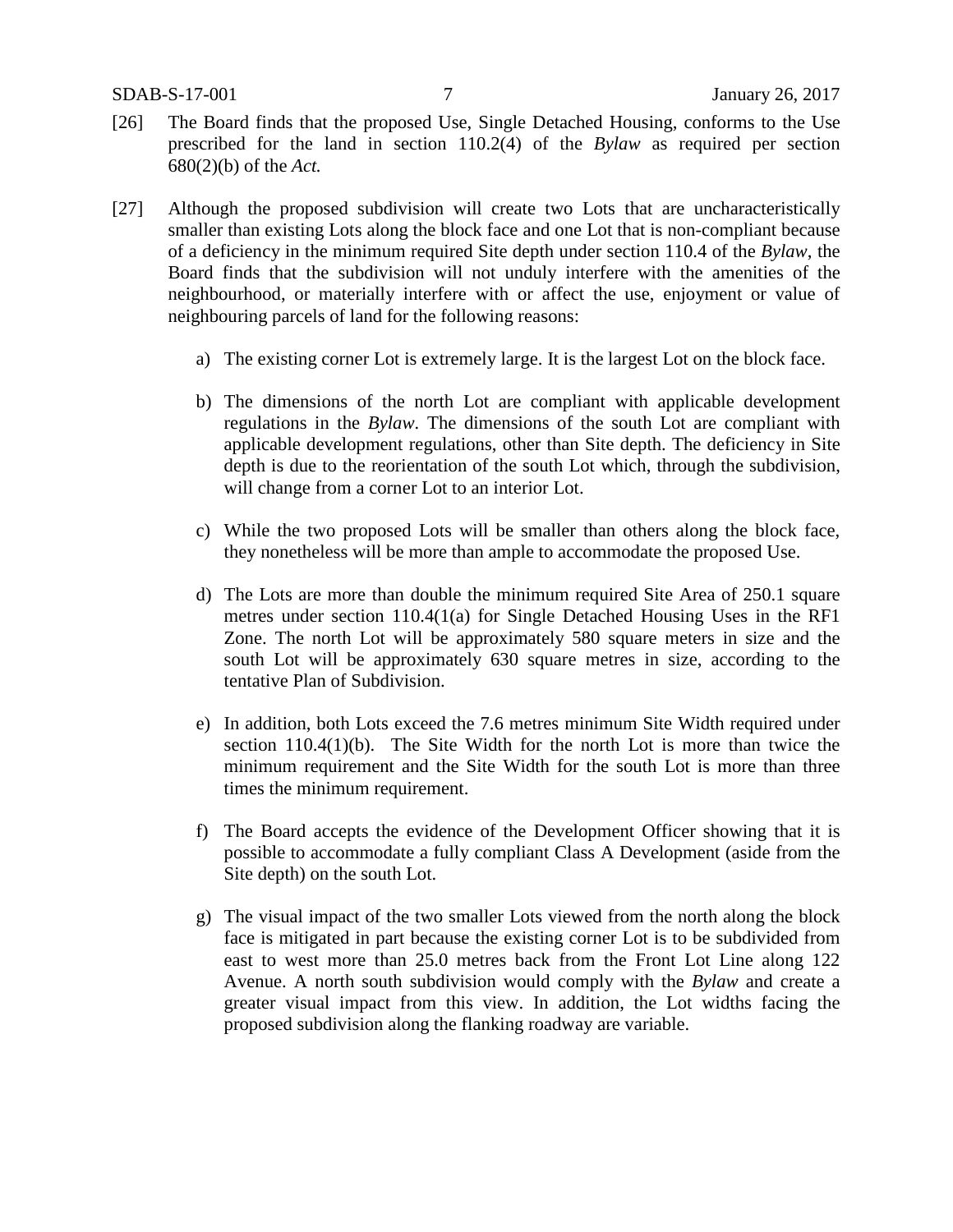- h) The Board accepts the Appellant's submission that they canvassed the neighbours, contacting about 50 percent of residents within 60 metres of the Site, and that the contacted individuals were generally supportive of the subdivision.
- i) The Board accepts the Appellant's submission that they personally contacted the most affected adjacent property owner to the west to discuss the proposed subdivision and that property owner was supportive of the proposed subdivision, and was concerned that any development on the Site be a bungalow, similar in Height to the existing houses along the block face.
- j) The Board notes that no one appeared in person to oppose the appeal. The Board received one e-mail response opposed to the subdivision from owners of a property located three Lots to the east along the block face, but they provided no explanation for their position. In addition, the Board heard conflicting evidence about the adjacent neighbour to the south across the lane. The Appellant indicated that this neighbour was comfortable with the proposed subdivision. However, the Subdivision Authority indicated that this neighbour, expressed concern over the uncharacteristically small Lots. The evidence presented of opposition does not provide sufficient evidence of a material adverse impact, nor of a planning reason to deny the application for subdivision, particularly when weighed against the evidence of support.
- [28] Currently there is one vehicular access off 136 Street to the existing corner Lot. This access will move on subdivision and the Subdivision Authority provided evidence that Transportation Services would support relocating the existing vehicular access on the south Lot to the north Lot. As subdivision will not alter the number of vehicular accesses off of 136 Street and given Transportation Services' support for the relocation, the Board finds that vehicular access is not a reason to deny the application.
- [29] During the hearing, the Subdivision Authority raised concern that, contrary to the *Drainage Bylaw*, the proposed subdivision might involve cross Lot servicing because the sanitary sewer for the existing house on the north Lot comes from the (south) rear lane and will have to cross the south Lot. However, the Subdivision Authority also acknowledged that direct servicing could be provided to each of the two Lots in compliance with *Drainage Bylaw,* although it might be prohibitively expensive.
- [30] Given the evidence of the Subdivision Authority, that servicing is possible, the Board concurs with the Subdivision Authority that this is not a reason to refuse the subdivision. Tangential issues raised about the costs and logistics of servicing these Lots, as well as compliance with the *Drainage Bylaw*, are beyond the purview of the Board. Further, the Board notes that granting an application of subdivision in no way relieves the Appellants from their legal obligation to comply with the *Drainage Bylaw,* nor any other applicable municipal or provincial regulations.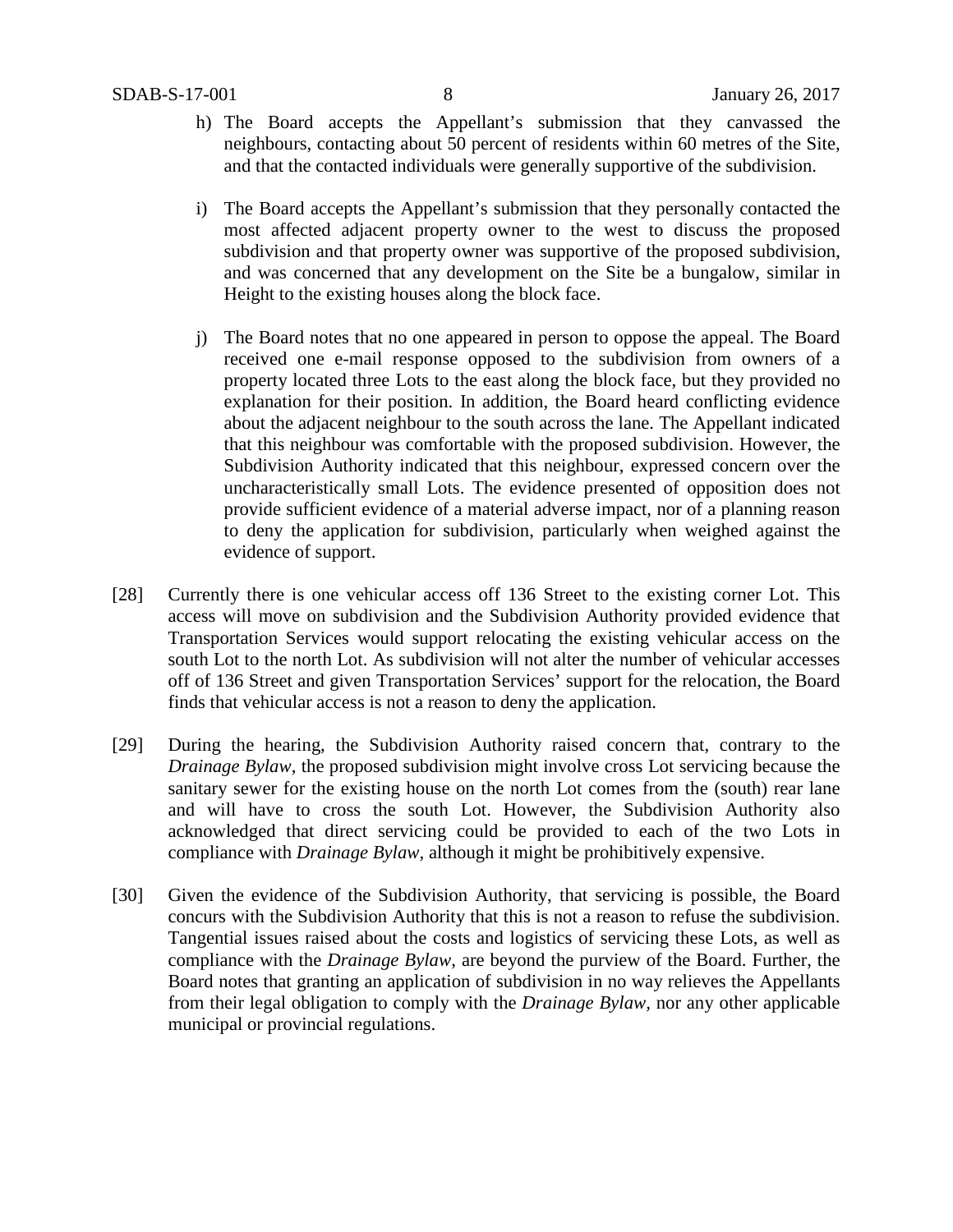SDAB-S-17-001 9 January 26, 2017

[31] For reasons above, the Board finds that even though the proposed subdivision does not comply with the minimum Site depth required pursuant to section 110.4 of the *Edmonton Zoning Bylaw*, there is no planning reason to deny the proposed subdivision and it will not unduly interfere with the amenities of the neighbourhood, or materially interfere with or affect the use, enjoyment or value of neighbouring parcels of land.

> Ms. K. Cherniawsky, Presiding Officer Subdivision and Development Appeal Board

Board members in attendance: Ms. G. Harris, Mr. V. Laberge, Mr. A. Nagy, Mr. L. Pratt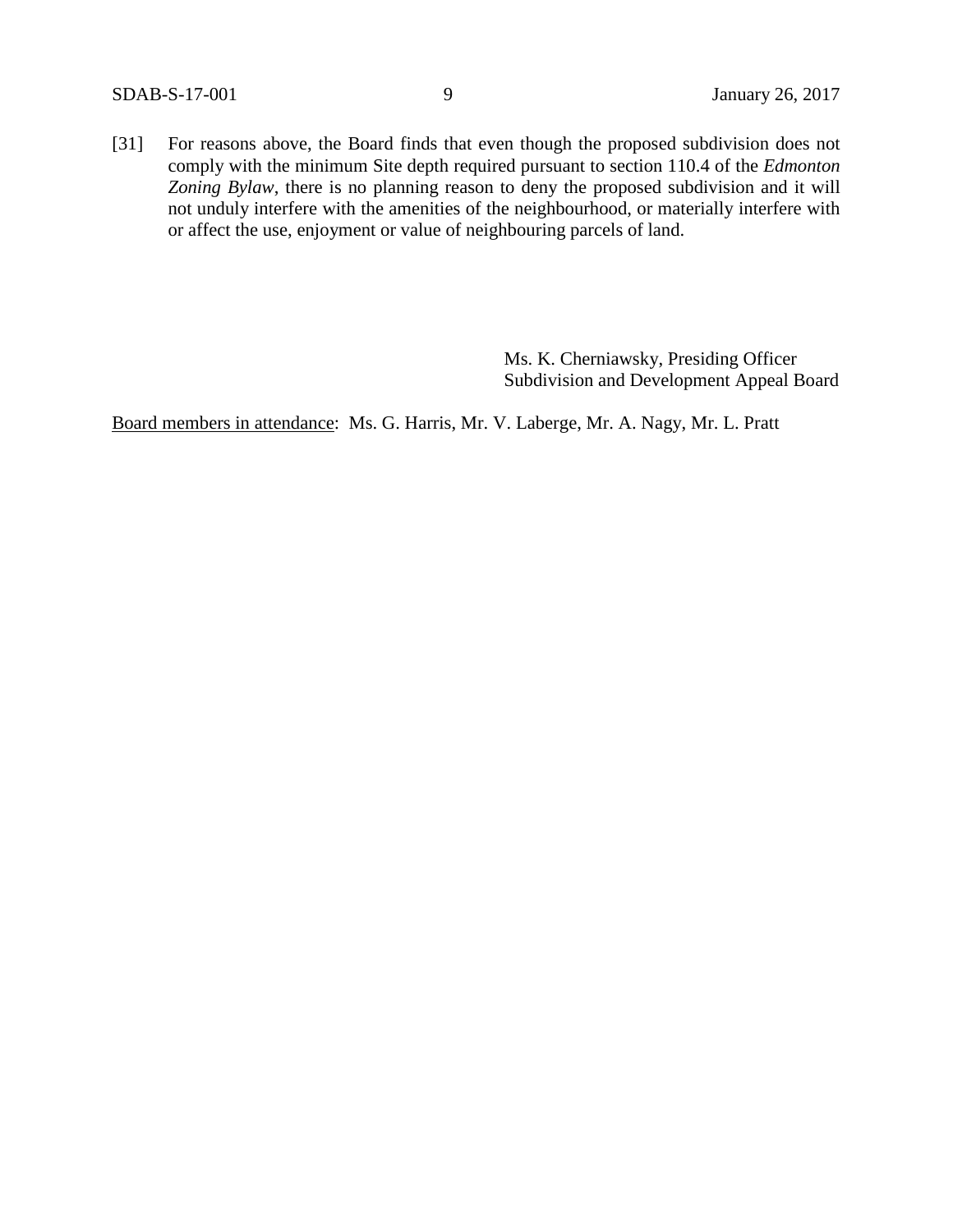### **Important Information for the Applicant/Appellant**

1. This decision may be appealed to the Alberta Court of Appeal on a question of law or jurisdiction under section 688 of the *Municipal Government Act*, RSA 2000, c M-26. If the Subdivision and Development Appeal Board is served with notice of an application for leave to appeal its decision, such notice shall operate to suspend the Development Permit.

## **ADVISEMENTS**

- 1. That the owner is required to make satisfactory arrangements for, and pay all costs associated with separate servicing to each lot, as well as the modification, relocation and/or removal of existing services. For further information, please contact: EPCOR Distribution & Transmission Inc. (780-412-4000), TELUS Communications (Edmonton) Inc. (Residential and Business 780-423-2500), ATCO Gas (780-424- 5222) and Drainage Planning and Engineering (water and sewer 780-496-5444);
- 2. That if power service crosses the proposed property line the owner may be required to provide a blanket easement in favour of EPCOR Distribution & Transmission Inc. if required, said easement shall be registered prior to or concurrent with the final plan (contact EPCOR Land and Administration Group at 780-412-3252);
- 3. That the owner shall ensure that any change in property boundaries does not cause any structures on this site to become non-compliant with the *Safety Codes Act* and *Alberta Building Code*. Permits may be required for such changes. Please contact 311 for more information, and

That the next step in the subdivision process is to have a legal instrument prepared (i.e. Plan of Survey) in order to register the approved subdivision. The legal instrument is then forwarded to the City for endorsement along with the endorsement fee (\$649.00) and subsequently released to the applicant for registration at the Land Titles Office.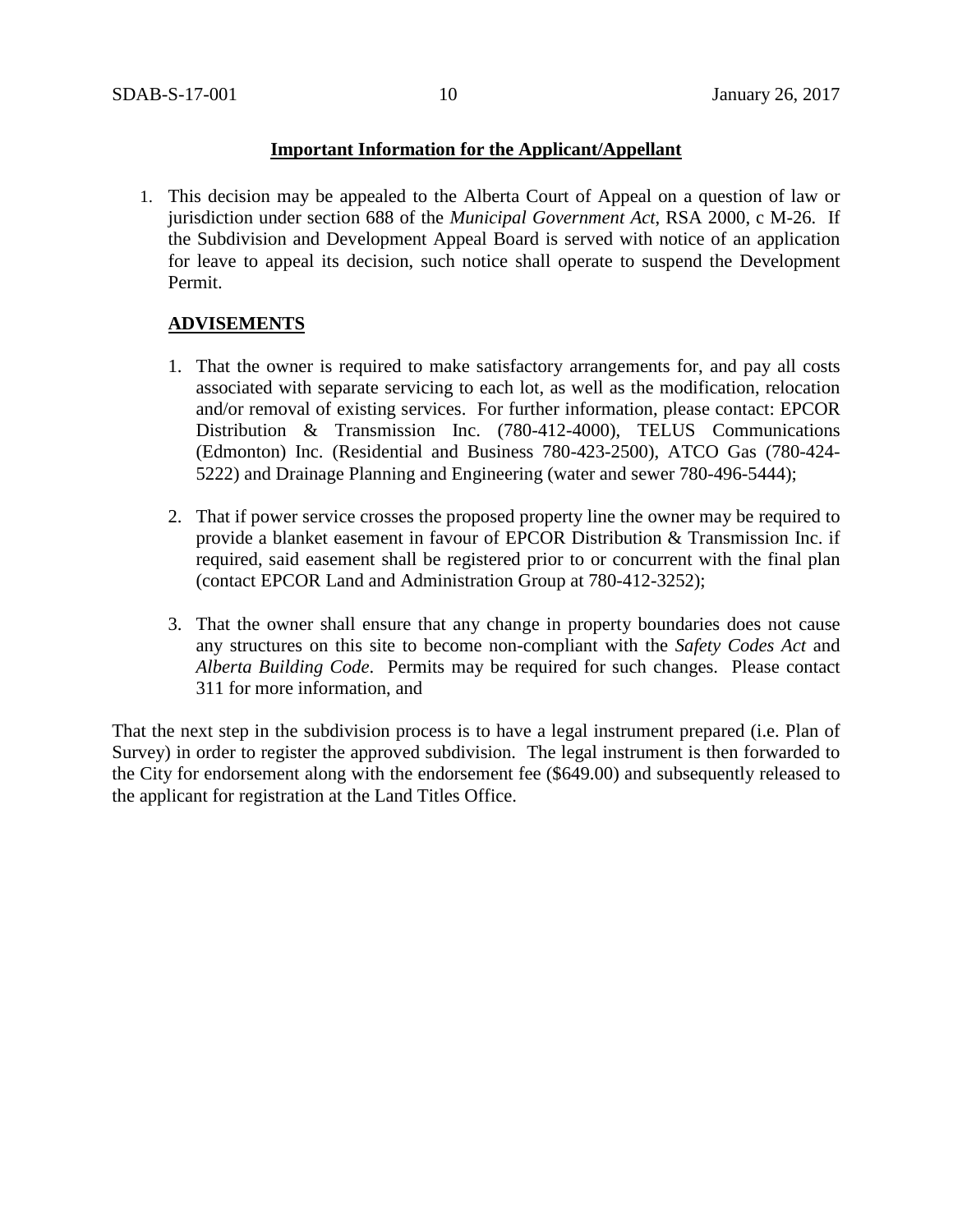

*10019 – 103 Avenue NW Edmonton, AB T5J 0G9 P: 780-496-6079 F: 780-577- 3537 [sdab@edmonton.ca](mailto:sdab@edmonton.ca) edmontonsdab.ca*

Date: January 26, 2017 Project Number: 227399461-001 File Number: SDAB-S-16-003

# **Notice of Decision**

[1] On November 24, 2016 and January 11, 2017 the Subdivision and Development Appeal Board ("the Board") heard an appeal that was filed on **October 31, 2016**. The appeal concerned the decision of the Subdivision Authority, issued on October 27, 2016, to refuse the following:

## **To create one (1) additional rural residential Lot.**

[2] The subject property is on Plan 9022286 Blk 1 Lot 6A, located at 18650 - 8A Avenue SW, within the (RR) Rural Residential Zone. The Windermere Area Structure Plan and the Windermere Neighbourhood Structure Plan apply to the subject property.

## **November 24, 2016 hearing**

- [3] The following documents were received prior to the hearing and form part of the record:
	- A copy of the Windermere Area Structure Plan ("Windermere ASP");
	- A copy of the Windermere Neighbourhood Structure Plan ("Windermere NSP");
	- A copy of the refused Subdivision application with an attachment;
	- A written submission by the City of Edmonton Law Branch;
	- The Appellant's written submissions;
	- A letter of opposition from an adjacent property; and
	- Two on-line responses in opposition from adjacent properties.
- [4] The following exhibits were presented during the hearing and form part of the record:
	- Exhibit  $A A$  map of the area from the Appellant.
	- Exhibit  $B A$  plan of the proposed subdivision with building pockets from the Appellant.
	- Exhibit  $C An$  aerial map of the area from the Appellant.
	- Exhibit  $D A$  letter from Stantec Consulting Ltd., submitted by the Subdivision Authority.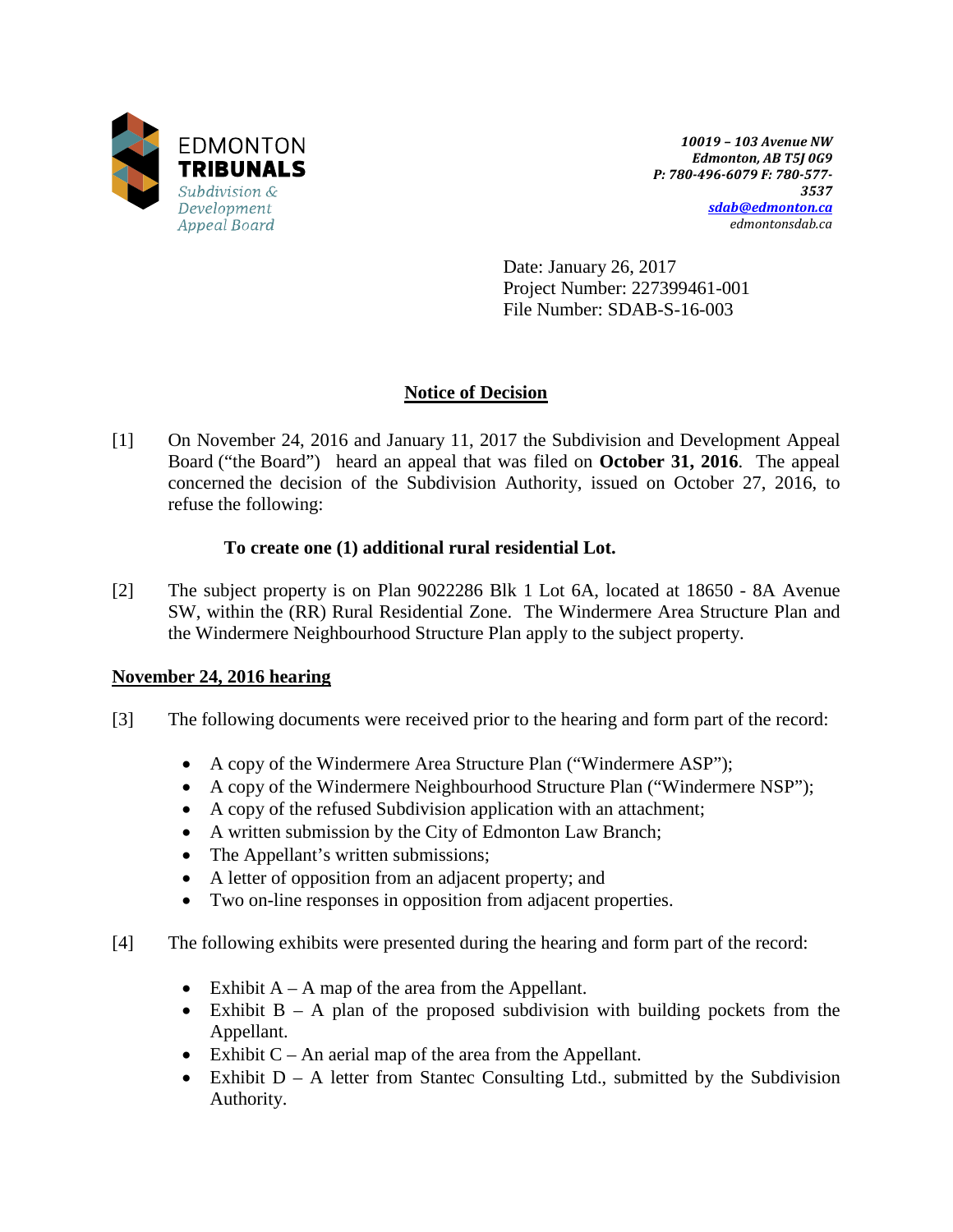• Exhibit  $E -$  Proposed conditions from the Subdivision Authority.

#### **Preliminary Matters**

- [5] At the outset of the appeal hearing, the Presiding Officer confirmed with the parties in attendance that there was no opposition to the composition of the panel.
- [6] The Presiding Officer outlined how the hearing would be conducted, including the order of appearance of parties, and no opposition was noted.
- [7] The appeal was filed on time, in accordance with section 678 of the *Municipal Government Act ("the Act")*, RSA 2000, c M-26.

#### **Summary of Hearing**

- *i) Position of the Appellant, Mr. M. Lawrence of Stantec Consulting Ltd.*
- [8] Mr. Lawrence reviewed and refuted each of the reasons for refusal of the application for subdivision.
- [9] The Subdivision Authority's reason for refusal no. I(1) states:

the land use designation of the subject lot, as specified in Figure 5.0 - Development Concept of the Windermere Neighbourhood Structure Plan (NSP) (Bylaw 16472), is "Existing Country Residential. The subdivision does not comply with Section 3.1 – Development Goals of the Windermere NSP which states "The Windermere NSP aspires to[ ... ] [p]rotect the existing character of country residential communities through appropriate urban design (i.e. transitional land use, site planning and design);"

- [10] Pursuant to section 656 of the *Act*, the Subdivision Authority is responsible to provide reasons for refusal. Reason for refusal no. I(1) provides no justification and it does not comply with the definition of "reason" found in the Merriam-Webster (Appellants' submission, Tab 2, part III,) Merely citing section 3.1 of the Windermere NSP is not a reason, but only a statement. Therefore, the Subdivision Authority failed to justify why the proposed subdivision does not comply with this section.
- [11] The Appellants propose one additional country residential parcel. They will not be changing the character of the area. The Appellants believe that the proposed subdivision will complement the area.
- [12] Based on its location, the proposed subdivision complies with section 3.1 of the Windermere NSP, as it will create two Lots to provide a transition in Lot size between the larger parcels to the north and the smaller parcels to the south. Therefore section 3.1 as a reason for refusal has no standing.
- [13] The Subdivision Authority reason for refusal no. I(2) states: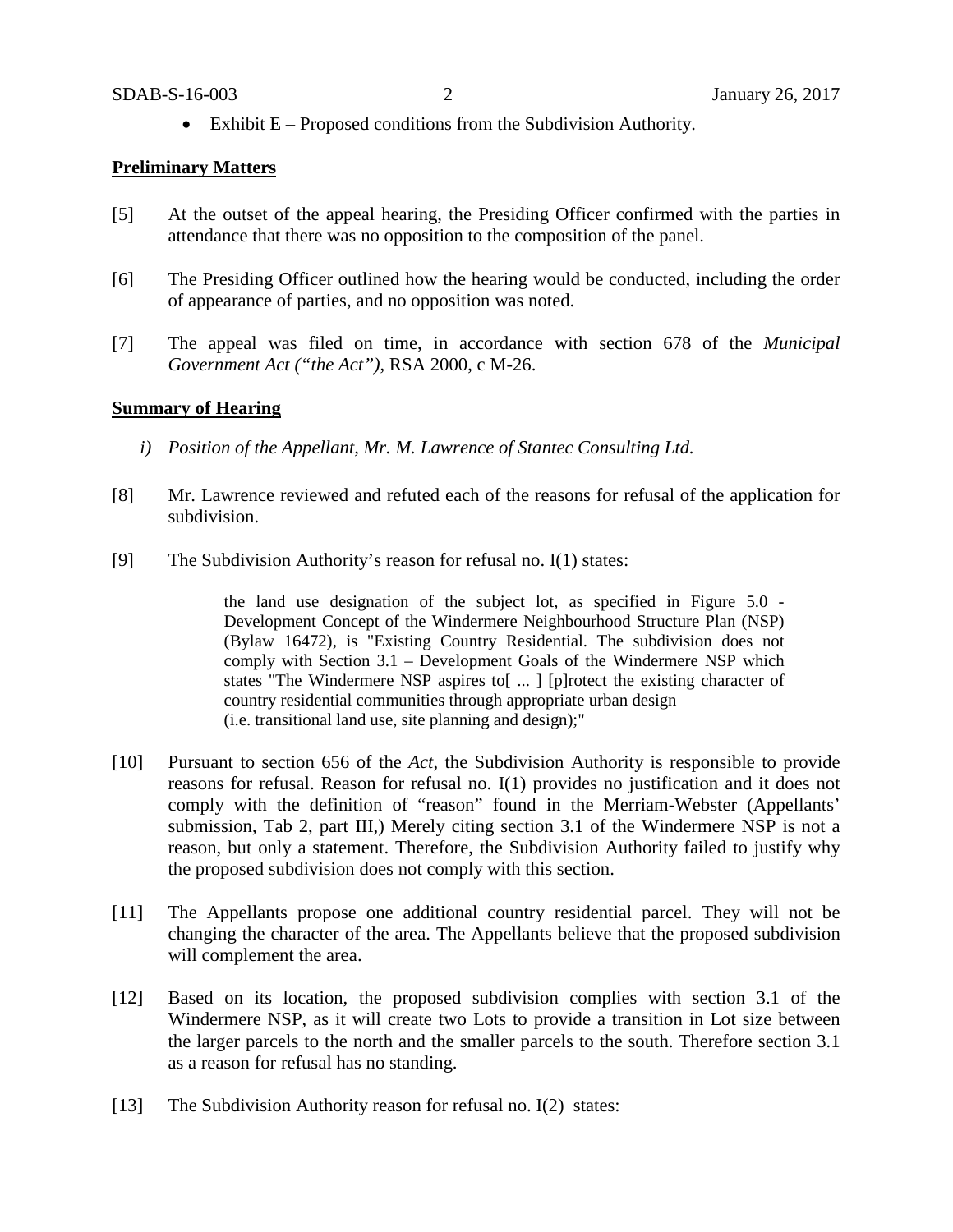the subdivision does not comply with Section 4.1.l - Country Residential Estate of the Windermere NSP which states "Windermere, Windermere Ridge and Westpoint Estates comprise existing country residential estate development within the plan boundary. These areas run north to the southern boundary of the plan along the North Saskatchewan River Valley top-of-bank. These residences form part of this area's early history and are expected to remain country residential. They are not intended to be further subdivided;"

- [14] This is not correct, because the proposed country residential Lot will be sensitive to the existing country residential development and will not compromise the area's history (Appellant's submission Tab 2, part IV).
- [15] Section 4.1.1 of the Windermere NSP which provides that the parcels of the existing country residential residences are not to be further subdivided is not an issue because the parcel to be subdivided is currently vacant and there are no improvements on it.
- [16] The Appellants reviewed Figure 5.0, Tab 2, Appellant's submission which shows: a grey transition area extending from the north of the map to the south of the map; the existing country residential area west of the transition area; and, the newer development east of the transition area. There needs to be a reasonable transition between these parcels; however, this grey transition area does not extend up to the subject parcel of land. He believes that, section 4.1.1 has no relevance to this application and so this reason has no standing.
- [17] The Subdivision Authority reason for refusal no. I(3) states:

the zoning of the subject lot is (RR) Rural Residential Zone and is therefore subject to the regulations of Section 240 of the Edmonton Zoning Bylaw 12800. The subdivision does not comply with Section 240.1 of the Edmonton Zoning Bylaw 12800 which states "The RR Zone is intended to regulate rural residential development within existing rural residential subdivisions that existed prior to the passage of this Bylaw, and is not intended to facilitate future rural residential development and subdivision, which is contrary to the Municipal Development Plan;"

The General Purpose of the Zone in section 240.1 of the *Edmonton Zoning Bylaw* (the *Bylaw*) has no standing as it is not a development regulation. The General Purpose simply describes the Zone. The list of allowable Uses and the development regulations are the only items that have standing in the (RR) Rural Residential Zone ("RR Zone").

[18] The Subdivision Authority also failed to explain why the proposed subdivision is contrary to *The Way We Grow*, Municipal Development Plan ("the MDP"). To the contrary, he believes that the proposed subdivision is consistent with and meets several policies in the MDP, particularly: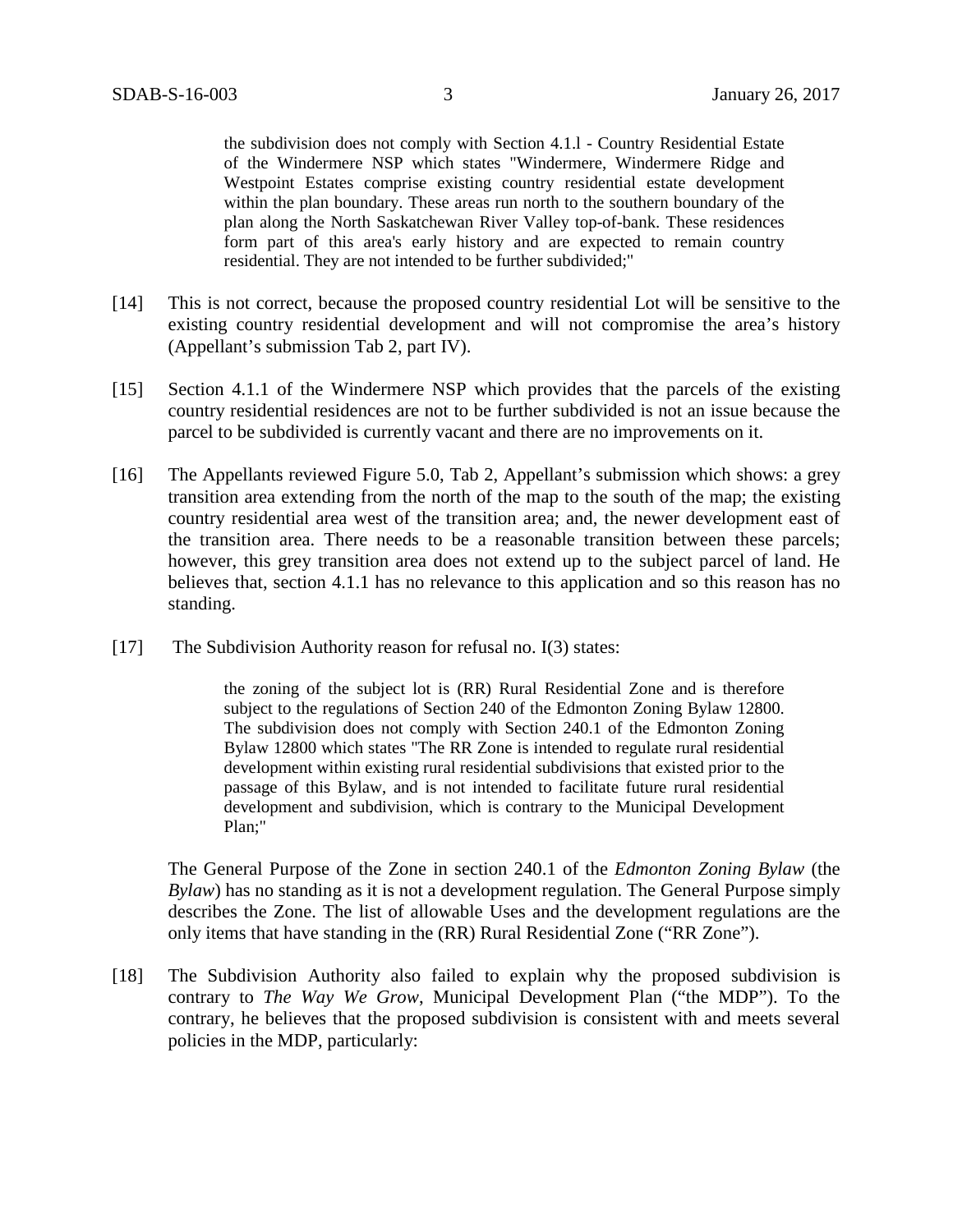- a. Policy 3.6.1.6 of the MDP that states "Support contiguous development and infrastructure in order to accommodate growth in an orderly and economical fashion." The proposed subdivision meets this objective.
- b. Policy 4.2.1.1 of the MDP states "Support neighbourhood revitalization, redevelopment and residential infill that contributes to the livability and adaptability of established neighbourhoods." The proposed subdivision supports revitalization and infill. They are trying to maximize lands and they are not burdening the current infrastructure.
- c. Policy 4.2.1.6 of the MDP states "Optimize the use of existing infrastructure in established neighbourhoods." That objective is met as the Appellants are not asking for new services, they are just adding one additional country residential parcel of land.
- d. Policy 4.4.1.1 of the MDP states "Provide a broad and varied housing choice, incorporating housing for various demographic and income groups in all neighbourhoods. The proposed subdivision will allow someone to purchase a new form of housing.
- [19] After noting that the Board is not bound by previous subdivision decisions; he drew the Board's attention to the fact that a subdivision located just two Lots west of the subject Site was approved by the Subdivision Authority in 2012 after the Site was approved for a rezoning by City Council (Tab 5, Appellant's submission).
- [20] The Subdivision Authority's reason for refusal no. I(4) states:

the subject lot is 0.52 ha and the proposed lots are 0.26 ha. Therefore, the subdivision does not comply with Section 240.4(1) of the Edmonton Zoning Bylaw 12800 which states "The minimum Site Area shall be 1.0 ha;"

- [21] He submitted a map of the area (Exhibit A) to show all the RR Zone Lots. The parcels in the grey transition area to the east of 184 Street are 0.1 hectares. The two proposed Lots will be twice the size as those in the grey transition area.
- [22] If he divided the proposed new Lots into Lots the size of the residential ones located immediately south of Ellerslie Road, he could fit 5 of those Lots onto each of the new proposed Lots.
- [23] The Lots surrounding the subject Site include substantial Single Detached Houses between 8,000 to 10,000 square feet. For context, he submitted (Exhibit B) and indicated that he could fit a 15,000 square foot Single Detached House on each of the proposed new Lots and still meet the development regulations for Setbacks in the RR Zone.
- [24] The Subdivision Authority's final reason for refusal, no. I(5), states: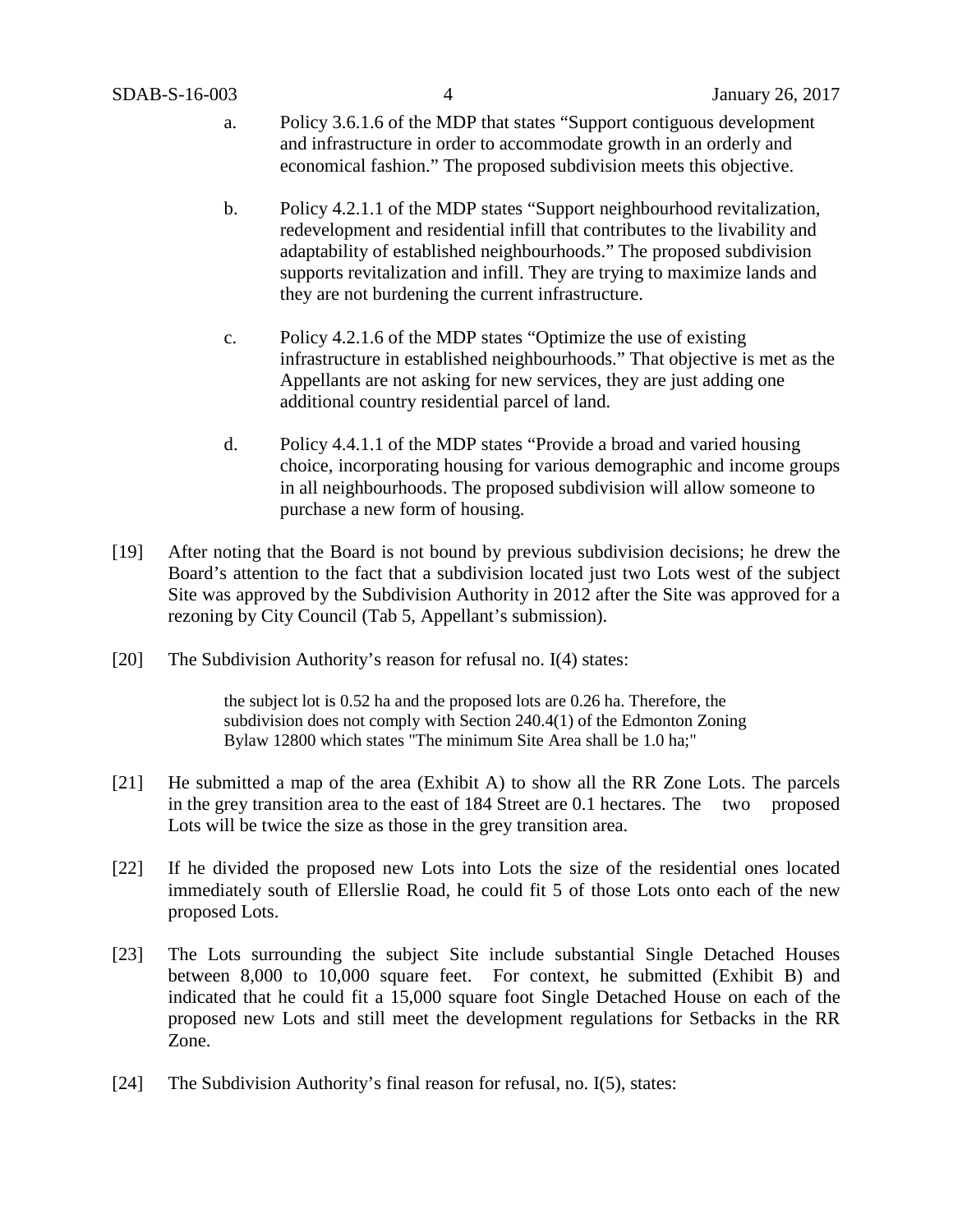a storm and sanitary servicing report was identified as a requirement to review this subdivision. The required report was not provided. Therefore, City of Edmonton Drainage Planning and Engineering does not support the subdivision.

- [25] All of the Lots in this country residential area have on-site services and it does not make sense to provide a storm and sanitary servicing report to Drainage Services. Further, requesting a study was excessive, costly, and unnecessary as the Appellants' Lots would not require municipal water services.
- [26] They are proposing two Rural Residential Lots ("RR Lot") for Single Detached Housing, which is a Permitted Use.
- [27] Although the Lots are under the minimum Site area requirement, there are several other Lots in the area that are under 1.0 hectares.
- [28] Section 617 of the *Act* states:

The purpose of this Part and the regulations and bylaws under this Part is to provide means whereby plans and related matters may be prepared and adopted

- (a) to achieve the orderly, economical and beneficial development, use of land and patterns of human settlement, and
- (b) to maintain and improve the quality of the physical environment within which patterns of human settlement are situated in Alberta,

without infringing on the rights of individuals for any public interest except to the extent that is necessary for the overall greater public interest.

In his view, the Subdivision Authority has not demonstrated that there is an overall greater public interest to refuse this application and infringe the Appellants' rights.

- [29] Mr. Lawrence provided the following answers to questions from the Board:
	- a. He was unaware how long the RR Zone has been in the *Bylaw.*
	- b. Any development on the proposed Lots must comply with the *Public Health Act* regulations given that section 240.4(8) of the *Bylaw* states "Water supply and sewage disposal shall be provided in accordance with the Public Health Act regulations."
	- c. The grey transitional zone marked on the Windermere NSP is intended to provide transition from high density to medium density to low density.
	- d. The Lots located east of 184 Street are similar in size to the proposed Lots.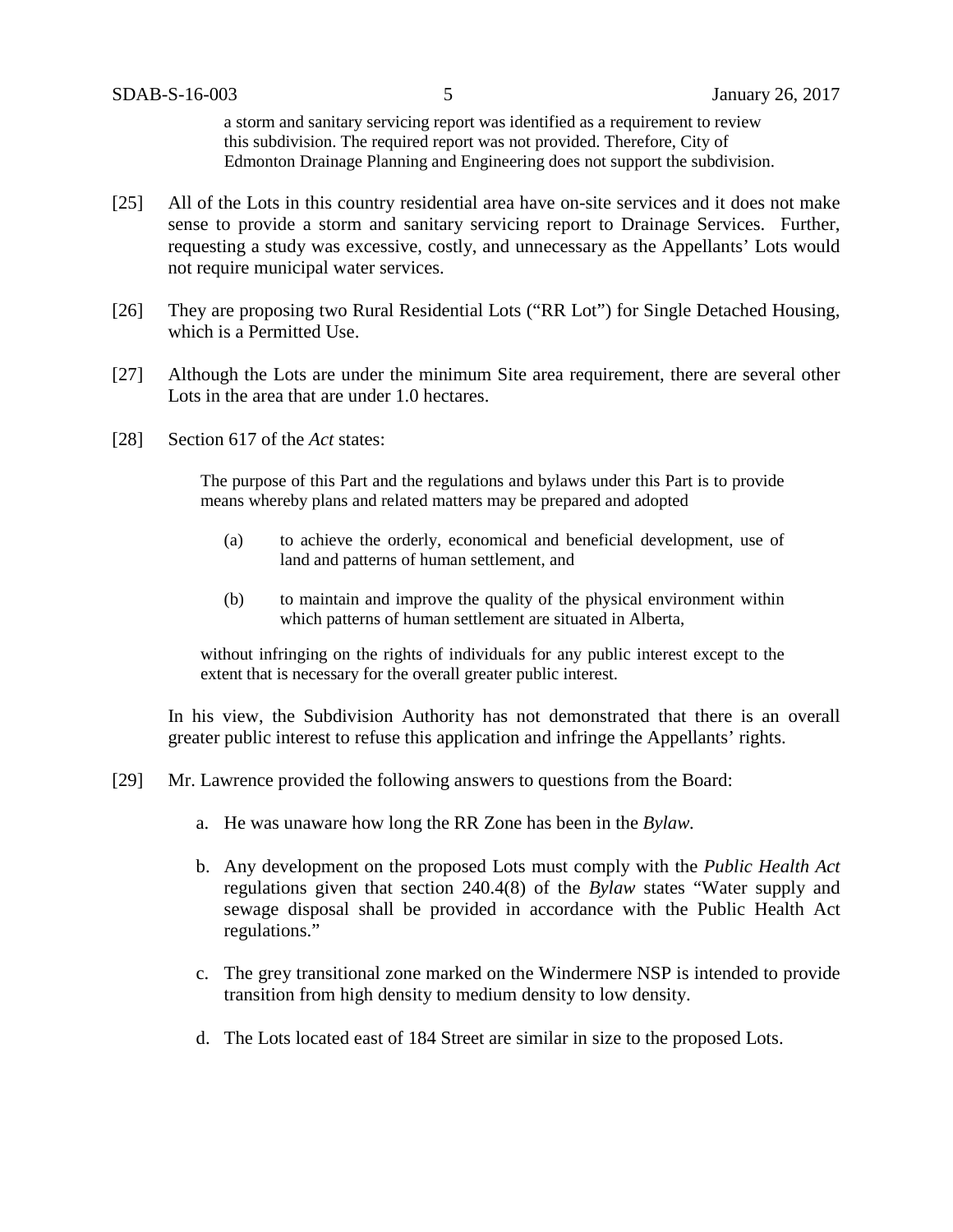- e. Condition I(1) of the 2012 subdivision decision states "that the owner enter into a Servicing Agreement with the City of Edmonton pursuant to section 655 of the MGA." (Tab 5, Appellant's submission). That Servicing Agreement is just a means to enter into a service agreement. When different developers are involved with new development in a neighbourhood, it allows everyone to share the costs.
- f. The neighbouring 2012 subdivision approval is a Direct Control Provision ("DC Site"). However, in his view, it falls more within the residential community category.
- g. The west parcel would need an access agreement with the City to accommodate vehicular access from Ellerslie Road as there is a ditch between the parcel and the roadway.
- h. The land is flat. There are no impediments to development on the proposed parcels of land.
- i. Rezoning the subject Site as was done with the adjacent subdivision in 2012 is an alternative that he may discuss with the property owner, but they thought that this process was reasonable. Rezoning to a DC Site is lengthy and costly.
- j. They discussed the proposed subdivision with six property owners in the area. Mr. Lawrence hi-lighted an aerial map to identify those property owners' responses (Exhibit C). Based on their consultation, the hi-lighted marks show that two owners supported the proposed subdivision, two owners were unsure, and one opposed it.
- k. Asked why the General Purpose of the Zone has no impact, but the Purpose of Part 17 of the *Act* does, he stated that the purpose of the *Act* sets out the parameters on how a municipality creates a land use bylaw.
- l. Asked why section 240.1 containing the General Purpose of the Zone would not come into play in the Board's decision making authority under section 654(2) of the *Act*, Mr. Lawrence stated that the subdivided parcels only go beyond the General Purpose. He feels that if Lots cannot be subdivided, that rule should be stated in the Zone in the development regulations. The list of Uses in the Zone determines what type of development is allowed and because the General Purpose is not included in the development regulations, it should not be used to make a subdivision decision.
- m. The parcel of land from the 2012 subdivision decision used to be part of the Windermere Golf and Country Club ("The Golf Club"). That Lot is 1.06 hectares.
- n. The subject Site has been vacant since 1975.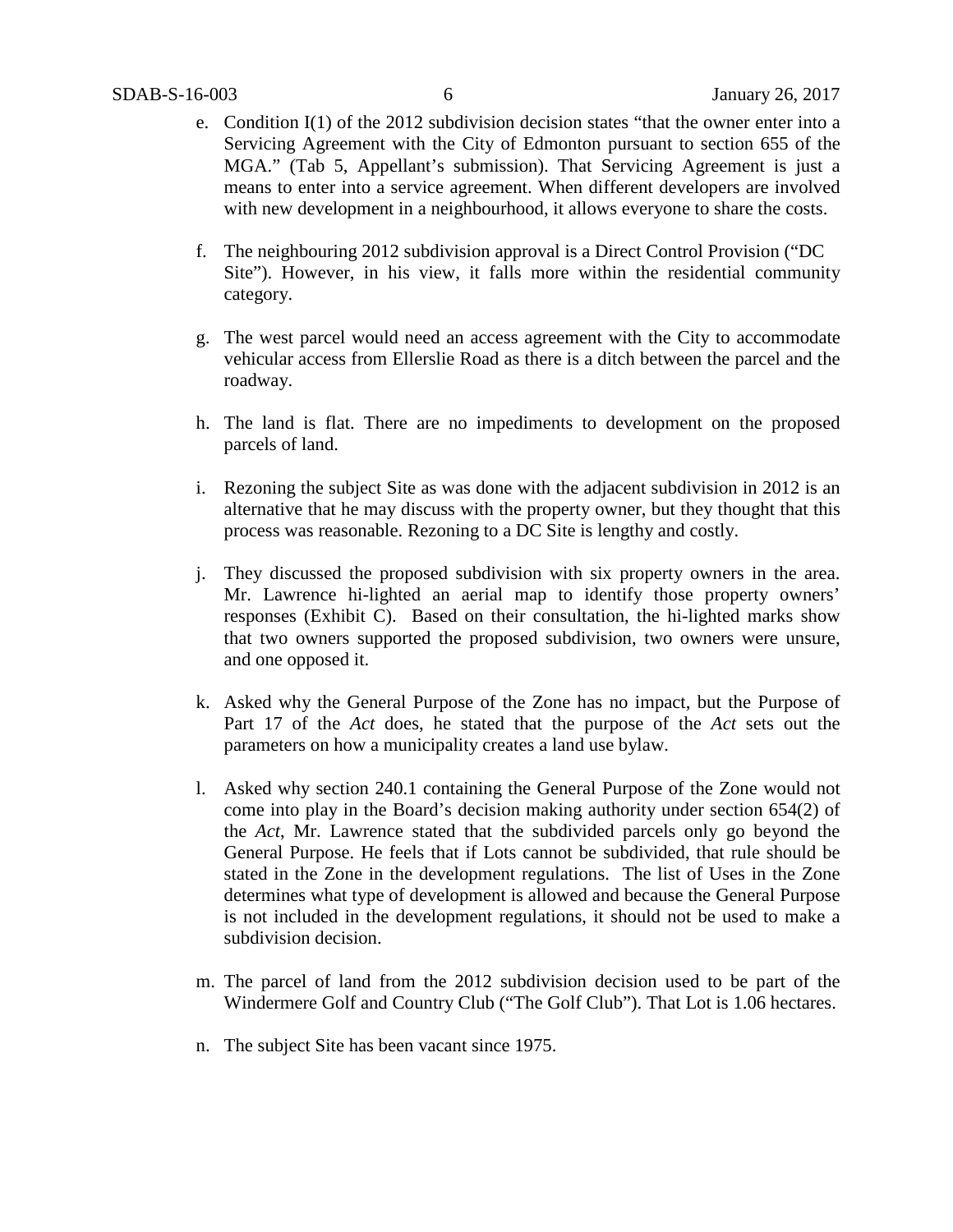- o. Providing one additional Lot will not change the character of the area so section 3.1 and section 4.1.1 of the Windermere NSP which address protecting the existing character are not offended.
- p. While section 4.1.1 of the Windermere NSP that states "These residences form part of this area's early history and are expected to remain country residential. They are not intended to be further subdivided," he believes that the language is permissive. The Windermere NSP would say "shall not" if all subdivisions were prohibited. He indicated that most area and neighbourhood structure plans use similar language.
- q. The property owner, Mr. Hendricks clarified that Lot 6 and the subject Site (Lot 6A) used to be all one parcel of land. The portion of Lot 6 that became Lot 6A was initially used as a panhandle-shaped access to the balance of Lot 6.
- *ii) Position of the Subdivision Authority, Mr. K. Witiw*
- [30] The subject Site was created from Lot 6 in 1990. The Windermere ASP was created May 25, 2004. The Windermere NSP was created September 13, 2006. The current lands are known as Westpoint Estates.
- [31] Based on the Windermere ASP map, this designated area is considered country residential. Similarly, the Windermere NSP map designates these parcels as un-serviced country residential.
- [32] The proposed subdivision does not comply with the development goals in section 3.1 of the Windermere NSP which aspire to protect the existing character of the country residential communities.
- [33] The existing residences form part of the area's early history and are not intended to be further subdivided per section 4.1.1 of the Windermere NSP.
- [34] The aerial map of the area shows the context of the RR Zone. The General Purpose of the Zone states that it is not intended to facilitate future subdivision.
- [35] Section 240.4(1) of the RR Zone of the *Bylaw* states "the minimum Site area shall be 1.0 hectares." The subject Site is just over a 0.50 hectare in size and the two proposed parcels are each 0.26 hectares in size, which does not meet the minimum Site area.
	- *iii) Position of City of Edmonton Law Branch, Mr. M. Gunther*
- [36] The DC Site on the far west side of the Westpoint Estates was rezoned. It provides an example of the correct procedure for the proposed subdivision.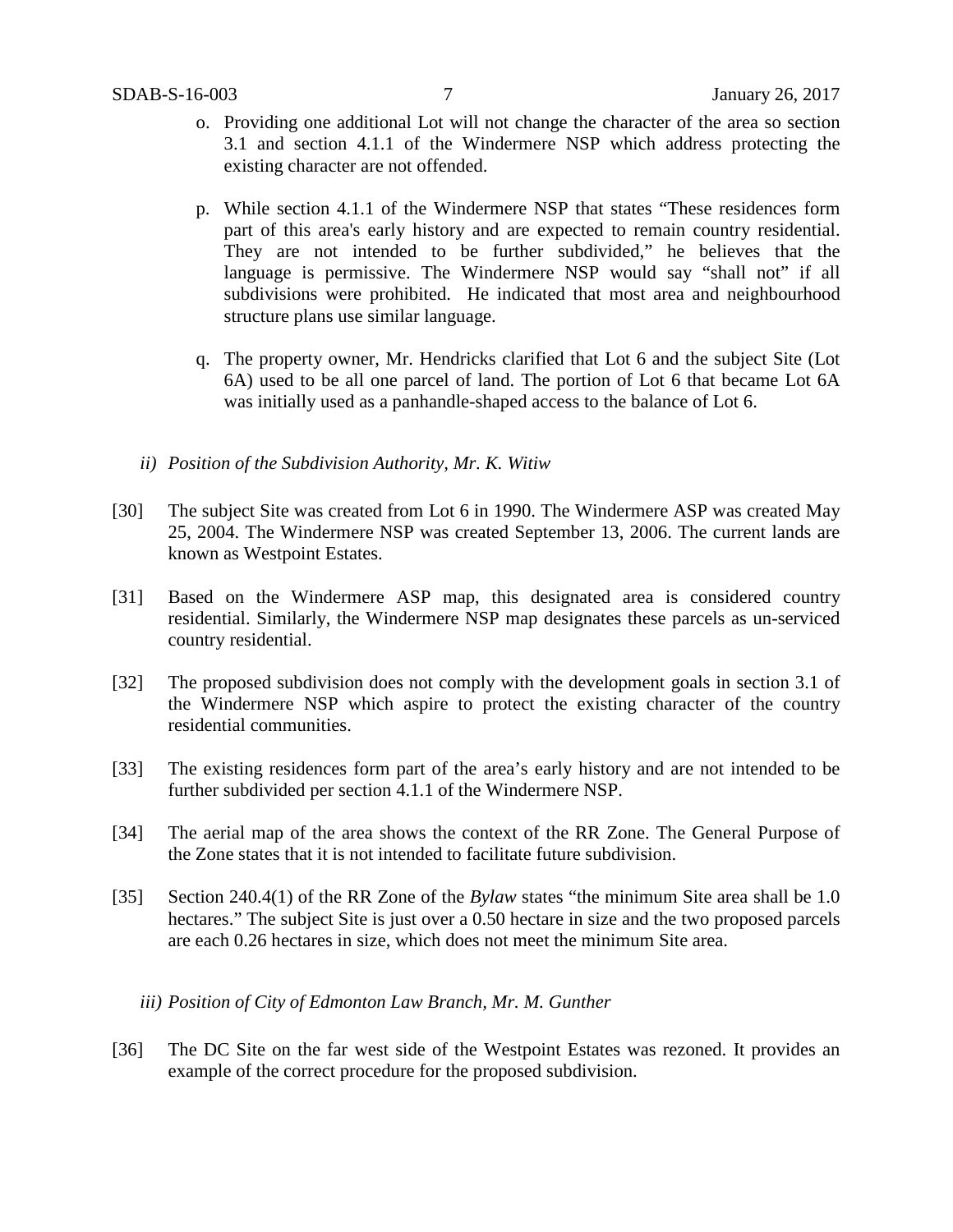- [37] The DC Site was the only portion of land owned by the Golf Club located above top-ofbank. The Golf Club wanted to dispose of this isolated land since they could not use it for the golf course and it had other development potential. Because the land was surrounded by RR Zoning, that applicant sought to bring a similar Use to it.
- [38] As the *Bylaw* was clear and the RR Zone was not intended for any further subdivision, the applicant went to City Council for a DC Site rezoning, which was ultimately approved. In effect, City Council decided the Lot could be residential.
- [39] The DC Site designation allows more specific oversight. For example, the properties in the grey transition zone in the Windermere NSP (figure 5.0) are all designated as Direct Control. They are subject to specific Setbacks and a minimum Site area regulation of 0.12 hectares. Regardless, a majority of the Lots along Windermere Drive are larger than the required minimum.
- [40] The correct approach is to bring the application in an orderly fashion to City Council. This appeal is an "ad hoc" attempt to split the Lot and add to development without proper City servicing.
- [41] The RR Zone is the only residential zone that even acknowledges that there may not be City servicing in place. A minimum Site size of 1.0 hectares was chosen for this zone because that is the minimum size appropriate for on-site servicing and separation of grey and black water.
- [42] The existing Site is currently smaller than the minimum Site size allowed in the Zone, which makes it non-compliant. Further subdivision will create two 0.26 hectare Lots and double, the non-compliance.
- [43] No other Lots in the Westpoint Estates located west of 184 Street are smaller than 1.0 hectares.
- [44] Lots to the east of 184 Street are "legacy Lots" that range in size from 0.4 hectares to 0.6 hectares. Lots of this size have caused issues in other neighbourhoods because whenever a development permit application is made, the development is deemed a Class "B" Development due to the Lot size and notices are automatically sent out. Consequently, the smallest applications can be appealed because of personal issues between neighbours.
- [45] It is the intention of City Council that no more "legacy Lots" will be created. This intention is made clear in the *Bylaw* and the Windermere NSP which prohibit further subdivision of "legacy Lots" in RR Zones
- [46] The existing Lots are not sterilized, rather they need to be rezoned out of the country residential designation.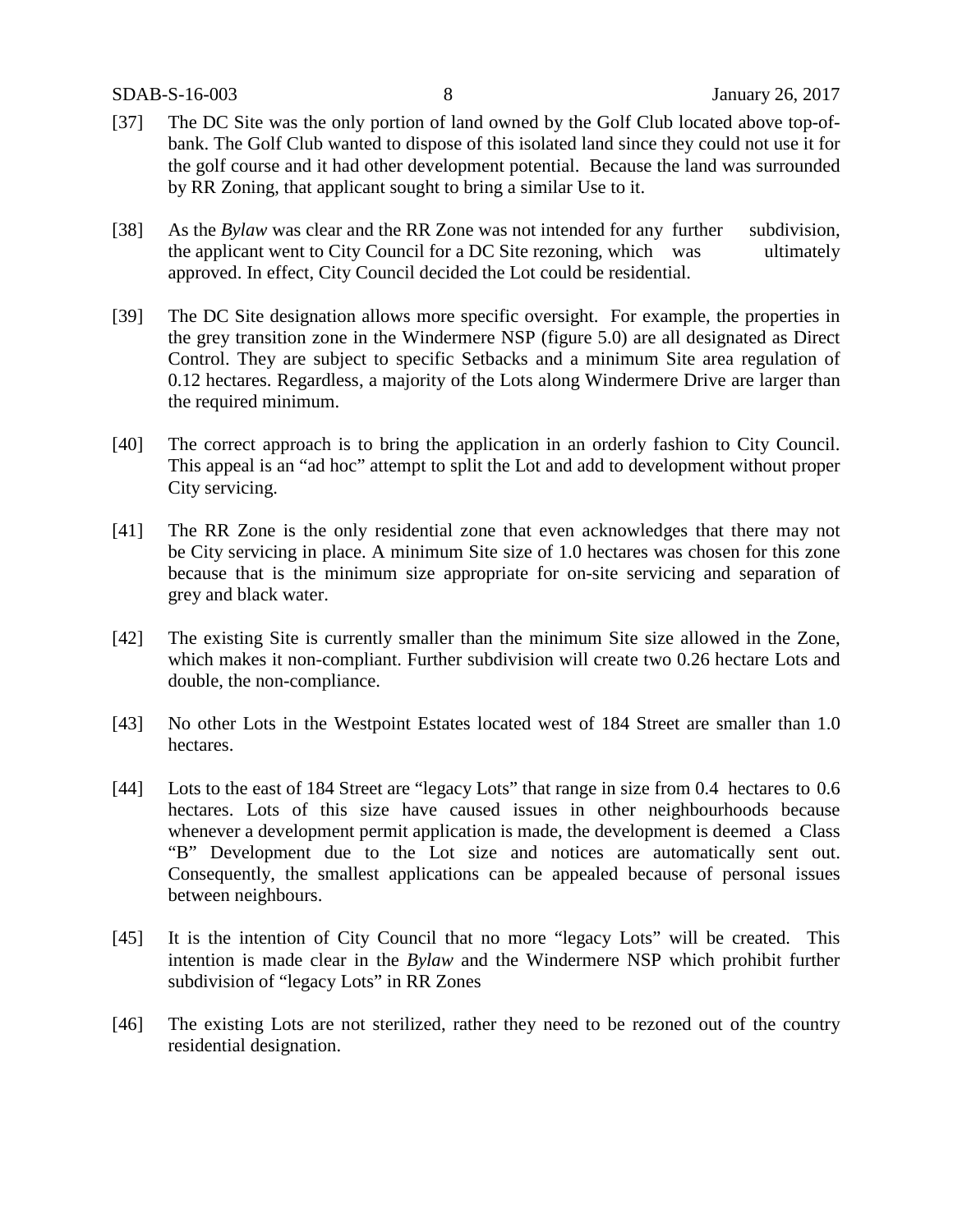- [47] The Lot was created in 1990 when all these Lots were far from Edmonton's urban development. Today the City is here and pushing further south. In his opinion, it does not make planning sense to create new un-serviced infill Lots in what is now suburbia.
- [48] Policy 3.2 (Development Objectives) of the Windermere NSP includes an objective to "Provide servicing options to existing residents (Windermere and Westpoint) in the most timely and cost effective manner possible." The City required information to meet this objective.
- [49] Drainage Services did not know if they could take a position on this proposed subdivision as they did not know what servicing was proposed.
- [50] He submitted a letter from Stantec Consulting ("Exhibit D") that indicates that during the subdivision application process the Appellants were going to provide municipal services (water and sanitary). The City was unaware until the Appellants' presentation that they were no longer planning on servicing the proposed Lots.
- [51] Section 617 of the *Act* emphasizes beneficial, orderly and economical development and that includes development of City services. Allowing development without servicing is problematic.
- [52] A subdivision application is not like a development appeal, with a Use and development regulations that may interfere with pre-existing property rights. The courts have affirmed that no property owner has an automatic or common law right to subdivide their land. Subdivision is an indulgence granted at the behest of City when it is in the public interest and makes good planning sense.
- [53] The Subdivision Authority refused this subdivision application based on the *Bylaw* and the applicable statutory plans.
- [54] It is extremely rare for the Subdivision Authority to refuse a subdivision application. Refusals are the exception, not the rule. The Subdivision Authority takes this refusal very seriously. This application is a shortcut route to what might amount to a valid development.
- [55] With respect to questions from the Board, Mr. Gunther provided the following:
	- a. Westpoint Estates consists of 29 Lots. The smallest Lot is 0.40 hectares.
	- b. The nearby subdivided DC Site was originally zoned AG, not RR.
	- c. The basis for the rationale requiring a minimum Site area of 1.0 hectares in the RR Zone may be out of date, but if so, it is up to City Council to amend it and they have not done so.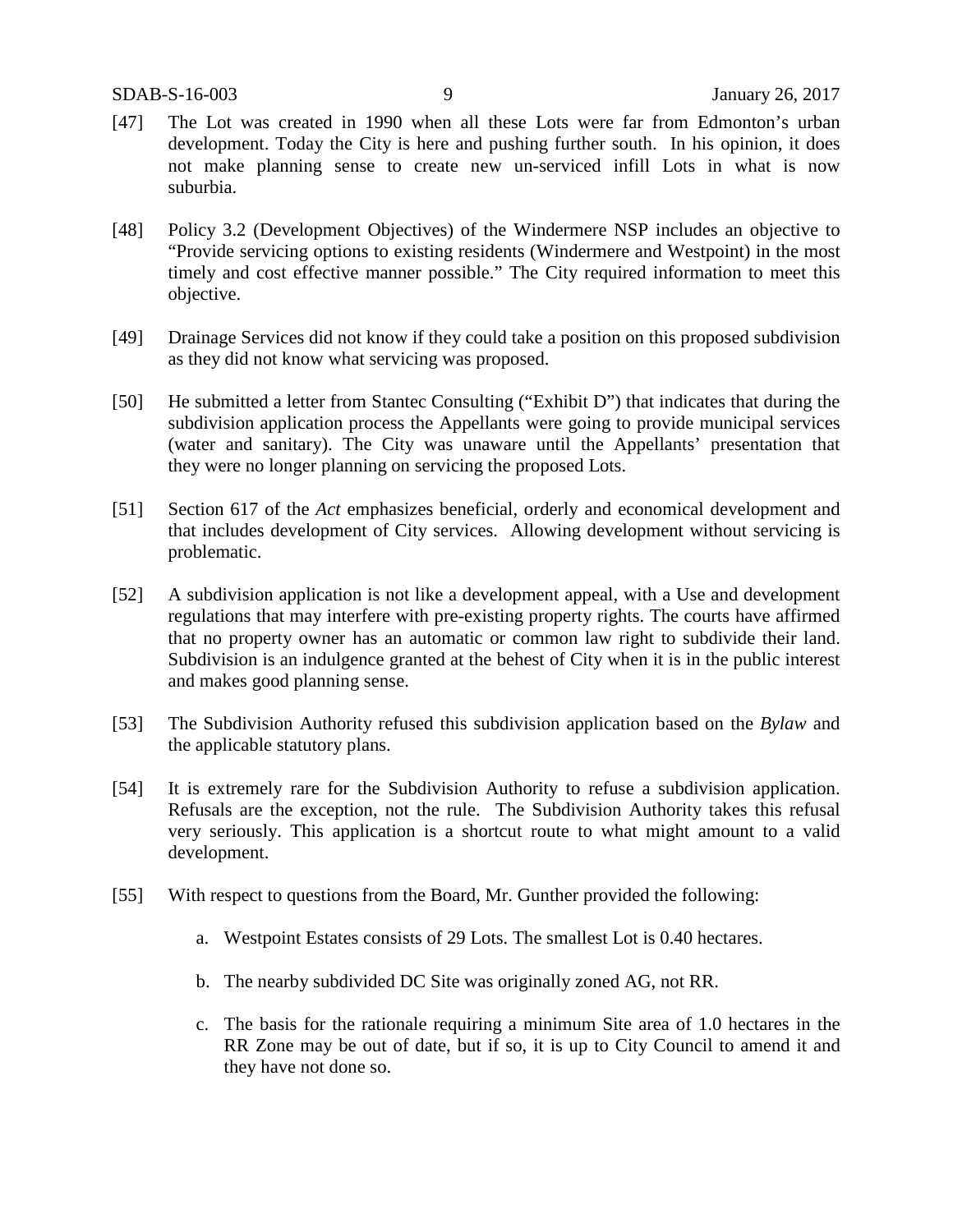- d. He was unaware of whether there were development permit application problems similar to those he cited in other RR Zones associated with the proposed developments on Westpoint Lots east of 184 Street.
- e. The Subdivision Authority simply referenced sections 3.1 and 4.1.1 of the Windermere NSP as reasons for refusal because they speak for themselves and provide direction about the spirit and intent of the Windermere NSP.
- f. Mr. Witiw indicated that the smallest Lots of 0.40 hectares are located east of 184 Street. The proposed Lots are on the west side of 184 Street. They would be 0.26 hectares, substantially less than the other existing Lots west of 184 Street. Allowing these two anomalous Lots would therefore change the character of this area.
- g. Mr. Gunther was asked if the Windermere NSP could mean that subdivisions prohibited at the time of passage, might nonetheless proceed at a later time. He submitted that the meaning of section 4.1.1 of the Windermere NSP is plain on its face. It states "They are not intended to be further subdivided." The wording does not mean anything else. He does not see a distinction based on the absence of the word "shall." Also, the City must have regard to both the *Bylaw* and the statutory plans.
- h. Mr. Gunther, was asked to explain the meaning of the phrase ", which is contrary to the Municipal Development Plan" in section 240.1 of the *Bylaw*. In his view the General Purpose of the RR Zone references the old Municipal Development Plan, not the current plan, *The Way We Grow*. However, the general principles about sustainable planning are the same. Both plans promote sustainable, orderly infill development. Allowing additional un-serviced, unplanned Lots in the RR Zone is not consistent with the aims of urban development in the plans.
- i. Mr. Witiw indicated that the intent of the MDP is to provide planning policy for urban development. In his view, additional rural residential development does not fit in with this plan.
- j. Mr. Gunther was asked if the case of *Newcastle Centre GP Ltd. v. Edmonton (City) 2014 ABCA 295* concerning the Board's authority to grant variances in the development context was not more applicable to the Board's authority under section 654(2) than the case cited by the City of *Thomas v. Edmonton* (2016 ABCA 57) which deals with the Board's authority to waive requirements for procedural fairness. Mr. Gunther submitted that both tests are relevant. In his opinion, the other factor the Board must consider is whether the decision makes planning sense. For example if there was no one in opposition to a proposal, it does not mean that appeal is automatically approved.
- [56] The Presiding Officer asked Mr. Witiw and Mr. Gunther if the City proposed any possible conditions for the subdivision if the Board were to allow the appeal.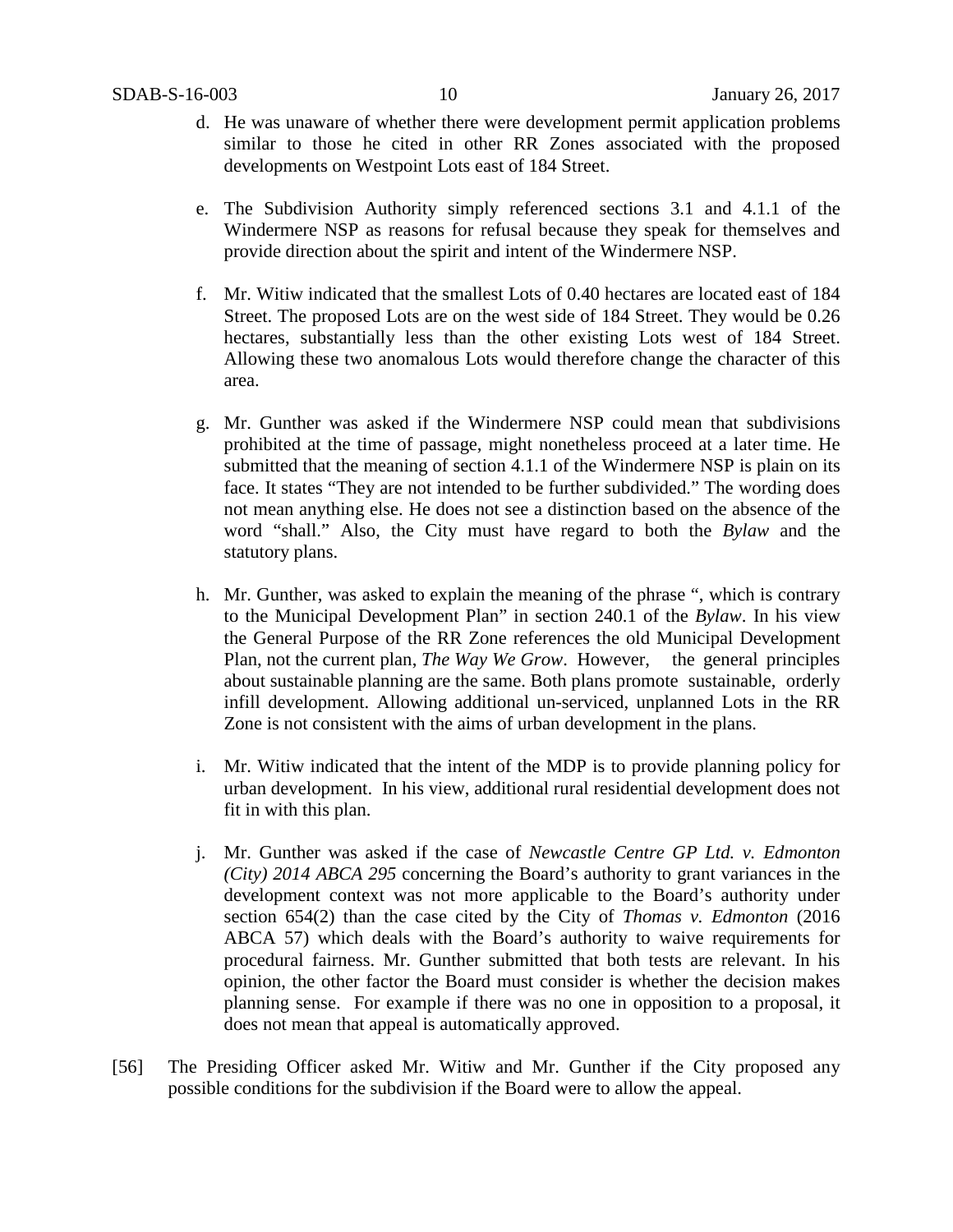They provided a document with conditions ("Exhibit E").

- [57] Based on the new evidence concerning conditions and servicing, as well as the absence of certain City representatives due to illness, the Presiding Officer asked the parties to speak to a potential tabling of the matter to allow time for both parties to review the new information concerning services and conditions presented at the hearing.
- [58] Mr. Lawrence indicated that this was the first time he knew of any potential conditions and he was disappointed that a representative from Drainage Services could not attend the hearing.
- [59] Mr. Gunther indicated that the conditions presented were based on what was applied for and premised on information previously provided by the Appellants concerning their intentions about servicing. Based on new information that the Appellants do not wish to use any municipal services, the conditions may need to be revised.
- [60] All parties agreed to continue the hearing January 11 or 12, 2017.

#### **Decision**

[61] The Subdivision and Development Appeal Board, at a hearing on November 24, 2016, made and passed the following motion with the consent of all parties:

> "That the hearing for SDAB-S-16-003 be TABLED to January 11 or 12, 2017. The City will provide the Appellant with any changes to the proposed conditions for subdivision presented during the hearing by December 9, 2016. Written submissions from the parties with respect to possible conditions must be sent to each other and to the Board on or before January 5, 2017."

#### **January 11, 2017 Hearing**

[62] On January 11, 2017, the Board made and passed the following motion:

"That SDAB-S-16-003 be raised from the table."

- [63] The following documents were received prior to the hearing and form part of the record:
	- Amended conditions of approval submitted by the Subdivision Authority;
	- City of Edmonton circulation comments submitted by the Subdivision Authority;
	- Supplemental written submission by the City of Edmonton;
	- The Appellant's response to the amended conditions of approval submitted by the Subdivision Authority.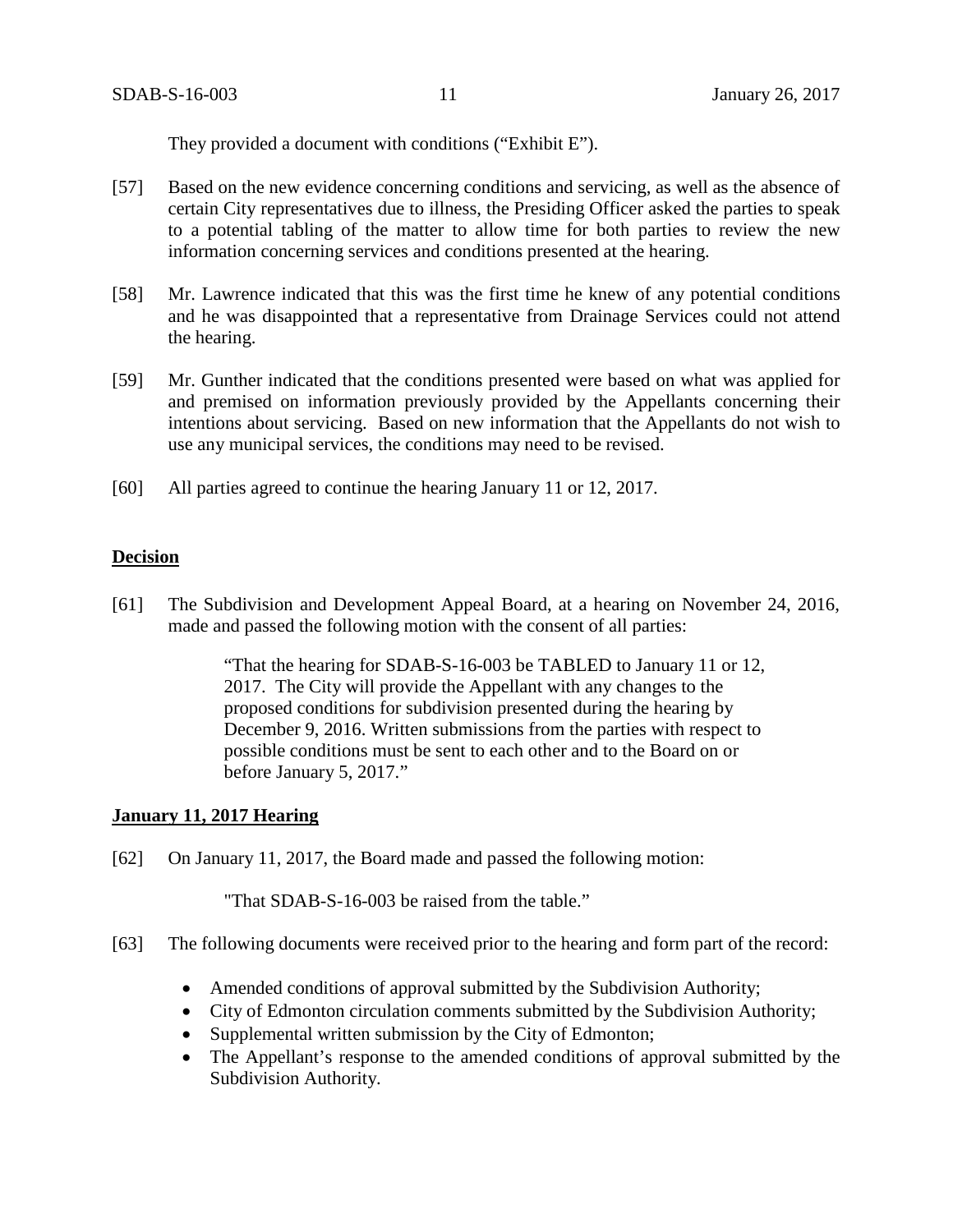- Supplemental written response to Appellant's response submitted by the City of Edmonton.
- [64] The following exhibits were presented during the hearing and form part of the record:
	- Exhibit  $F -$  an Engineering plan submitted by the City.
	- Exhibit  $G a$  fire hydrant coverage map submitted by the City.
	- Exhibit  $H a$  photograph submitted by property owners in opposition.

### **Preliminary Matters**

- [65] At the outset of the appeal hearing, the Presiding Officer confirmed with the parties in attendance that there was no opposition to the composition of the panel.
- [66] The Presiding Officer outlined how the remainder of the hearing would be conducted, including the order of appearance of parties, and no opposition was noted.

### **Summary of Hearing**

- *i) Position of the Appellant, Mr. M. Lawrence of Stantec Consulting Ltd.*
- [67] After confirming the Board had reviewed the Appellant's written response submitted December 15, 2016, Mr. Lawrence provided the following with respect to the City of Edmonton's supplemental response in their January 5, 2017 submission:
	- a. A roadway upgrade is not required and the City has not explained why it is needed. He estimates that it will cost approximately \$100,000.00 for the roadway modification. This is extremely costly and unreasonable for just one additional Lot.
	- b. His aerial photograph of the area shows the physical connection from the old Ellerslie Road (that connects to Keswick Way) to the existing Ellerslie Road that leads to the Golf Club.
	- c. The City did not deal with the roadway upgrade and alignment costs for Ellerslie Road when the adjacent land was originally subdivided and developed. It should have been assigned to the Keswick developer.
	- d. In his opinion, the City is trying to correct their mistake by forcing his client to pay for the costs. It is extremely costly and unreasonable to ask his client to pay for this roadway improvement.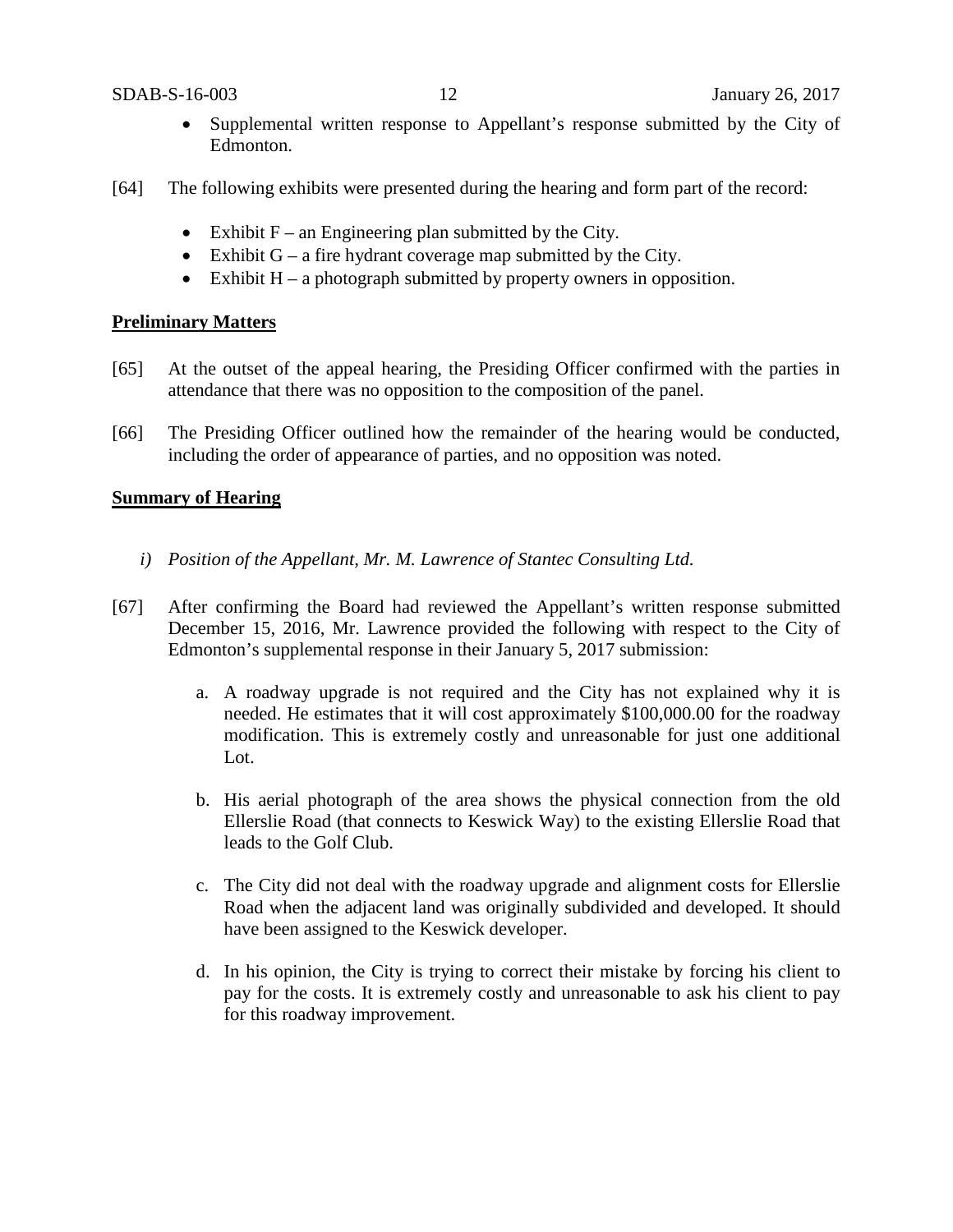- e. The Golf Club land formerly included DC Lot 7 which abuts Ellerslie Road. At the time it was rezoned and subdivided the City asked for ARA and drainage assessments for the portion that became Lot 7, but later waived the drainage assessment. He agrees with the City decision not to require a drainage assessment for the Golf Club as there is no existing drainage basin.
- f. The City also exempted the property owner from any costs to upgrade Ellerslie Road. The City should have included a roadway upgrade requirement as a condition of approval for the subdivision of Lot 7, but they opted not to. It is unfair and unreasonable for his client to now be required to pay to upgrade the road.
- g. The City submitted photographs to demonstrate a 5-year period of the deterioration of Ellerslie Road. In his view, this deterioration is due to the members of the Golf Club. The Golf Course is seasonal, but the Golf Club is used year round and accessed by many members.
- h. The City admitted that they made a mistake in their approval of a Development Permit for Lot 3 by not requiring that applicant to pay for an Arterial Roadway Assessment ("ARA") or Drainage Assessment. It is unfair to make the Appellant pay for these costs when the aforementioned properties did not have to pay them.
- i. In his opinion, the City has had problems with the transition between rural sections and urban sections of land and to fix their mistakes, are forcing unreasonable costs on the Appellant.
- [68] Mr. Lawrence provided the following responses to questions from the Board:
	- a. The land was annexed from the County many years ago. No levies or assessments were charged in 1990 at the time of the subdivision of Lot 6.
	- b. The EPCOR condition to install a fire hydrant will cost approximately \$15,000.
	- c. In his opinion, the roadway upgrade and fire hydrant installation will benefit the adjacent properties to the west.
	- d. As adjacent owners have completed development, the Appellant will not recuperate any of the costs from those adjacent properties.
	- e. There is an existing water service line adjacent to the subject Site so it is possible to connect the subject Lots to that line. A sanitary connection is located at the other end of the road. Sanitary connection to municipal services is possible, but they did not do a cost estimate to link their Lots to the sanitary line. They plan to maintain the property as rural with a cistern and septic.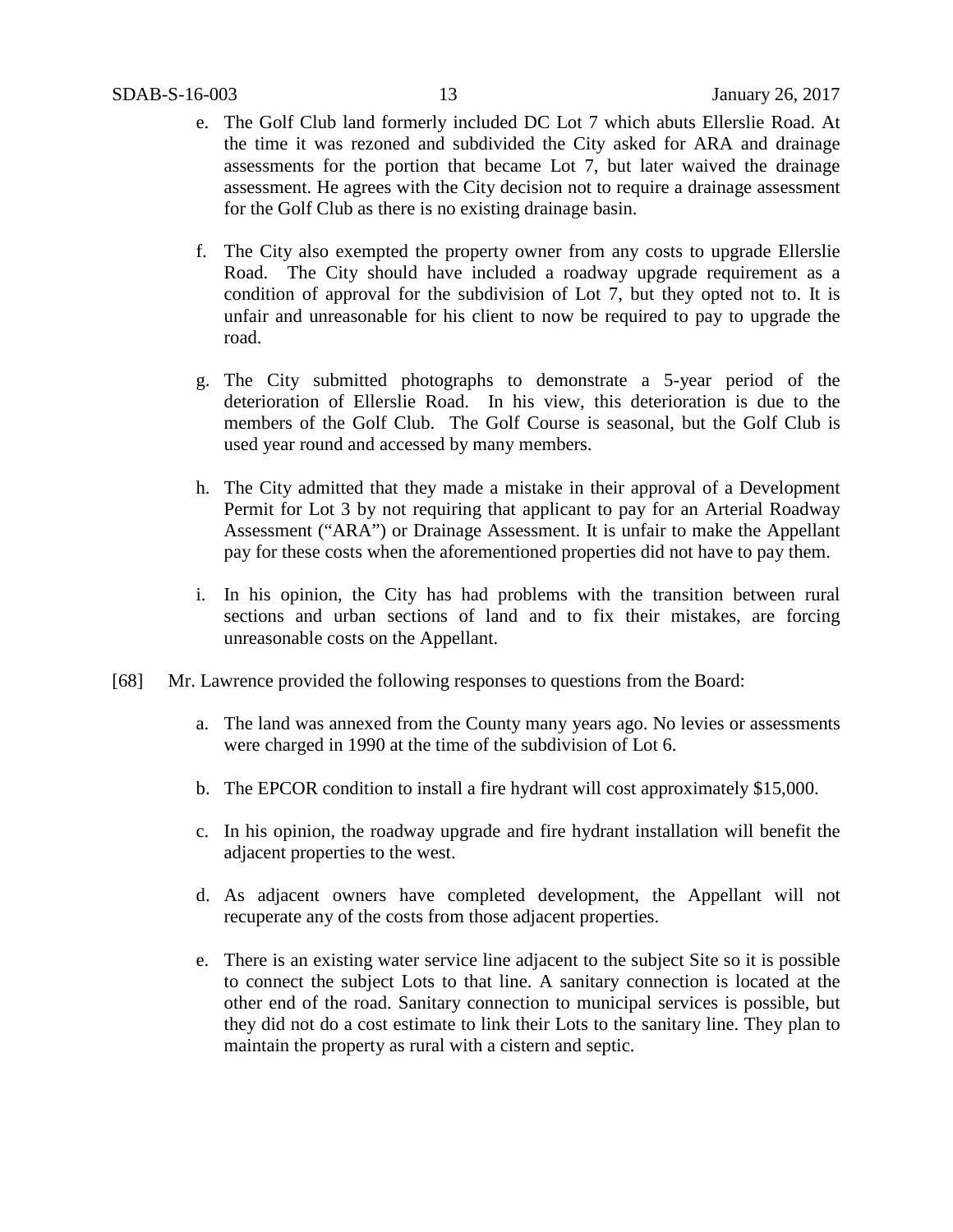- f. He is not disputing the authority of the City to impose the proposed conditions, rather he is arguing that the imposition of these conditions (with the large associated costs) on this subdivision is unfair given they were not imposed on others, even if that was due to error.
- g. It should not make any difference to the conditions whether, the subject Site is rezoned (DC) or subdivided within the existing RR Zone designation as the two processes are similar.
- h. They were not told by the City what the ARA cost would be.
- i. They are not disagreeing that they should pay a portion of the Ellerslie Road upgrade. However, the cost should be proportional. Ellerslie Road is a Local Road and not an Arterial Road. They are unsure what the proportional share would be.
- j. If Ellerslie Road as a Local Road needs to be repaired, a local improvement agreement can be made as long as you receive the consent of all the benefited parties.
- [69] Mr. Lawrence provided the following comments concerning the City's amended conditions of approval:
	- a. Condition I(1 and 2): engineering drawings are not required for a servicing agreement as the Appellants do not want any utility services.
	- b. Condition I(3): they are not opposed to paying all outstanding property taxes.
	- c. Conditions II(1 and 2): they will wait for the City's response to comment.
	- d. Condition II(3): they expect the City to waive this condition as the Appellants do not want any sanitary or storm water services.
	- e. Condition II(4): the ARA requirement should be removed.
	- f. Conditions II(5 and 6): not required for the subject Site.
	- g. Condition II(7): not necessary and should be removed.
	- h. Condition  $II(8)$ : not necessary as a fire hydrant exists in front of the subject Site.
	- *ii) Position of Mr. M. Gunther, City of Edmonton Law Branch*
- [70] Mr. Gunther brought forward the members of the various City of Edmonton branches one at a time to explain their conditions.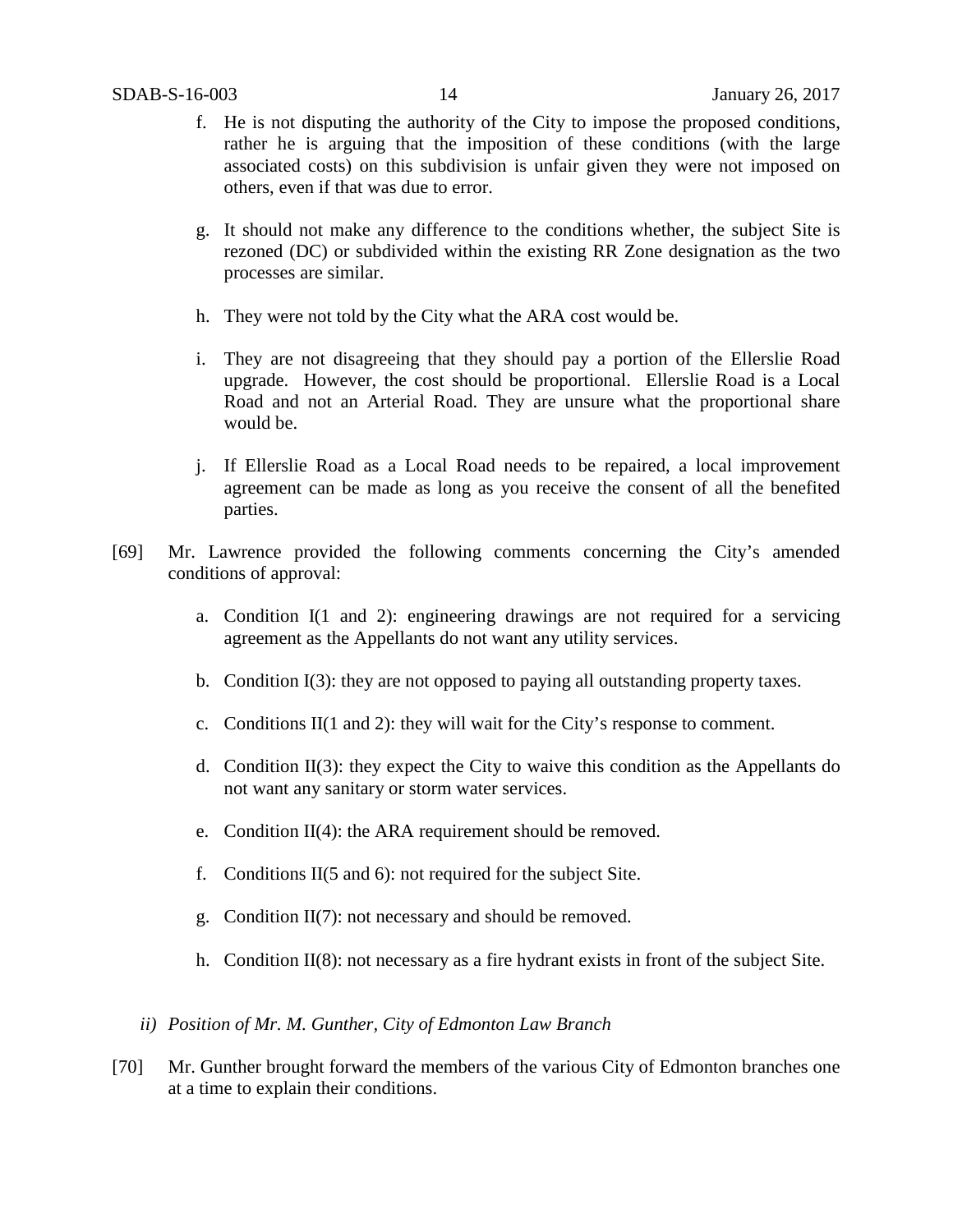#### *iii) Position of the Subdivision Authority, Mr. B. McDowell*

- [71] In his view, the Appellant never intended to accept any of the conditions. He intended to get a refusal and then seek approval from this Board without the costly conditions.
- [72] He believes that this subdivision application is a shortcut in the planning process. The correct procedure is to make a rezoning application and concurrently amend the Windermere NSP and ASP all of which will be considered and approved by Council.
- [73] The Lot 7 subdivision by the Golf Club was approved because the property was rezoned to Direct Control, (approved by City Council), the Windermere NSP and ASP were amended, (approved by City Council), and the owners entered into a service agreement with the City and paid the costs. This process is standard, which is why the City approved it.
- [74] The Appellants should not be exempt from the charges because of the scale of the subdivision. The City has been fair and consistent, they did not ask for the Permanent Area Contributions (PACs) but did ask for the ARAs for that application.
	- *iv) Position of Transportation Services, Ms. K. Sizer*
- [75] She deals with conditions related to the roadway improvement and the ARA.
- [76] The Roadway improvement condition is only for costs of the portion of the roadway that is in front of the subject Site.
- [77] The ARA is a separate condition. The ARA will cost the applicant \$91,300.
- [78] Lot 3 was not required to pay the ARA because that Development Permit decision was made in error by the City. It may not have been properly circulated to all departments. Apart from this error the City has consistently required the ARA.
- [79] She submitted "Exhibit F", an engineering plan for the roadway improvement. The developer to the south is also being required to fund the Ellerslie Road upgrade. Both the applicant of the proposed subdivision and the developer of the lands to the south are required to share the costs through a servicing agreement. Subsequently, there will be boundary recovery for the two developers through servicing agreements.
- [80] The listed conditions are standard conditions issued on all subdivision approvals. The portion of Condition II(1) in parenthesis that includes servicing costs for sidewalks, shared use path and transit infrastructure can be excluded since the RR Zone does not have sidewalks.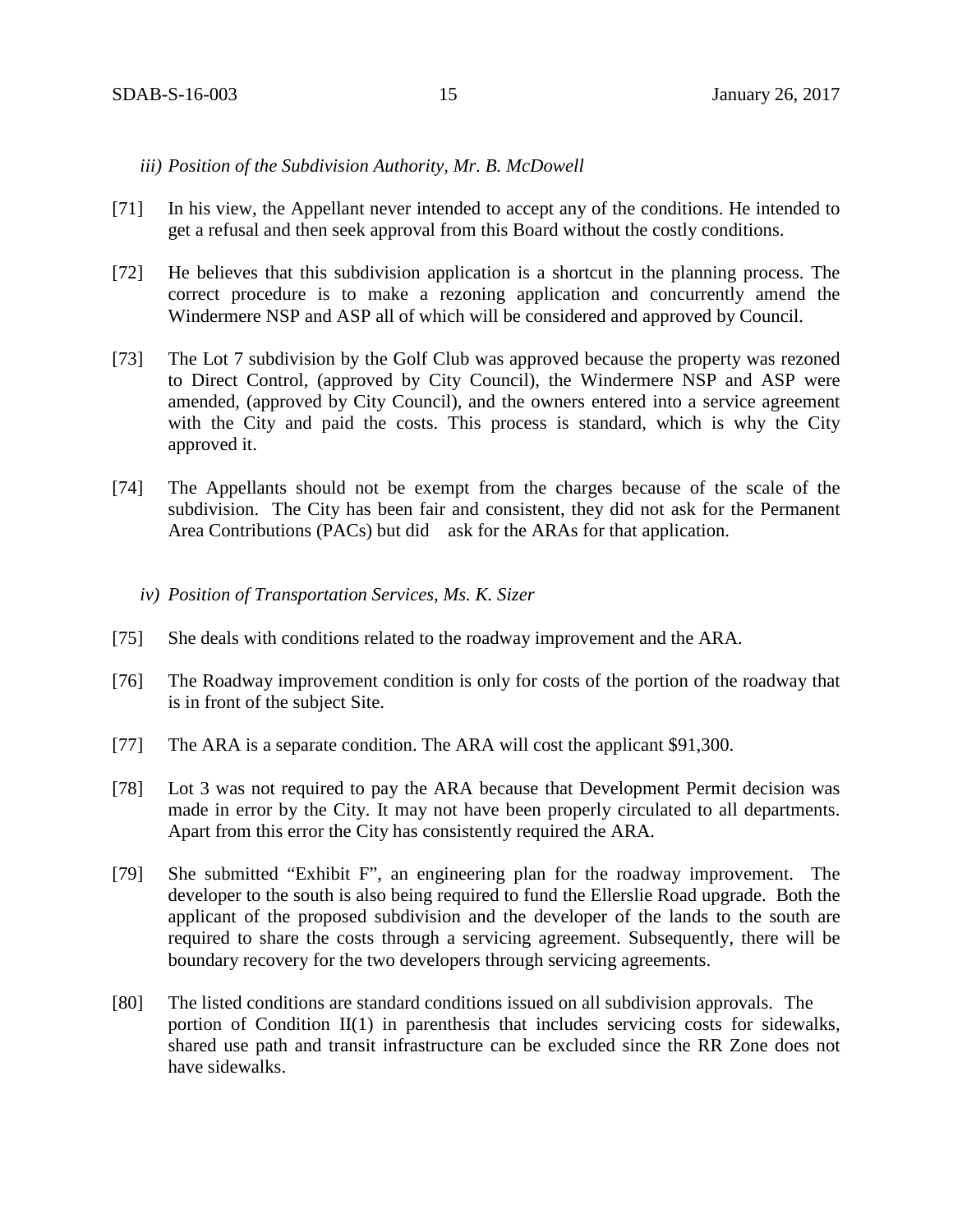- [81] Mr. Gunther indicated that if you apply for a macroscale subdivision such as the lands to the south of Ellerslie Road, every single Lot pays for their share of the ARA and roadway upgrade requirements through fees that are implemented by the Developer with the costs passed on in the sale price for each new property owner. Microscale subdivisions are usually infill subdivisions within Mature Neighbourhoods, where servicing already exists.
- [82] The proposed application does not fit neatly within the microscale subdivision category or the macroscale subdivision category.
- [83] He indicated that Lot 3 would not have to pay for roadway improvement of Ellerslie Road as that Lot does not abut Ellerslie Road.
- [84] Ms. Sizer indicated they also consider the condition of the roadway and the need to cut into a road to facilitate servicing when determining if a roadway assessment will be sought. The road was in better condition 5 years ago when Lot 7 was subdivided and there was no need to cut into the road to service Lot 7. Ellerslie Road has worsened since then and it will have to be cut to provide access to the (west) proposed Lot, which is also why the Appellant will have to pay for the roadway costs.
- [85] ARA costs are calculated using Site area on a per hectare basis by City Bylaw. The Use developed on the subject Lots does not factor into the calculation. In this case, the ARA will cost the applicant approximately \$91,300.
- [86] Mr. Gunther indicated that the *Act* is vague when it comes to calculating the costs for servicing assessments. The calculations for off-site levies are based on political decisions approved by City Council through other bylaws in which City Council determined that Site area, not Use, was the determinative factor for assessments.
- [87] The City only has two opportunities to require servicing agreements, the subdivision stage and the development stage. Occasionally when an ARA is assessed on development the applicant will argue that the ARA be reduced if the proposed development uses only a portion of the subject Site. That argument does not apply with subdivision. The City prefers to assess ARA on subdivision.
- [88] The Board has the authority to amend conditions, but they need compelling evidence to determine why costs should be reduced. The Board should only determine whether to keep or remove an ARA. The Board does not have the authority to amend the formulas to calculate the ARA found in other Bylaws passed by City Council or to arbitrarily reduce them.
- [89] He confirmed that the subject Site was annexed in 1982 by the City of Edmonton and the existing Lot was subdivided in 1990. He is not aware of any levies at those times.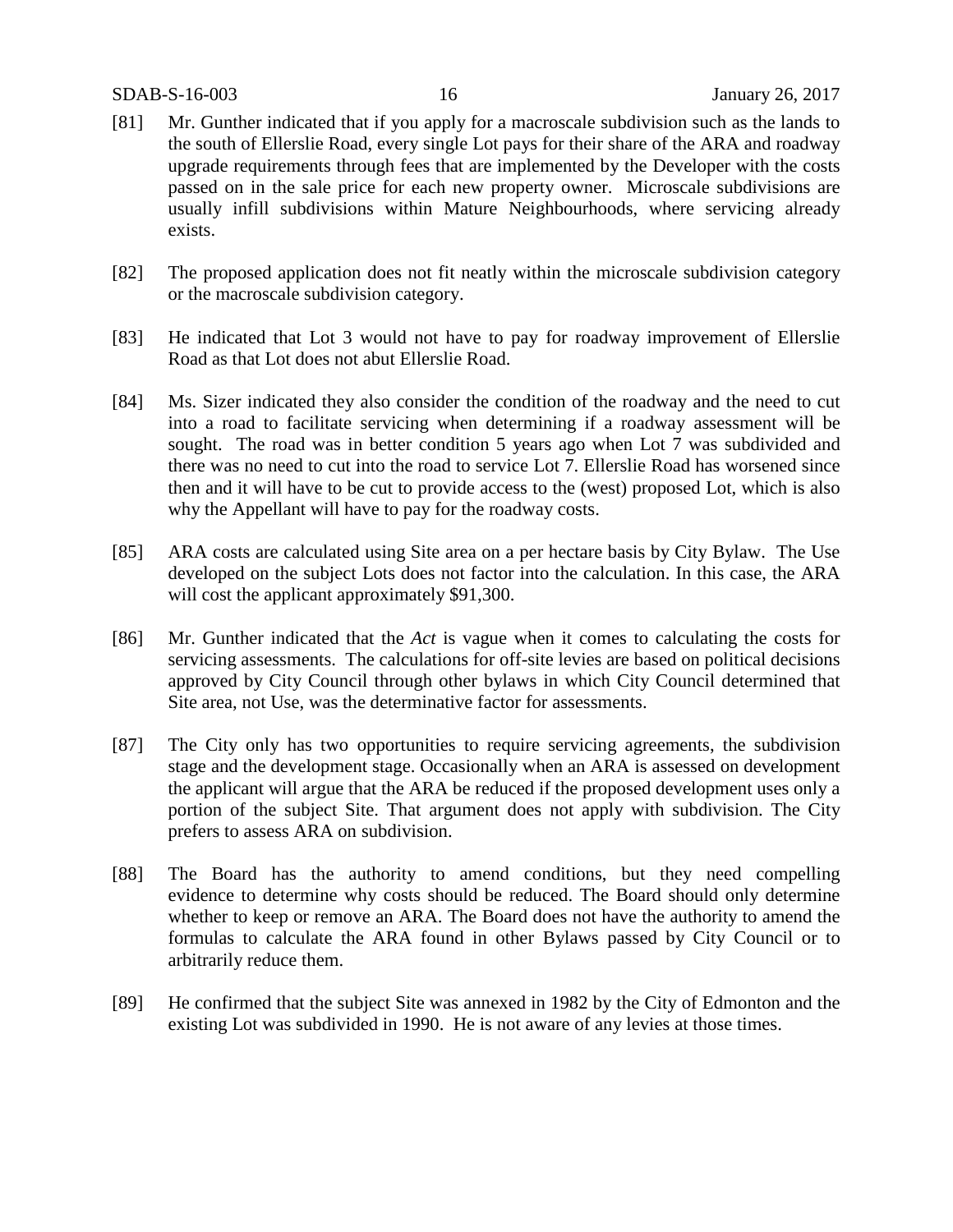- [90] Ellerslie Road will have to be upgraded at some point and there will be no costs issued to the applicant if there is no subdivision application. However, if a new Development Permit application is made on the subject Site, the ARA will be required even without subdivision.
- [91] Ms. Sizer indicated that the Development Permit application stage is when road accesses are determined by Transportation Services based on the type of development and the location proposed on the plans.
	- *v) Position of EPCOR Water, Mr. D Mathew and Mr. D. Hoeskema*
- [92] EPCOR proposes two conditions for water: extension of the 200 millimetre off site water main and the installation of a fire hydrant.
- [93] The typical urban standard separation distance for fire hydrants is 90 metres. The rural standard is 150 metres. These values are dictated by fire safety. They submitted a map, (Exhibit G).
- [94] The existing fire hydrant covers 98 percent of the property using the 150 metres requirement. The second fire hydrant would help the general area and this Lot as less pressure would be lost along the hose. Currently they are not sure exactly where development would take place within the proposed subdivision. 150 metres is the standard. The circle shown on the map is not intended to indicate the range of the fire hydrant, just how to space out the fire hydrants.
- [95] As Lots get subdivided, developers are responsible to install infrastructure to standards. Developers are responsible for the frontage of their property. If one developer opts out then the next developer who wants to access the system must rip out the entire infrastructure from the earlier development to meet their own Site requirements.
- [96] Costs can be recouped with these conditions or through the rate base in which case the City would be paying for all of it.
- [97] The service line ends at the existing fire hydrant and it could provide water service to the proposed Lots.
- [98] There was discussion with the Golf Club about providing services to the Golf Club. One requirement was another fire hydrant to be located at Ellerslie Road. The Golf Club chose not to proceed with servicing and that requirement was removed.
- [99] The Board asked EPCOR if it made a difference that the Appellant wants to maintain RR Zoning and continue to use well water. They stated that the EPCOR condition arose out of the subdivision. With any subdivision comes an infrastructure requirement, regardless of the desire for the Lots to receive municipal services.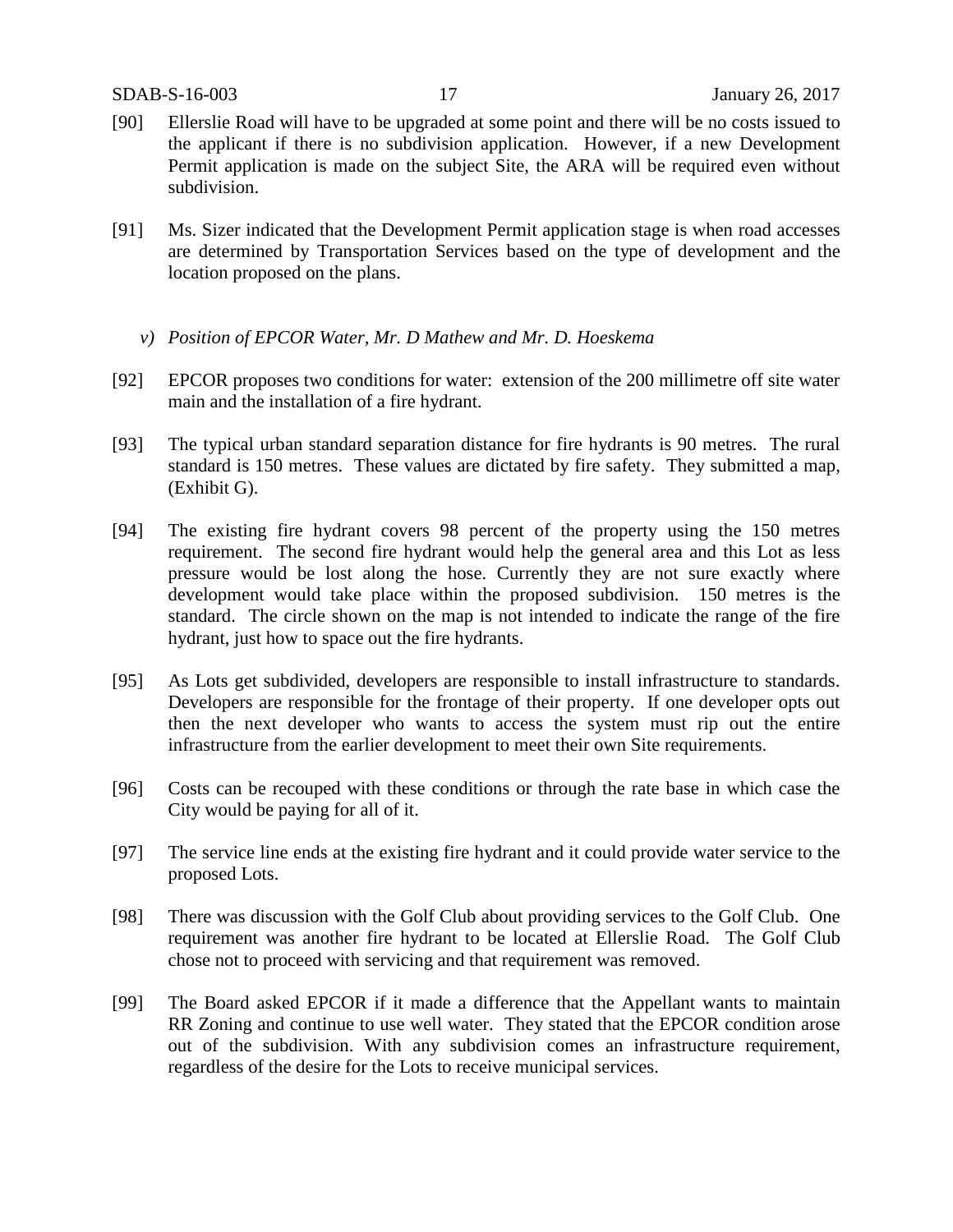- [100] EPCOR has no ability to respond to Development Permits. With infill, EPCOR works with Drainage Services.
- [101] Reviewing the enclosure, servicing goes to the very southwest corner of the subject Site. That is the end of the line. That line permits servicing to the Lot and provides fire protection.
- [102] Asked how the requested infrastructure is necessary to serve the proposed subdivision as required by the *Act,* they stated there needs to be a new fire hydrant to adequately serve the western portion of the subdivision.
- [103] EPCOR has two classifications, Low Density Zoning, which requires 150 metres spacing and High Density Zoning, which requires 90 metres spacing. Currently, the property does not meet 150 metres. With other smaller Lots, they require 150 metres spaces or tighter to prevent gaps.
- [104] As Tab 2 of the Appellant's submission shows, Windermere Ridge is serviced. The bulk of the Westpoint area has the ability to connect, but not every Lot is connected. The "grey area" is east of 181 Street and is a serviced transition zone.
- [105] The Appellant is not asking for water. The intention of the main is not to supply water. However, if anything happens to the west, they have a main to tap into. The proposed conditions give other properties options and there is an assumption of services with development. It is unfair for people to opt out and create gaps.
- [106] The main extension runs along road. Services connect to the main.
	- *vi) Position of Mr. Gunther and Ms. Hanley of Drainage Services*
- [107] Mr. Gunther indicated that Drainage Services usually receive a drainage concept plan on how a subdivision will be serviced. Because the applicant has refused to provide such a plan, Drainage is not in a position to make a recommendation other than that the subdivision be refused since they do not have the content for a servicing agreement.
- [108] Even if the applicant refuses municipal services, they would still impose these conditions to extend sanitary services for future development.
- [109] There are so many unknowns with this application that it puts the City in a difficult position to accurately identify and implement the required conditions. Because engineering plans have not been submitted by the applicant, the City feels that the proposed conditions are needed to cover their requirements.
- [110] Ms. M. Hanley of Drainage Services clarified that they are only dealing with sanitary services. When Drainage Services adds conditions on sanitary services it is not just to service one property, but to allow capacity for other properties to connect to the system.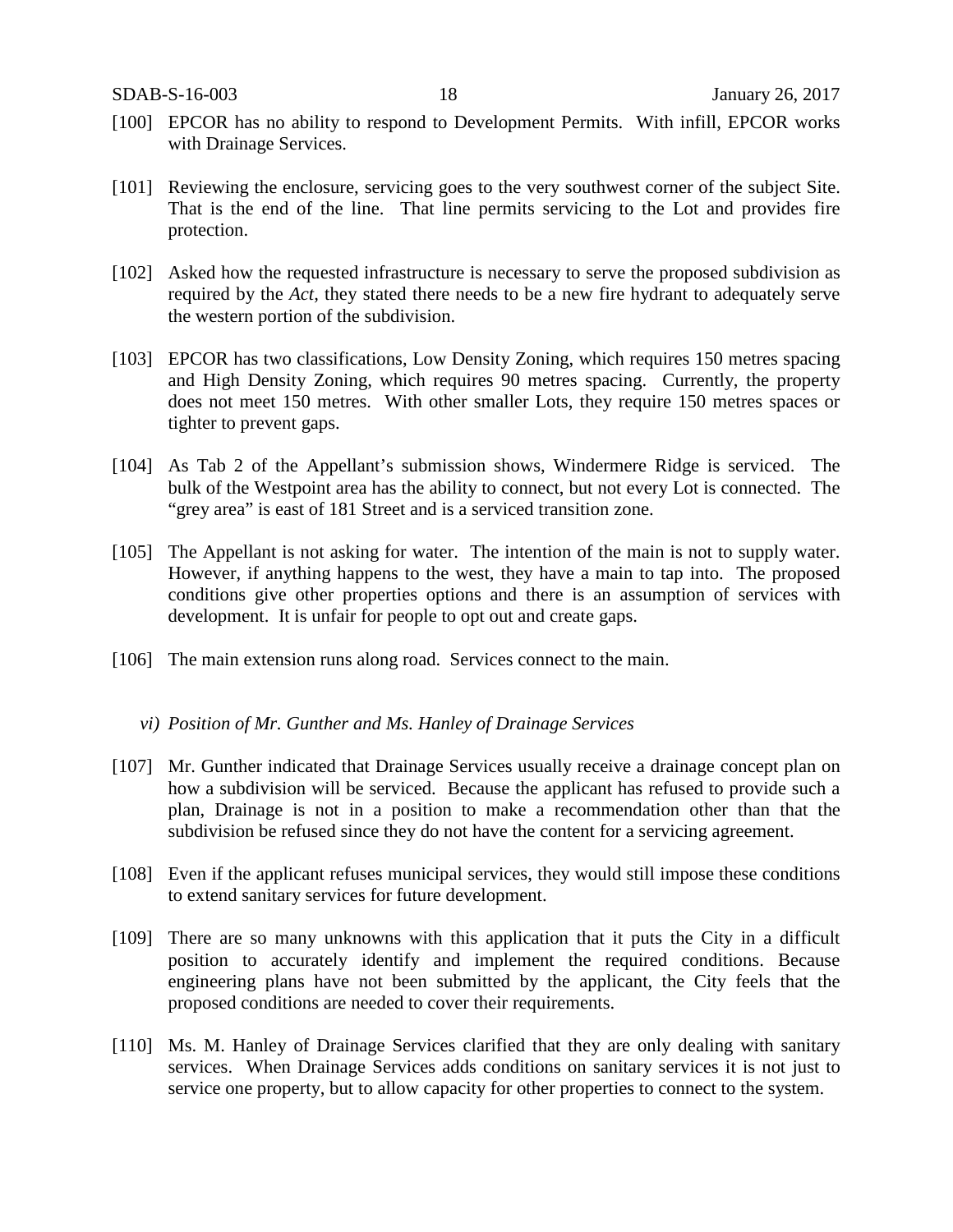- [111] Drainage Services was not consulted with the Lot 3 application because of a circulation error.
- [112] Mr. Gunther confirmed that if the subject Site remained and a new Development Permit application was made for a House, the property owner would have to pay approximately \$180,000 for costs based on roadway improvement condition and the ARA condition.
- [113] Ms. Hanley confirmed it would cost the property owner of the subject Site approximately \$50,000 for a Drainage Assessment.
- [114] Asked if the conditions are necessary to serve the subdivision as stated in section 655 of the *Act,* Mr. Gunther stated that the Board can determine that the drainage servicing is not needed, but the City has determined that subdivisions need to be serviced properly and the greater public interest is that new Lots are serviced. That is the City's interpretation of section 655 of the *Act.*
- [115] The Presiding Officer referenced section 655 of the *Act* that states:

…to install or pay for the installation of a public utility described in section  $616(v)(i)$  to (ix) that is necessary to serve the subdivision, whether or not the public utility is, or will be, located on the land that is the subject of the subdivision approval […].

The Presiding Officer indicated that section 655 provides that the public utility is to serve the subdivision and does not say the City's interest.

- [116] Mr. Gunther indicated that it is not within the public interest for each City Lot to decide whether they want servicing for water compared to an "out-house". Edmonton is an urban municipality.
- [117] He reiterated that if the applicant wants an urban-size Lot, they need urban-type servicing. Properties cannot have it both ways.

#### *vii) Position of Mr. McDowell*

- [118] Mr. McDowell indicated that the Subdivision Authority circulates applications to several departments within the City. Each department sends back novels full of information. It is impractical to put all of this information within the decision and list of conditions. Therefore, conditions are sometimes vague to allow different Departments to determine what is needed.
- [119] The City does not differentiate between rural and urban subdivision applications, that is why they do not support Rural Residential subdivisions. They apply the same standards and conditions to each subdivision.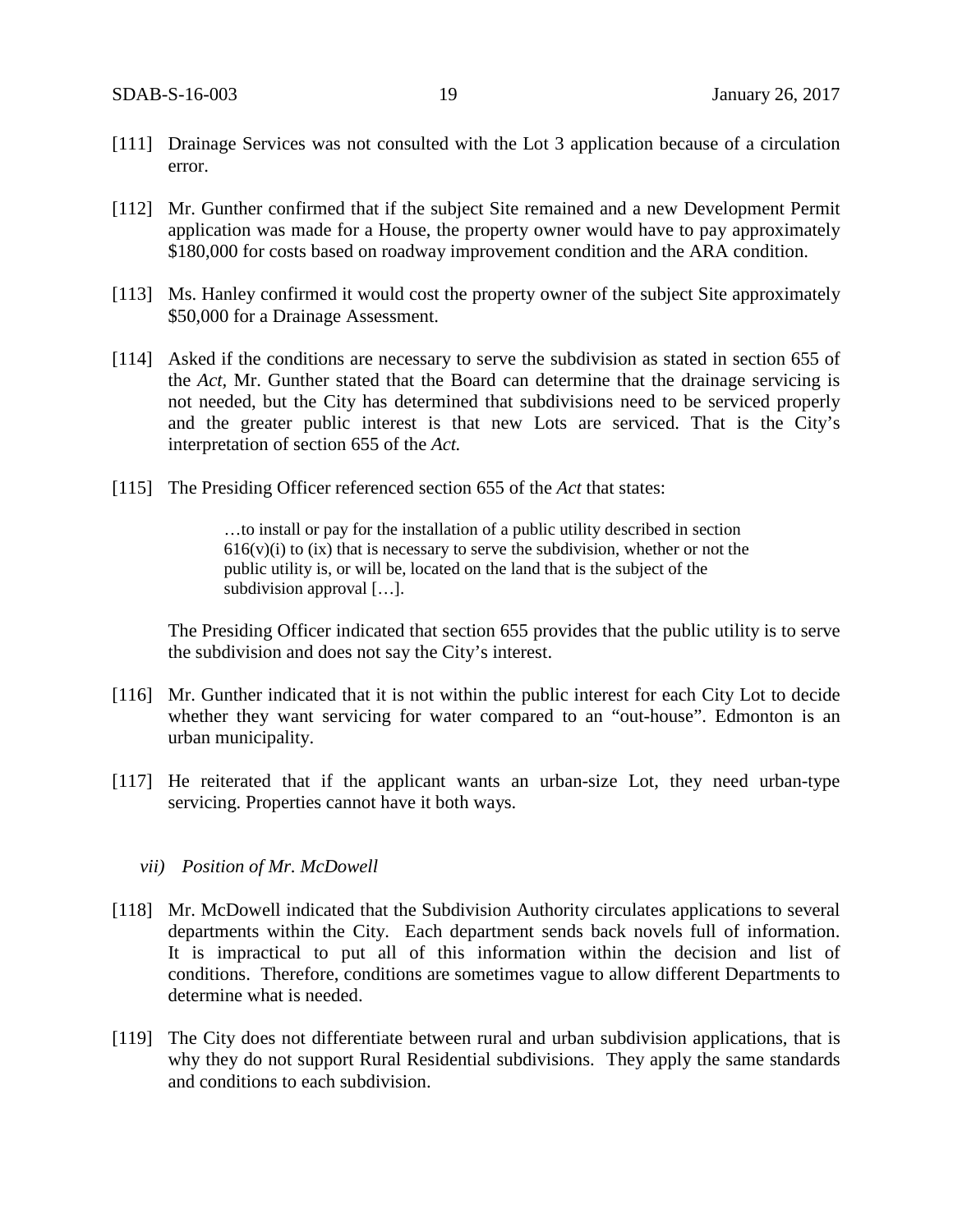- [120] He indicated that the DC Lot 7 subdivision was the only top-of-bank parcel in the area and (AG) Agricultural Zoning allows Single Detached Housing as a Discretionary Use. RR Zoning is the only residential zoning that allows Lots not to be serviced, but this is based on larger Lots. Lot size is related to sanitary services, septic fields may not be located too close to neighbouring properties.
- [121] The Subdivision Authority considers the surrounding Lots and area when they decide subdivision applications.
- [122] Mr. Gunther indicated that any self-servicing on-site without municipal services would still have to be reviewed with an engineering plan and stamped by Safety Codes.
- [123] With respect to a question from the Board, as to how the test of section  $654(2)(a)$  applies to the proposed application, Mr. Gunther indicated that the property owners in attendance would be best to answer the question of impact of non-compliance with the RR Zone.
	- *v) Position of Mr. J. Freeman and Ms. L. Osborne, Affected Property Owners in Opposition to the proposed subdivision*
- [124] They own Lot 4, which is directly north of the property. When they were first approached by the applicant, they initially supported the proposal as they hoped it would prevent a multi-family development. However, they have since withdrawn their support for the project.
- [125] They are having difficulty reconciling the nature of the proposed subdivision with RR Zoning. This RR Zone designation is not given to new Lots. It is included in the *Bylaw*  to protect and preserve pre-existing developments within RR Zoning. The proposed subdivision does not meet the intent or the spirit of the RR Zone.
- [126] They submitted a photograph of the boundary to show where the proposed development will potentially be going, (Exhibit H).
- [127] They believe the proposed development will be intrusive.
- [128] Their property is not serviced. If they were applying today for their property, they would not get permission. Their property was "grandfathered" in. They believe under current rules they would not be allowed to have a septic field and they would have to pay about \$250,000 to bring services to their property.
- [129] They moved in about 26 years ago. In their area, there are five properties, each approximately 5 acres in size. Three are developed. When they moved in, there was no development around them. The only traffic in the summer was from the Golf Club. On the north side of the property is a wildlife corridor.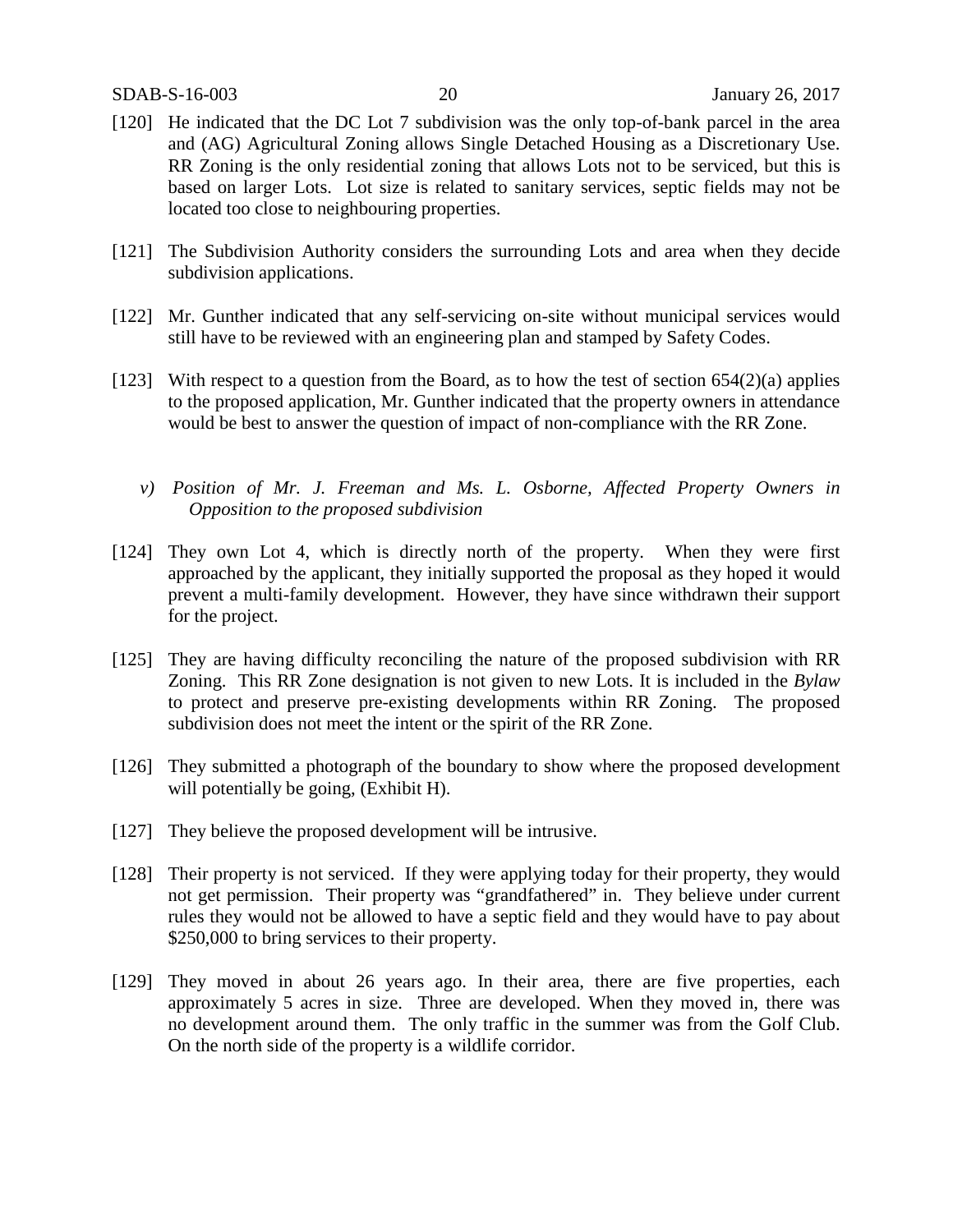- [130] There was an unsuccessful attempt to subdivide Lot 3 nine years ago. Neighbours, including the Appellant, opposed it as they were interested in keeping historical nature of Westpoint Estates.
- [131] The developers of Keswick tried to keep a buffer between that area and the Westview Estates to preserve its historical nature. The developers planted trees every 6 feet. The Developers at Keswick made larger houses on the south side of Ellerslie Road to match their area.
- [132] They tried to get water and sanitary services supplied, but not all their neighbours would not agree to install the services.
- [133] They would like to keep neighbourhood as is.
- [134] They believe the proposed development would block their view to the south.
- [135] The Appellant is a developer and this is a "for profit" development.
- [136] They purchased their property in 1989. They started building in 1990. The Appellant approached them at that time for a trade of property to make the property line more uniform. They did not agree to this. They did not receive notice of the 1990 subdivision.
- [137] The subject Site includes trees and is used for storage for a construction company, they believe it is a result of property to the west being sold, which also belonged to the Appellant.
- [138] If this subdivision is approved, it sets a precedent for further subdivision.
- [139] At one time, the City provided amortization of utilities. This was not done is this area. They need to form a corporation to service properties and they understand the Appellants desire not to connect to City services due to the expense.
- [140] Two houses on the subject Site would be too much especially given the maximum Site coverage allowed. They would push right into view from their window because of the long skinny configuration of the Lots.
- [141] They conceded that currently there could be one house on the west end of the property. Most likely, development would occur in the middle and this would set up more opportunity for landscaping. With two residences, it would be tight and there would be little space for a buffer in terms of trees.
- [142] Because of the trees, they do not see the neighbours at all, other than the Keswick properties in the distance. They cannot see past their neighbour to the east to the other side of 184 Street where the smaller RR Lots in the other portion of Westpoint Estates are located.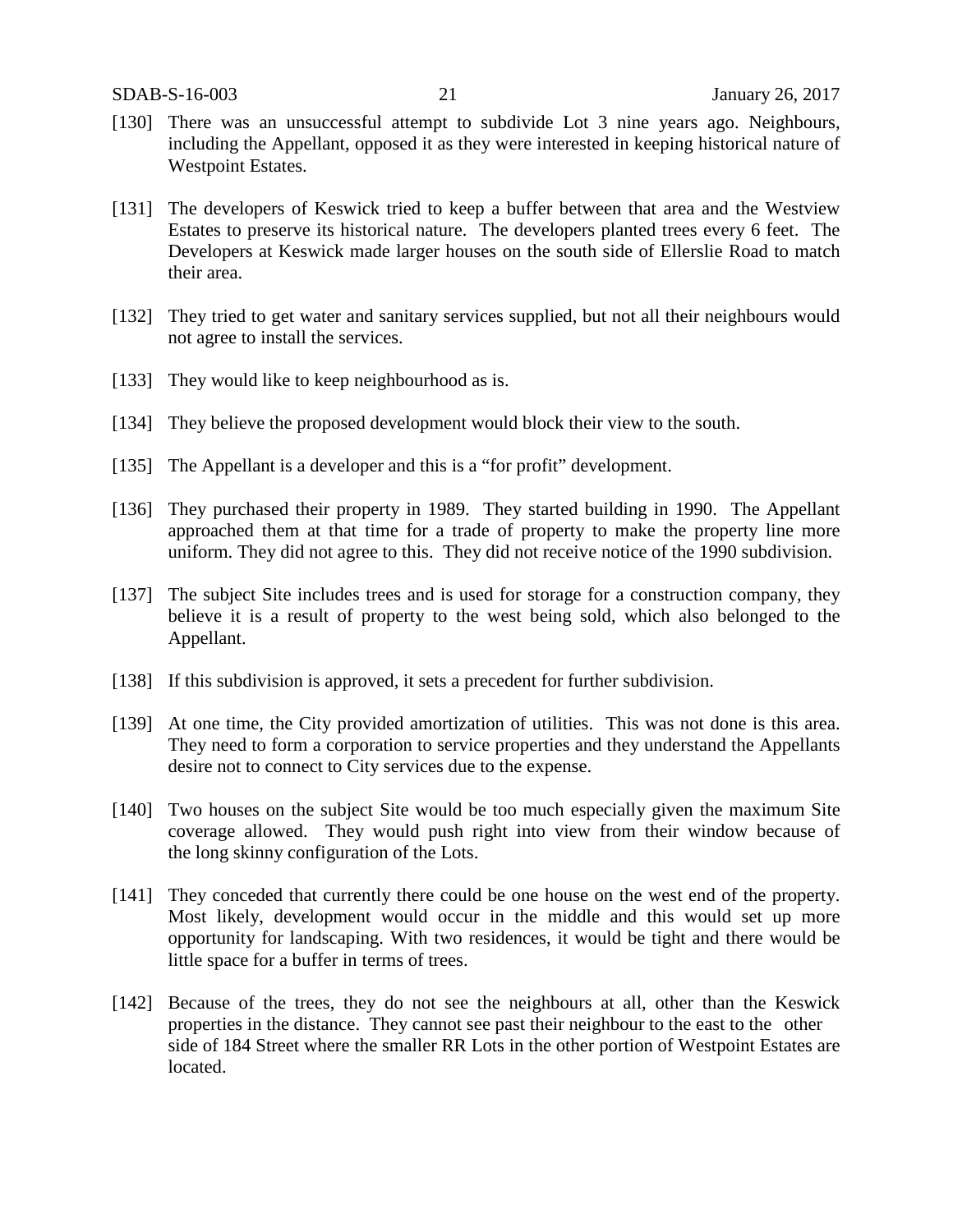- [143] Their house is 4200 square feet in size and includes two artists' studios. It is set back from the property at the minimum allowable distance. They would not be allowed to build there now because top-of-bank issues.
	- *vi) Position of Mr. D. Zerbin, an Affected Property Owner in Opposition to the proposed subdivision*
- [144] Mr. Zerbin owns Lot 3. He is opposed to the subdivision, as expressed in the letter he submitted to the Board.
- [145] Upon development of his property, he did not pay an ARA or road improvements. The contractor applied for all permits. He does not recall any discussion about servicing. He does have water services, for which he paid approximately \$18,000.00. He does not have sewage services.
- [146] He values privacy, the animals and the environment. The area has a certain character. All the Lots are large. Uniformity and aesthetic which form the character of the area would be lost if the proposed Lot, which is already smaller than the rest, were made into two even smaller Lots. It would feel like they were "tacked on."
- [147] He confirmed there are only four houses standing in the area. He is not opposed to one additional house. But allowing two houses would take it over the tipping point and would be approaching the character of Keswick to the south rather than Westpoint Estate.
- [148] He confirmed that he cannot see the Westpoint Estate houses past his neighbour to the east on the other side of the ravine and east of 184 Street. He can see the Golf Club and river through the trees.

#### *iv) Rebuttal of the Appellant*

- [149] The Appellants have heard some information for the first time today, but they are prepared to complete the hearing.
- [150] Transportation Services did not discuss their new boundary recovery condition with them and it will be a consideration in entering into a servicing agreement.
- [151] There are several uncertainties for this client. The City has to be very specific in what they are asking for because the evidence from the hearing shows that there are extremely high costs associated with the proposed conditions for his client.
- [152] Their intent in applying for subdivision is not to go through the "back door" to get approval. They are just trying to abide by the rules of the City with the MDP, the Windermere NSP and ASP and the *Bylaw.*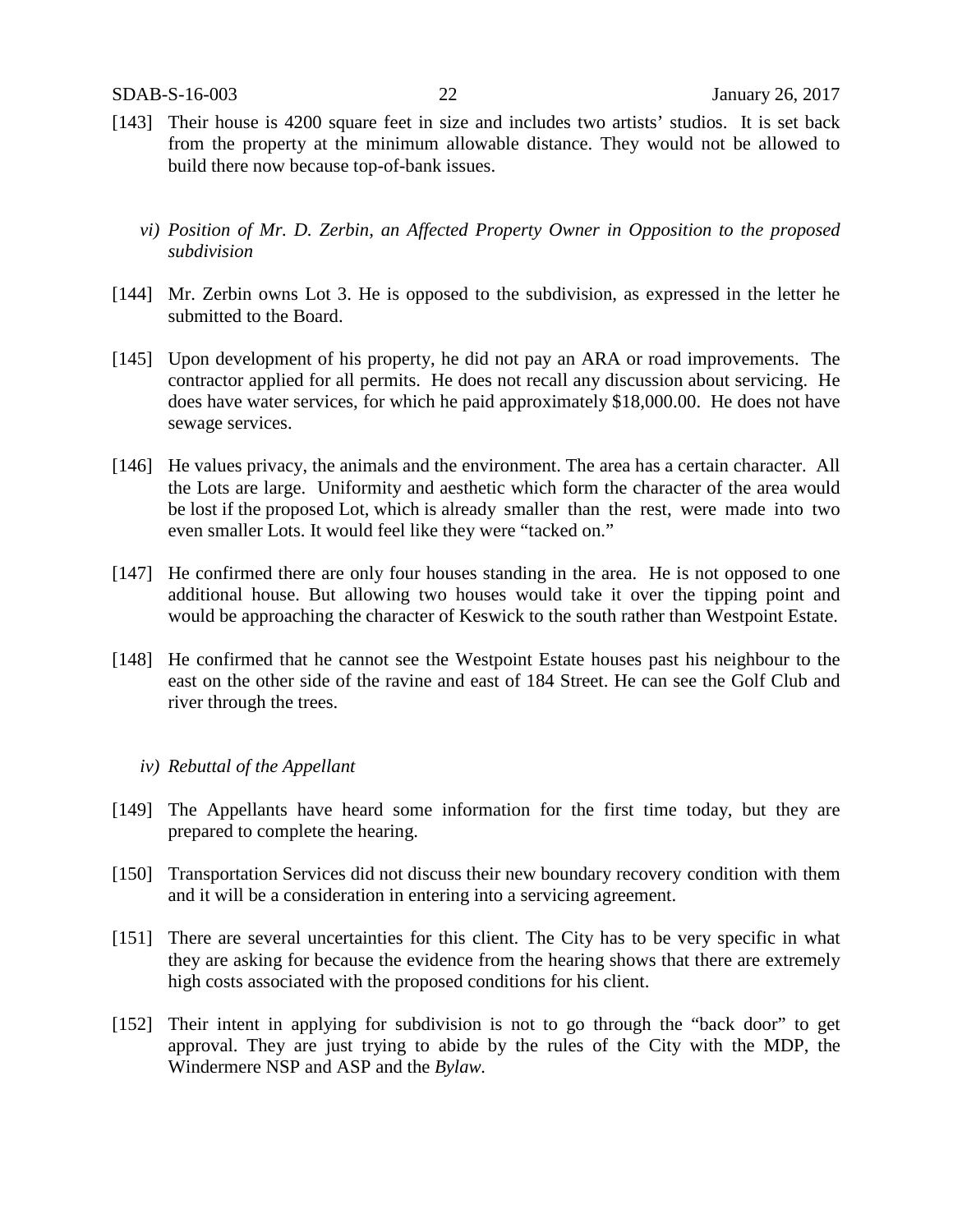- [153] He reiterated that during the November hearing the City admitted that they referenced the old MDP and it is not the same as the new MDP so this is not a valid reason for refusal. They have cited sections of the new MDP which are consistent with the proposed development. This means the subdivision is not contrary to the MDP and therefore it is not contrary to the General purpose of the RR Zone as worded in section 240.1
- [154] There was confusion during the process about what was wanted and when. They were never advised that Drainage Services expected them to connect to their sanitary services. The Appellant never told the City that they were going to connect, the Appellant does not want to connect because the costs are too high.
- [155] Drainage Services wanted them to do a neighbourhood design report for drainage. It seemed excessive for one additional Lot. He tried to contact Drainage Services but never heard back and was never given a reasonable explanation for why this report was required.
- [156] He reiterated that the conditions are unnecessary and the costs are too high. The City is unnecessarily adding costs through conditions to take them to the point that the subdivision will not proceed.
- [157] The Site is within an RR Zone, where it is implicit that there is no expectation to provide municipal services. They are planning to build on-site services. Maybe in the future with a Development Permit application they might connect into municipal services. Their expectation has always been to provide their own on-site services.
- [158] They must meet the Alberta Health regulations as per the RR Zone. This level of services is not sub-standard, it will ensure that reasonable service is provided.
- [159] In his opinion, Transportation Services have chosen not to answer the ARA question as to why the Golf Club did not have to pay for any ARA costs as part of the development process in 2010 when a portion of its land (which later became Lot 7) was within the catchment.
- [160] The Keswick development caused the need to realign Ellerslie Road, the Appellant did not cause this and it is unfair to ask the Appellant to pay any or all of these costs. Similarly, Lot 3 is off of Ellerslie Road and they were not asked to pay to improve it.
- [161] He respects that the neighbours are concerned about change, but notes that The City recently amended the *Bylaw* to allow skinny Lots. The character of a neighbourhood does change over time. This is like an infill project.
- [162] In his view, there is no substantial evidence that two new Houses as compared to one new House would negatively impact the adjacent properties. The property owner of Lot 3 would not even see Houses built on the proposed Lots from his property. With one big house Lot 4 could be obstructed, but the separation distance is the length of an ice arena.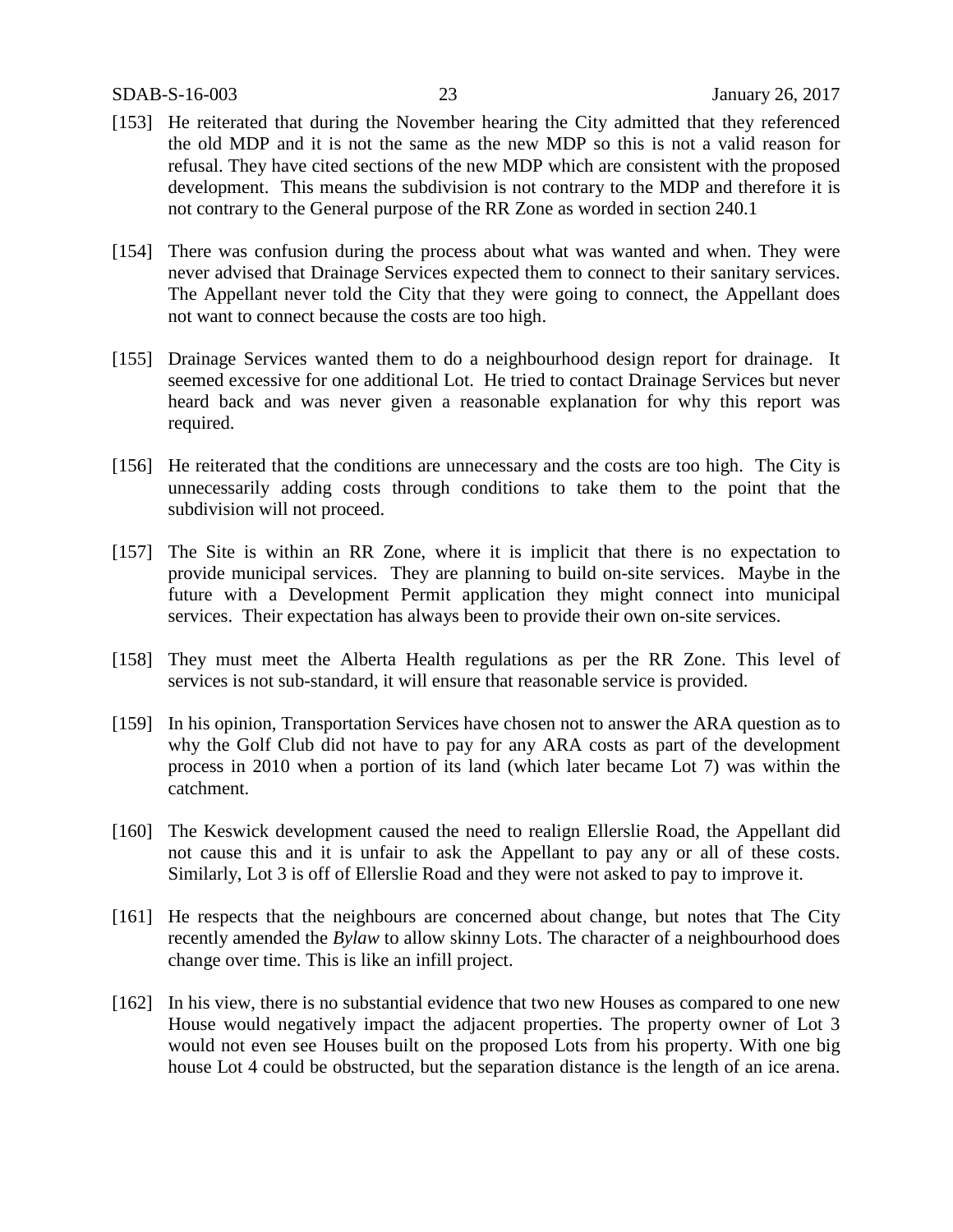It is a long way and the screening is excellent. He disagrees that the subdivision would limit the neighbours enjoyment of their property.

- [163] With respect to questions from the Board, Mr. Lawrence provided the following:
	- a. There is a distinction between the proposed Lots and standard residential Lots. In his view, the character of the Rural Residential area is not affected as this is still a large parcel of land.
	- b. In his view, Lot size is a factor in the RR Zone, but it is not the only factor. He believes that the proposed Lots are more in keeping with a rural setting than an urban setting.
	- c. Asked at what point would subdividing Lot 6A go too far, he indicated that two proposed Lots is the maximum in his opinion. Any number more than two Lots would be excessive.
	- d. He reiterated that the subject Site is currently an anomaly and splitting one anomalous Site into two Lots would not have a negative impact on adjacent properties.
	- e. He asks the Board to exercise its discretion to allow the subdivision and split the Lot into two without the imposition of conditions requiring municipal services as the Lots will be serviced with on-site servicing and do not need municipal services.

#### **Decision**

[164] The appeal is **DENIED** and the decision of the Subdivision Authority is **CONFIRMED**. The subdivision is **REFUSED**.

#### **Reasons for Decision**

[165] Section 680(2) of the *Municipal Government Act ("*the *Act")* outlines the authority of the Board in appeals of subdivision decisions. It provides:

In determining an appeal, the board hearing the appeal

- (a) must act in accordance with any applicable ALSA regional plan;
- (a.1) must have regard to any statutory plan;
- (b) must conform with the uses of land referred to in a land use bylaw;
- (c) must be consistent with the land use policies;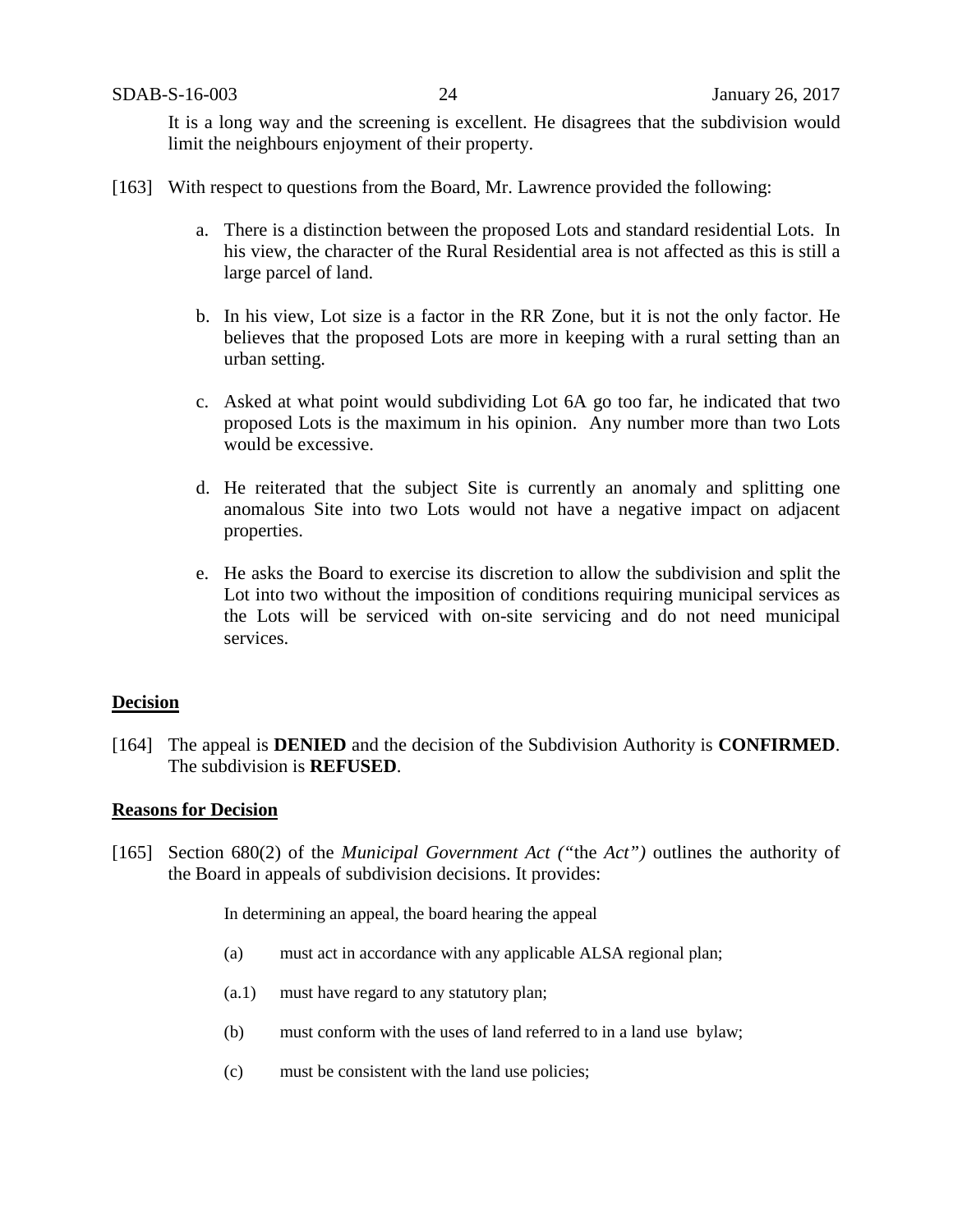- (d) must have regard to but is not bound by the subdivision and development regulations;
- (e) may confirm, revoke or vary the approval or decision or any condition imposed by the subdivision authority or make or substitute an approval, decision or condition of its own;
- (f) may, in addition to the other powers it has, exercise the same power as a subdivision authority is permitted to exercise pursuant to this Part or the regulations or bylaws under this Part.
- [166] Section  $680(2)(2)(f)$  grants the Board the same power that the Subdivision Authority had when making the original decision, that authority is found in section 654 of the *Act*  which provides:

(1) A subdivision authority must not approve an application for subdivision approval unless

- (a) the land that is proposed to be subdivided is, in the opinion of the subdivision authority, suitable for the purpose for which the subdivision is intended,
- (b) the proposed subdivision conforms to the provisions of any statutory plan and, subject to subsection (2), any land use bylaw that affects the land proposed to be subdivided,
- (c) the proposed subdivision complies with this Part and the regulations under this Part, and
- (d) all outstanding property taxes on the land proposed to be subdivided have been paid to the municipality where the land is located or arrangements satisfactory to the municipality have been made for their payment pursuant to Part 10.

(2) A subdivision authority may approve an application for subdivision approval even though the proposed subdivision does not comply with the land use bylaw if, in its opinion,

- (a) the proposed subdivision would not
	- (i) unduly interfere with the amenities of the neighbourhood, or
	- (ii) materially interfere with or affect the use, enjoyment or value of neighbouring parcels of land,

and

(b) the proposed subdivision conforms with the use prescribed for that land in the land use bylaw.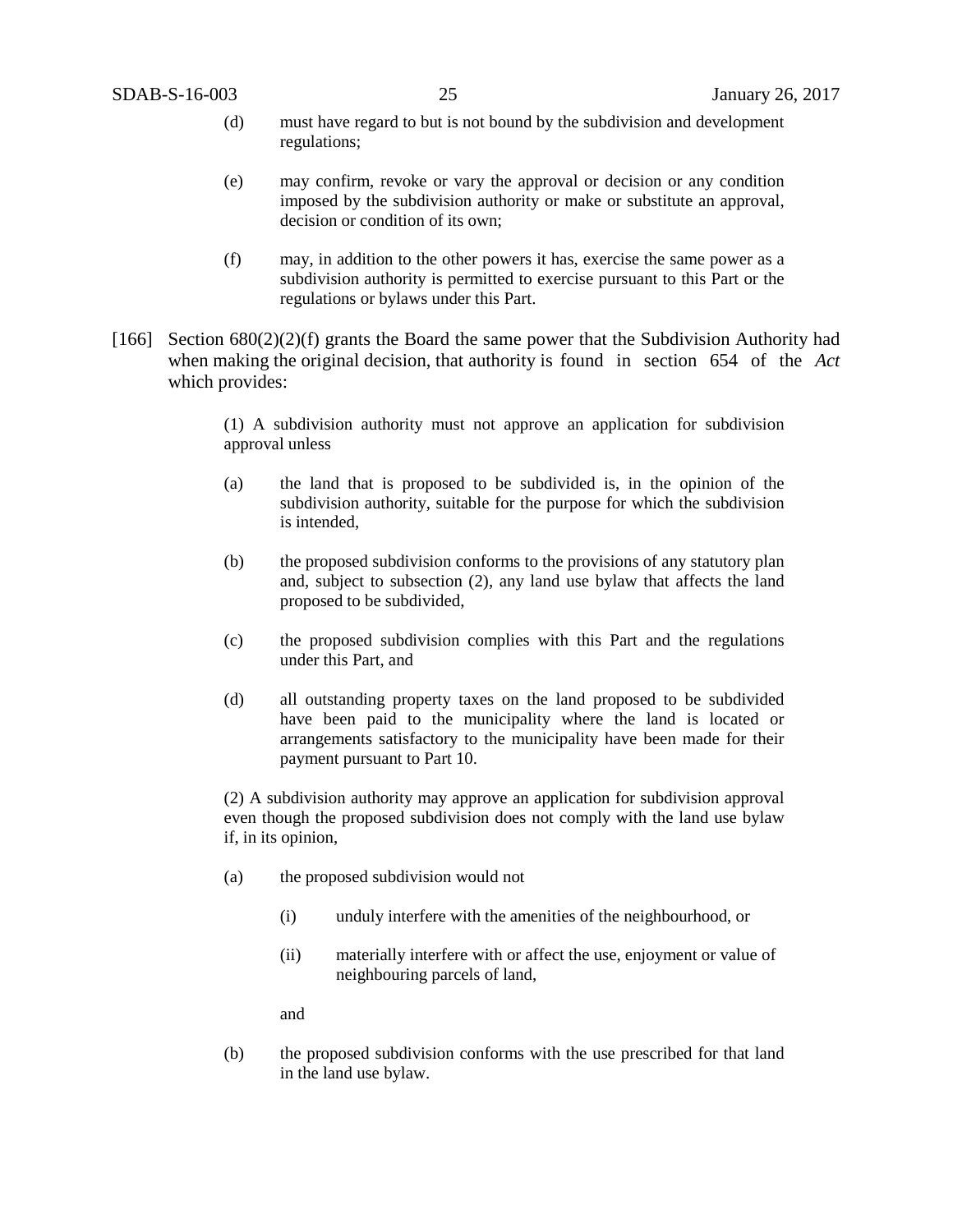- [167] The subject Site, Plan 9022286 Blk 1 Lot 6A (Lot 6A), is situated in the (RR) Rural Residential Zone ("RR Zone"). It is located in Westpoint Estates, a subdivision of the Windermere neighbourhood and is subject to the Windermere Area Structure Plan ("the Windermere ASP) and the Windermere Neighbourhood Structure Plan ("the Windermere NSP). Westpoint Estates was annexed from County of Strathcona agricultural lands and subdivided many years ago into large irregular top-of-bank Rural Residential Lots ("RR Lot") when the area was rural and far from any urban development or services. The City has since grown up around this area.
- [168] Lot 6A was created in the 1990s by a subdivision of Lot 6 removing a panhandle roadway access from the remainder of that Lot. Lot 6A is unique:
	- a. It is a regularly-shaped, rectangular corner Lot abutting 8A Avenue SW and Ellerslie Road and separated from the top-of-bank by Lot 6 and Lot 4.
	- b. Lot 6A is approximately 35.4 metres from north to south along 8A Avenue SW and 146.5 metres from east to west long along Ellerslie Road, for a Site area of 0.52 hectares.
	- c. It is much smaller than the 5 immediately surrounding Westpoint Estates RR Lots north of Ellerslie Road which extend to the top of bank, the DC Lot 7 to the west and the parcel of park space adjacent to the east.
	- d. Lot 6A abuts Ellerslie Road directly across from the Keswick neighbourhood.
	- e. It is much larger than the urban serviced RSL (Residential Small) Lots in the Keswick neighbourhood abutting Ellerslie road to the south.
	- f. Lot 6A has been vacant since it was created and a residence was never built on it. Based on the photographic evidence of the neighbours, Lot 6A is currently used for storage
- [169] The Appellant applied to create one additional RR Lot by subdividing Lot 6A into two equal rectangular Lots, each 0.26 hectares in Site area.
- [170] Despite earlier correspondence to the contrary with respect to water and sanitation, the Appellant does not wish to have municipal services for the two Lots.
- [171] The Subdivision Authority refused the subdivision application based on five reasons:
	- a. Non-compliance with one goal listed in section 3.1 of the Windermere NSP, to "[p]rotect the existing character of country residential communities through appropriate urban design (*i.e.* transitional land use, site planning and design."
	- b. Non-compliance with section 4.1.1 of the Windermere NSP.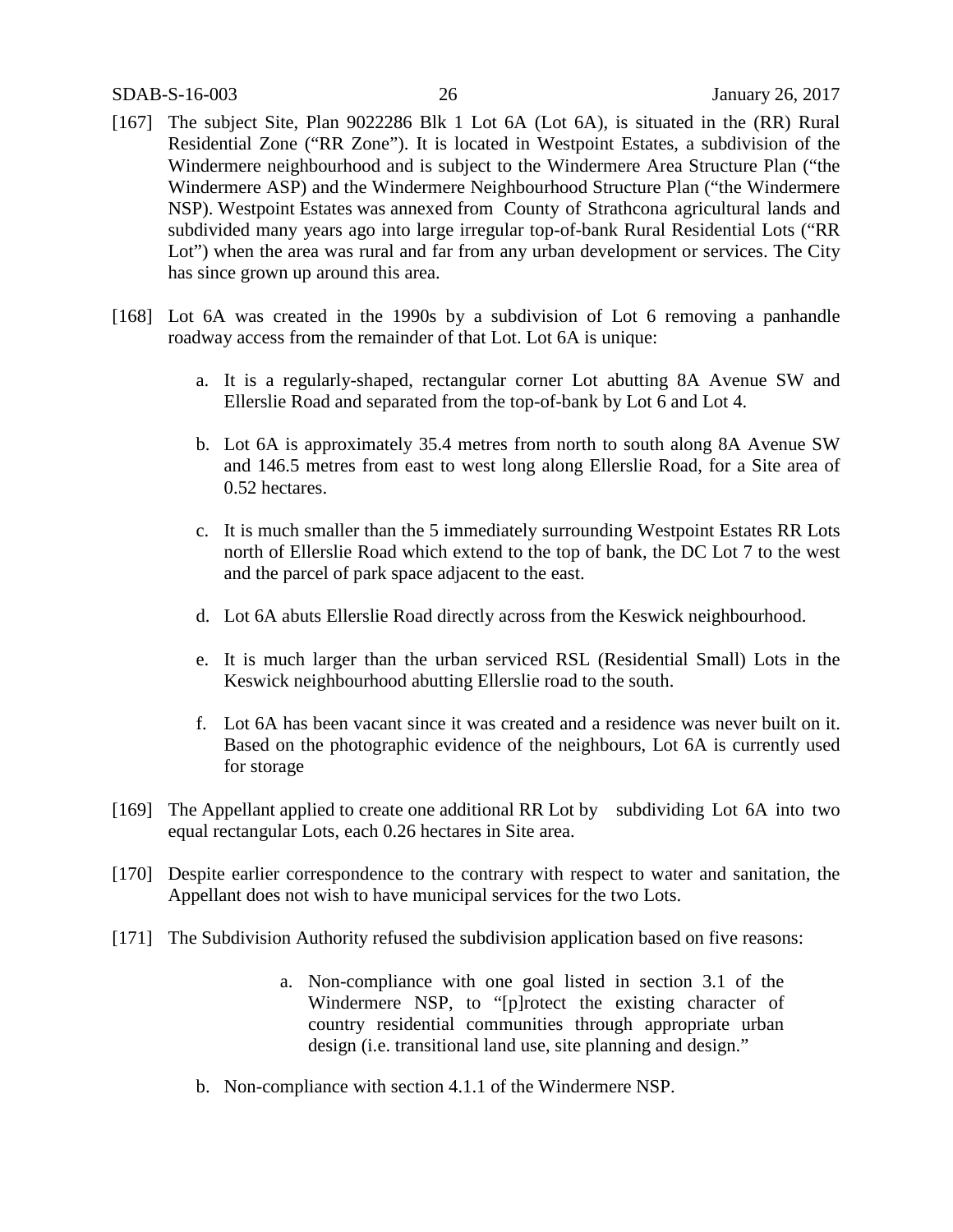- c. Non-compliance with the General Purpose of the RR Zone found in section 240.1 of the *Edmonton Zoning Bylaw ("*the *Bylaw").*
- d. Non-compliance with the 1.0 hectare minimum required Site area for the RR Zone found in section 240.4(1) of the *Bylaw*.
- e. Failure to provide a storm and sanitary servicing report identified as required to review the subdivision and to determine drainage requirements.
- [172] The Subdivision Authority argues that the Windermere NSP and the RR Zone provisions are self-evident and the non-compliance is obvious.
- [173] The fifth reason for refusal was prompted by the City's belief that the Appellant was seeking to connect to nearby municipal services. At the hearing it became evident that the Appellant was not seeking to connect to urban services. Nonetheless, the City proposed the imposition of several conditions requiring connection to municipal services should the subdivision be approved.
- [174] The Appellant objects to the imposition of conditions associated with the provision of municipal services to the two Lots and the imposition of various off-site levies, including the ARA and the roadside improvement assessment for the portion of Ellerslie Road adjacent to the two Lots.
- [175] The Appellant argues that the refusal is incorrect and the application should be allowed because:
	- a. The stated reasons are conclusions, not reasons. The Subdivision Authority merely quoted sections from the applicable plans and *Bylaw*. They failed to provide a necessary explanation to justify alleged non-compliance.
	- b. The subdivision complies with section 3.1 of the Windermere NSP because creating one additional country residential Lot will be consistent with the existing country residential development and character of the surrounding community. In addition, the subdivision will provide a transition as expressed in section 3.1 between the larger RR Lots to the north and the smaller urban Lots to the south.
	- c. The subdivision complies with section 4.1.1 of the Windermere NSP because the Use is not intended to be commercial. The proposed country residential Use will be sensitive to existing residential development and will not compromise the area's history.
	- d. The direction in section 4.1.1 of the Windermere NSP that parcels are not intended to be further subdivided does not apply in this case because: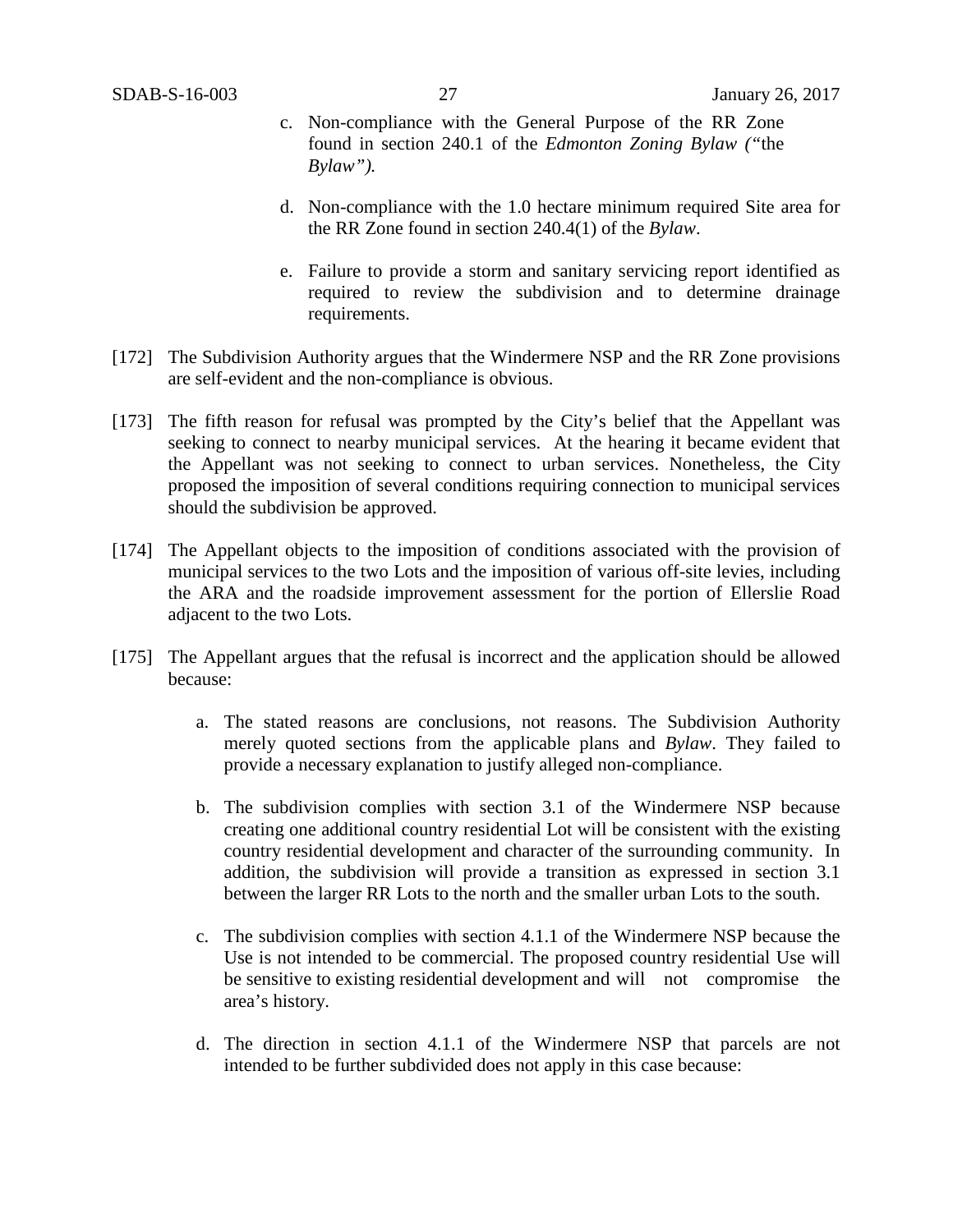- i) it applies only to existing country residential residences and this parcel has been vacant and has no improvements; and
- ii) it applies only to Lots that back onto the North Saskatchewan River valley, Lot 6A is an isolated parcel that fronts Ellerslie Road and does not back onto the North Saskatchewan River valley.
- e. The General Purpose of the RR Zone is merely an introductory clause. It is not a development regulation; therefore, it should not be a reason to deny the subdivision. In any event, the proposed development is consistent with the intent of the MDP cited in section 240.1, particularly policies 3.6, 4.2 and 4.4*.*
- f. Single Detached Housing is a Permitted Use so the proposed subdivision conforms to the *Bylaw.*
- g. The refusal is unfair because it is inconsistent with previous decisions including the rezoning of Lot 7, located two Lots to the west and redevelopment decisions for the Windermere Golf and Country Club and for Lot 3, located two Lots to the east.
- h. While the proposed Lots do not meet the minimum required Site area of 1.0 hectares, the subdivision should be allowed because:
	- i) there are other Lots in the community under 1.0 hectares;
	- ii) the applicant discussed the subdivision with his neighbours and received positive responses, with letters of support; and
	- iii) the proposed Houses will be comparable in size and value with the surrounding Lots and will not compromise the character of the community.
- i. The lack of documents cited as a reason for refusal is wrong because the demand was premature, unnecessary, excessive and too costly.
- j. The subdivision should be granted per section 617 of the *Act* because the Subdivision Authority has not shown why the greater public interest necessitates infringing the Applicant's rights.
- k. The subdivision complies with section 7 of the *Subdivision and Development Regulation.*
- [176] Per section 680(2)(a.1) of the *Act* the Board is not strictly bound by applicable statutory plans, but it must have regard to them. The three applicable statutory plans are the Windermere NSP, the Windermere ASP, and the MDP.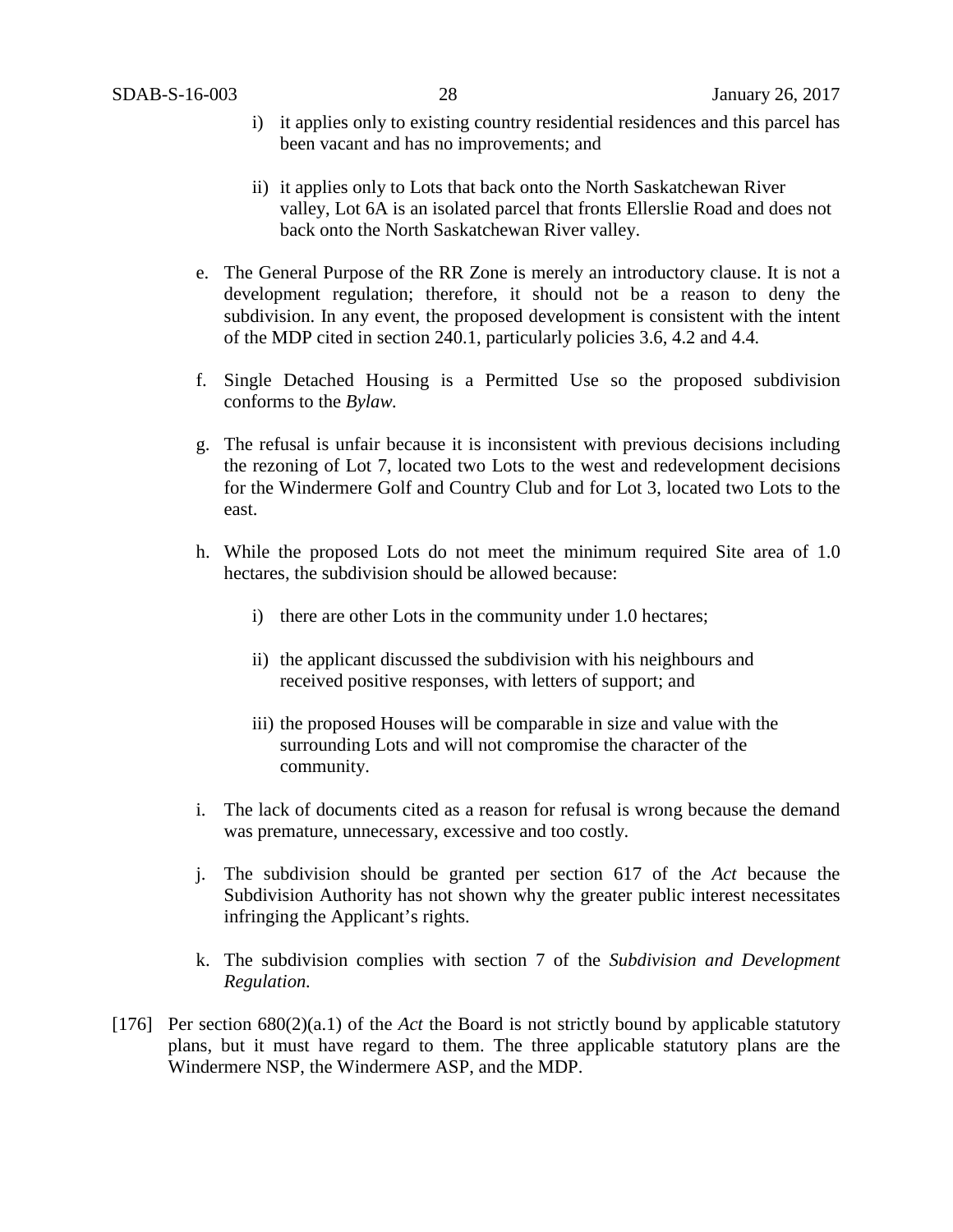- [177] The Board agrees with the Subdivision Authority's first reason for refusal that the proposed subdivision does not comply with one of the objectives stated in section 3.1 of the Windermere NSP. However, Board disagrees that this non-compliance is so selfevident that it requires no explanation.
- [178] The Board finds the proposed subdivision does not "[p]rotect the existing character of country residential communities through appropriate urban design (i.e. transitional land use, site planning and design" for the following reasons:
	- a. It will create two rectangular Lots. Each Lot will be approximately four times larger than the Lots in the Keswick subdivision to the south and four to eight times smaller than the 6 other Lots north of Ellerslie road. The subdivision appears on its face to be consistent with the goal in the sense that it creates a transition in Lot size.
	- b. However, when section 3.1 is read in context of the entire Plan, it is event that the proposed subdivision does not fall within meaning of transition in the Plan. Section 4.2.1 explains that a new Large Lot Residential ("LLR") area is to be established as a transitional land use for all three Country Residential areas including Westpoint Estates. The subject Site is not identified as an LLR Lot.
	- c. The Plan marks an area in grey for a chain of LLR Lots running from north to south along the entire eastern perimeter of the country residential Lots located east of 184 Street. It specifies parameters for size and servicing of these LLR Lots and prohibits their subdivision.
	- d. There is no similar LLR transition land use Lots identified for the portion of Westpoint estates adjacent to the subject Site. The Windermere NSP contemplates an abrupt change between the historic RR Lots and the newer suburban Keswick Lots.
	- e. Lot 6A is less than 150 metres in length. Subdividing what appears as a small island surrounded by five much larger country residential Lots is insufficient to create a transitional buffer zone on the southern perimeter of the country residential Lots along Ellerslie road and east of 184 Street.
	- f. The Board also disagrees with the Appellant's submission that two Lots (but no more) on what was formerly a driveway area will be consistent with the existing country residential development and the present character of the surrounding community.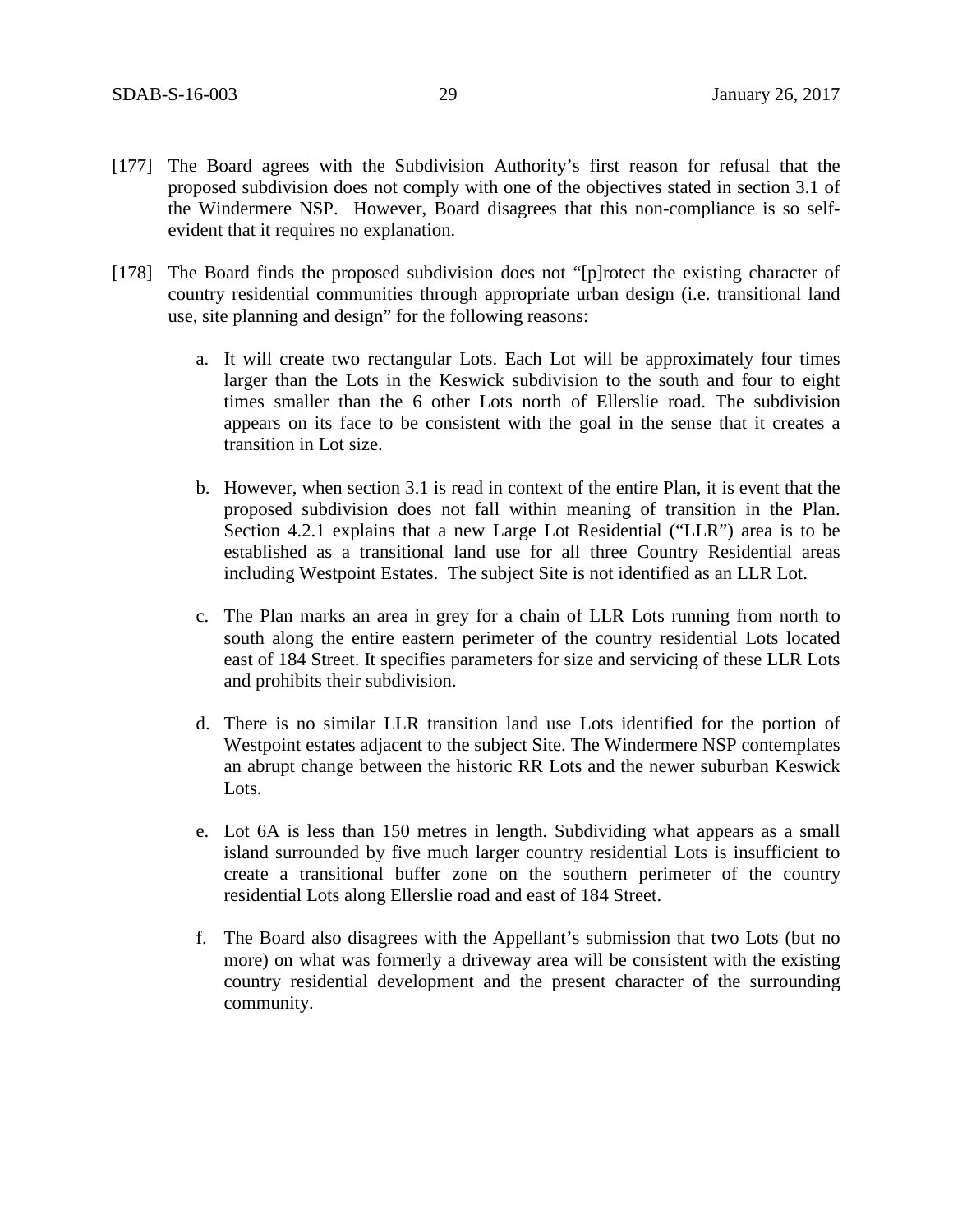- g. One residence can be developed of right as a Permitted Use on the 0.52 hectare area which comprises Lot 6A. Despite the Lot's anomalous features, development of a Single Detached House on it could be absorbed by the immediately abutting Lots (Lot 6 and Lot 4) thereby preserving the existing country residential landscape and feel. These abutting Lots are each 1.95 hectares, almost double the minimum required Site area.
- h. Two residences, on two separate Lots, occupying the same space would have a materially different impact. If Lot 6A is halved and the density doubled, the ensuing residential development is less able to be visually absorbed, especially given the large houses envisioned by the Appellant. The two new RR Lots at 0.26 hectares each will have substantially smaller buffer zones or potential for landscaping to separate each from the other than a single development on Lot 6A has placed between Lots 4 and 6. The new landscape will be markedly different from country residential and begin to resemble the suburban Keswick area.
- [179] The Board agrees with the Subdivision Authority's second reason for refusal. The proposed subdivision is contrary to section 4.1.1 of the Windermere NSP for the following reasons:
	- a. Section 4.1.1 provides that Windermere, Windermere Ridge and Westpoint Estates comprise existing country residential estate development within the plan boundary and directs that the existing residences are not to be further subdivided.
	- b. The Appellant argues that the direction against further subdivision should not apply as Lot 6A has been vacant (without a house or residence) since its creation and the direction only applies to the larger top-of-bank Lots.
	- c. The Board does not agree that the existence of a house or residence should determine whether or not the direction against further subdivision applies.
	- d. As the Appellant notes, subdivision applies to parcels of land, not to residences. Further the Appellant's interpretation that RR Lots could be subdivided and developed if vacant, but not if a residence has been previously built, has no planning rationale and would lead to absurd results.
	- e. Read in context, the purpose of section 4.1.1 is twofold. It is intended to preserve a set number of pre-existing, large, un-serviced RR Lots, but not to increase that number by adding new RR Lots through further subdivision.
	- f. Nothing in the Plan excludes Lot 6A from the application of the direction against subdivision. To the contrary, Lot 6A is located in Westpoint Estates, and falls within the existing country residential estate development described in section 4.1.1 and in other sections and diagrams in the Plan.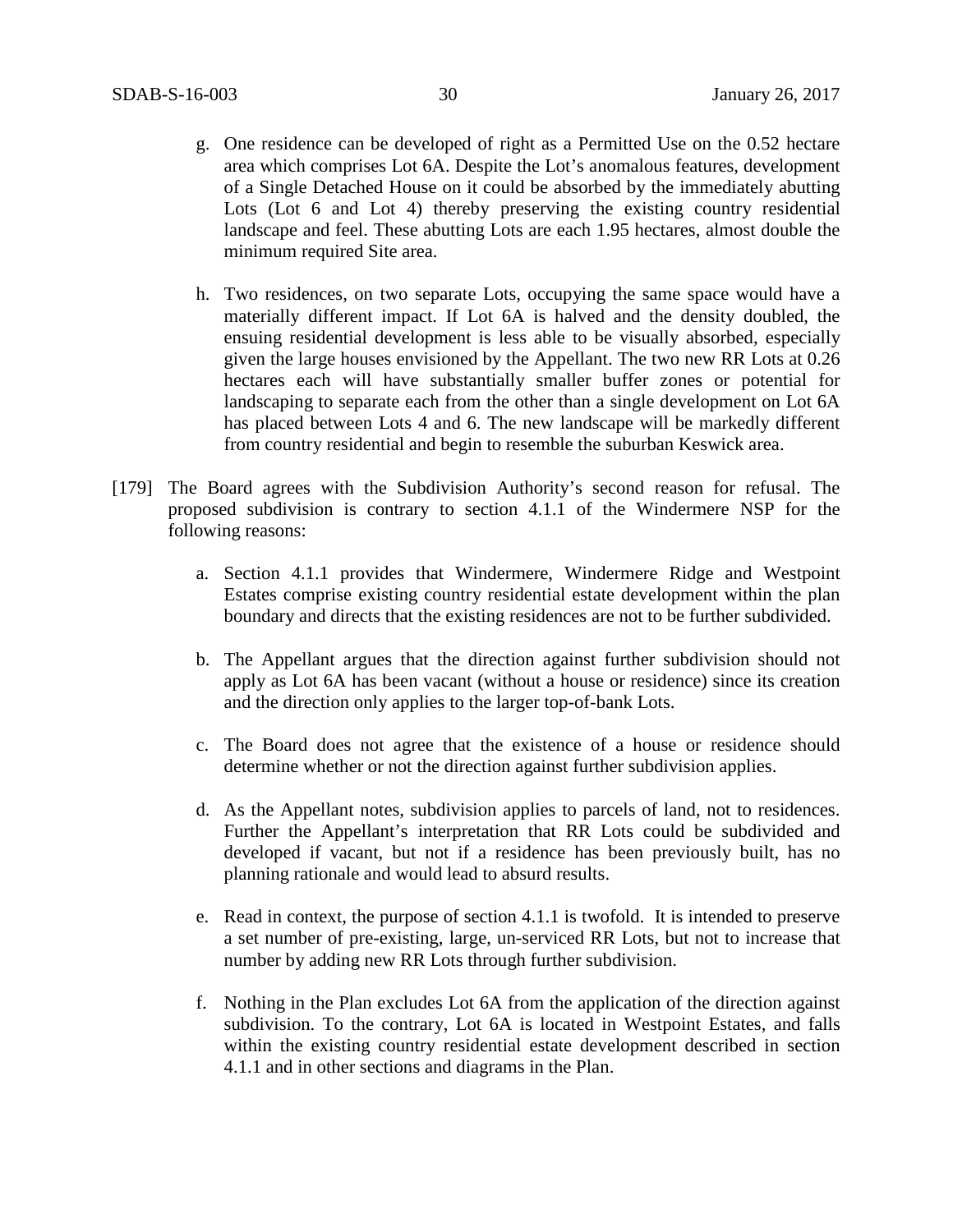- g. Therefore, Lot 6A is one of the identified RR Lots to which the direction against further subdivision applies and the proposed subdivision is not in compliance with the direction in section 4.1.1.
- [180] The Board considered whether the proposed subdivision complies with the listed Uses, the General Purpose and development regulations for the RR Zone contained in the *Bylaw*.
- [181] Per section 680(2)(d) of the *Act,* the Board may not approve a subdivision unless it conforms with the Uses referred to in the *Bylaw*.
- [182] The Proposed Use, Single Detached Housing, is a Permitted Use listed in the RR Zone, per section 240.2(4). The Board finds that the subdivision conforms to the Use prescribed.
- [183] The Board disagrees with Appellant that the General Purpose of a particular Zone is not relevant to a subdivision decision. Section 654(2) of the *Act* empowers the Subdivision Authority to approve a subdivision in certain circumstances notwithstanding that "the proposed subdivision does not comply with the land use bylaw." There is no restriction in the *Act* limiting the usual meaning of "land use bylaw" to development regulations and listed Uses.
- [184] Further the General Purpose for each Zone is a direction of City Council which gives guidance and context, thereby informing both development and subdivision decisions. There is no planning reason to disregard it.
- [185] The Board also notes that the Appellant himself seeks subdivision without the imposition of conditions requiring the provision of municipal services that are standard in urban residential zones. It is the General Purpose of the RR Zone which provides the foundation for the exception which the Appellant seeks. The General Purpose stipulates that the RR Zone contemplates residential development generally without requiring connection to a full range of urban utility services.
- [186] Conformance with the General Purpose of the RR Zone in section 240.1 of the *Bylaw* is a relevant factor for the Board to consider in approving the subdivision and assessing proposed conditions.
- [187] Section 240.1 provides:

The purpose of this Zone is to provide for Single Detached Residential development of a permanent nature in a rural setting, generally without the provision of the full range of urban utility services. The RR Zone is intended to regulate rural residential development within existing rural residential subdivisions that existed prior to the passage of this Bylaw, and is not intended to facilitate future rural residential development and subdivision, which is contrary to the Municipal Development Plan.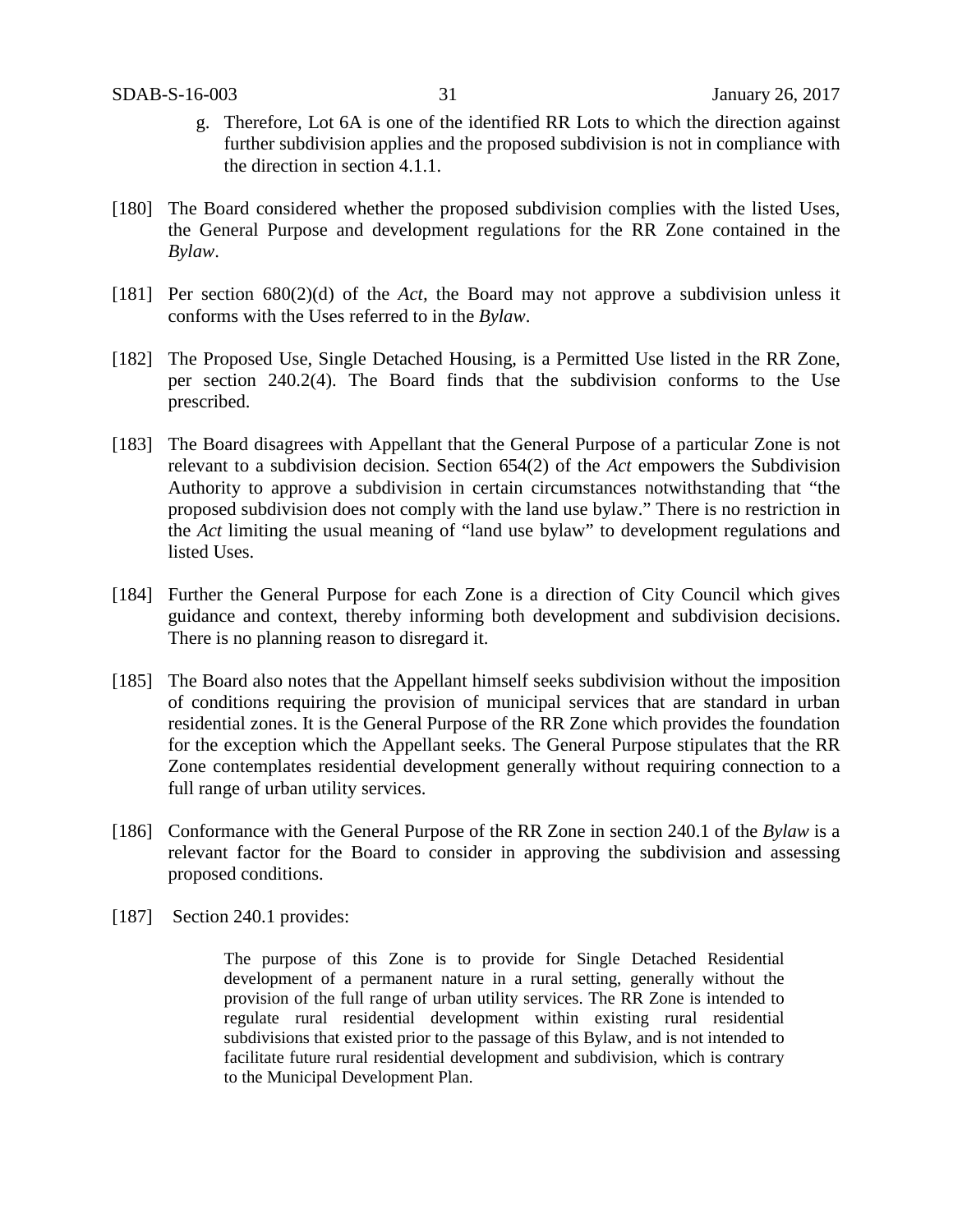- [188] Lot 6A was created by subdivision in 1990, accordingly it is one of the "existing rural residential subdivisions that existed prior to the passage of this *Bylaw*." The Appellant seeks to subdivide Lot 6A for future residential development. However, the Appellant agued that the restriction does not apply because the subdivision is consistent with policies 3.6, 4.2 and 4.4 of the MDP.
- [189] Based on a plain reading of section 240.1, the Board finds that the phrase ", which is contrary to the Municipal Development Plan." refers to the immediately prior phrase "future rural residential development and subdivision" and indicates that any future rural residential development and subdivision in an RR Zone is contrary to the MDP.
- [190] While the Board accepts the Appellant's submission that the proposed development complies with some of the policies enunciated in the MDP, it finds that a subdivision which adds to the number of un-serviced Lots and increases density in a preexisting RR Zone which is now adjacent to fully serviced urban developments is not consistent with Policy 3.6.1.6, nor with other policies in the MDP.
- [191] The Board accepts the Subdivision Authority's position that both the current MDP and its predecessor are designed to protect existing RR Lots, but not to increase their numbers, as the urban neighbourhoods expand up to the existing country residential areas. The Board agrees that approving additional un-serviced Lots when municipal services are available is not consistent with planning principles and orderly, economical and beneficial development.
- [192] Lot 6A is currently non-compliant at 0.52 hectares in Site area and the proposed Lots will each measure 0.26 hectares in Site area. This is contrary to the plain wording of the development regulation in section 240.4(1) which states: "The minimum Site Area shall be 1.0 ha."
- [193] The Board finds that the proposed subdivision is contrary to the General Purpose of the RR Zone (section 240.1) and will result in two Lots which do not comply with minimum required Site area of 1.0 hectares per section 240.4(1) of the RR Zone.
- [194] Section 654(2) of the *Act*, gives the Board discretion to approve the subdivision despite non-compliance with *Bylaw*, if it would not unduly interfere with the amenities of the neighbourhood, or materially interfere with or affect the use, enjoyment or value of neighbouring parcels of land.
- [195] In making this determination the Board has considered the impacts of noncompliance with the *Bylaw* in isolation and the impacts of noncompliance with the *Bylaw* in the context of the Appellant's request that the Board also impose no conditions requiring the provision of municipal services to the new Lots.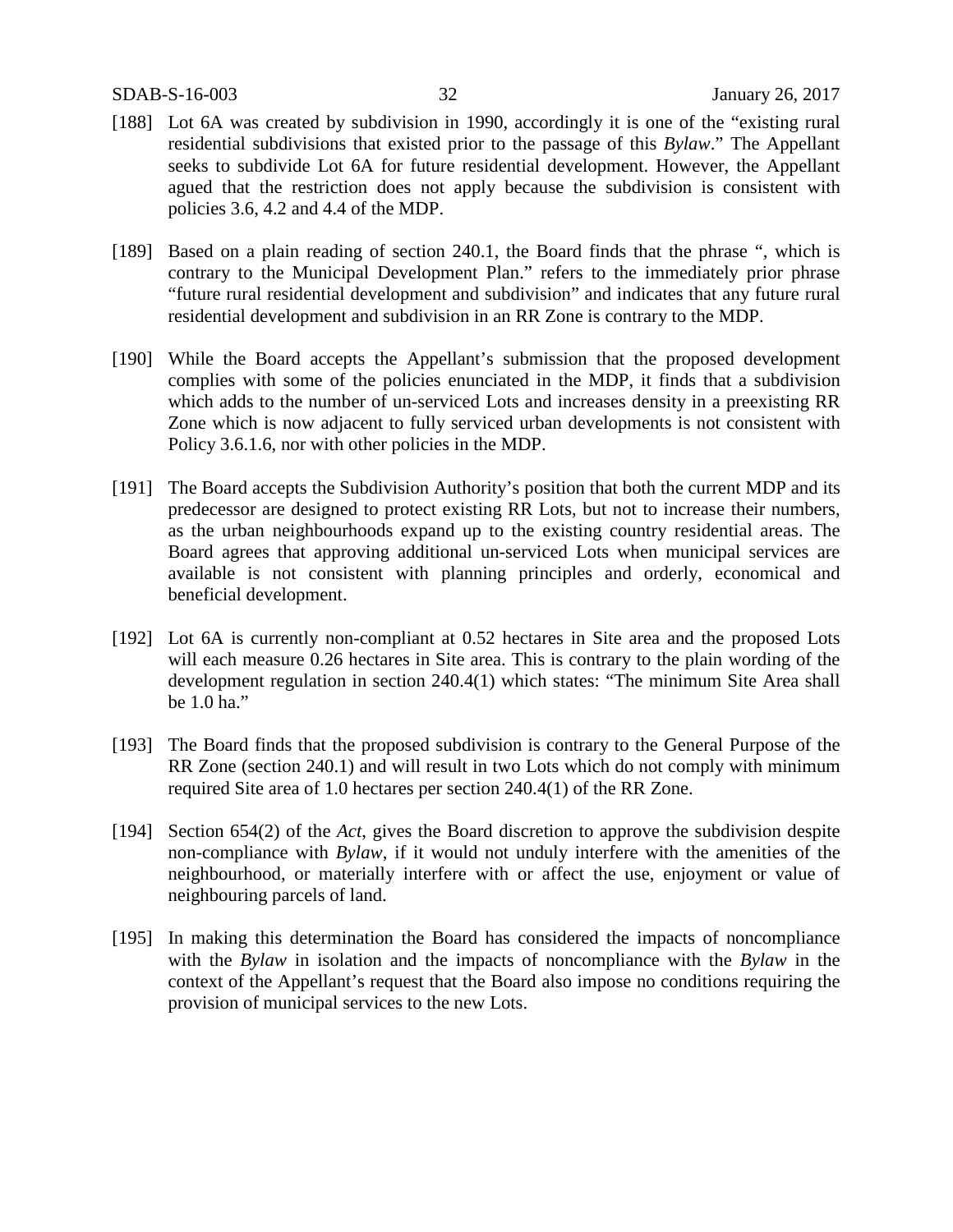SDAB-S-16-003 33 January 26, 2017

- [196] The Board finds that non-conformity with sections 240.1 and 240.4(1), regardless of the conditions, could unduly interfere with the amenities of the neighbourhood, or materially interfere with or affect the use, enjoyment or value of neighbouring parcels of land for the following reasons:
	- a. The Subdivision Authority argued that a material adverse impact was created by the sheer magnitude of the non-conformity with required Site area (0.74 hectares or approximately one fourth of the minimum required for each Lot). The Board disagrees with a conclusion based solely on this factor. While impact is often positively correlated with the magnitude of non-compliance, this is not always true. The Board finds that magnitude of the non-compliance is a factor to be considered, but alone it is not determinative.
	- b. Based on the evidence of all parties as at the time of the hearing, support for the subdivision was mixed. Two of the five RR Lot owners were unsure about the subdivision. The owners of the abutting Lot to the northeast (Lot 4) and the next Lot to the east (Lot 3) do not support the subdivision - they provided written opposition and appeared before the Board in person. The sole neighbour in support of the subdivision is the owner of the abutting property to the west (Lot 6), who purchased it from the Appellant.
	- c. The owners of Lots 3 and 4 opined that the subdivision would negatively impact the value of their properties. However, the Board received no further evidence to confirm or quantify the existence of a potential adverse financial impact.
	- d. The Keswick suburban subdivision is directly south of Lot 6A. The Board finds that the proposed subdivision is unlikely to have a negative impact on those properties as the suburban RSL Lots to the south are significantly denser and are separated from the subject Site by Landscaping and Ellerslie Road.
	- e. To the north of Ellerslie Road, Westpoint Estates is comprised of 29 Lots separated into two areas by 184 Street, a green space and a ravine. The subject Site is on the west portion.
	- f. The 22 Westpoint Estates Lots to the east of 184 Street range in size from 0.41 hectares to 0.53 hectares. Some are serviced, others are not. The east Lots are separated from the subject Site by 184 Street, a ravine and a greenspace along Ellerslie Road. Based on the evidence of the neighbours in opposition, the east Lots are not visible from the west Lots. Non-conformance with the Bylaw is unlikely to impact these Lots given the visual and physical separation.
	- g. The immediate vicinity west of 184 Street is most germane to assessing the impact of the proposed subdivision on neigbouring properties. Five top-of-bank RR Lots ranging in size from 1.95 to 2.31 hectares surround Lot 6A. The residential DC Lot with a Site area of 1.06 hectares is located two Lots to the west. The park space across 184 Street to the east is greater than 1.0 hectares.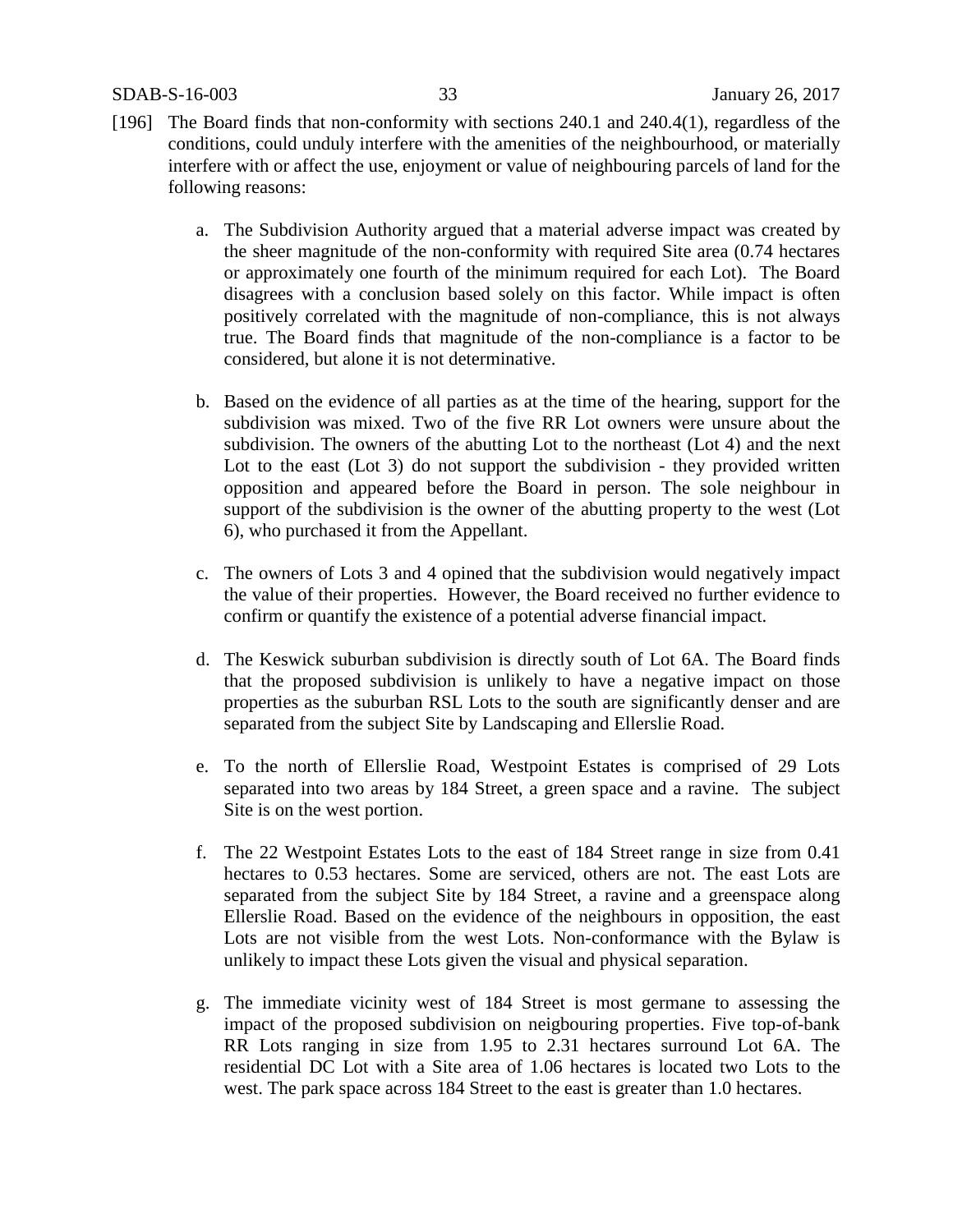- h. Apart from Lot 6A, the east portion of Westgate Estates is a typical country residential area, characterized by extremely large residential Lots located at significant distances from one another and backing onto the top-of-bank green space. Abundance of space is a major factor in the use and enjoyment of these Lots.
- i. Lot 6A is very different from the others. It is a rectangular shape, considerably smaller and shallower than the others. It fronts onto two roadways and backs onto Lot 4.
- j. Based on the submitted evidence, given the location and narrow rectangular configuration of Lot 6A, splitting it into two Lots and doubling the density, creates the potential for two permitted residential developments that will stand out significantly and create a material visual impact.
- k. Given the relatively smaller Lot size (approximately one eighth the Site area of the two adjacent Lots), the new developments will be located in uncharacteristically close proximity to both the larger neighbouring Lots and to one another. Lots 4 and 6 will not be able to absorb this density in the way they could absorb a single residence. The Appellant's own submission (Tab 6, Appellants submission) showing the compliant building pocket demonstrates the impact that two residences in close proximity on abutting smaller 0.26 hectares. Lots will have on the existing country residential landscape. The Appellant has indicated an intention to build large houses, comparable in size to those on the neighbouring properties.
- l. The Appellant argues that City Council has adopted a policy in favour of infill and that change is part of infill. While this may be true in general, it is not true for legacy Lots in RR Zones. The *Bylaw* and the Plan both promote the preservation of existing RR Lots as they are and prohibit the creation of new RR Lots through further subdivision.
- m. The Board concludes that allowing this subdivision and doubling the density on this already uncharacteristically small rectangular Lot, contrary to the Plan and in non-compliance with the *Bylaw,* will change the existing country residential character of this portion of the RR Zone in a manner which causes a material adverse impact on neigbouring properties which currently enjoy abundant space and a rural setting.
- [197] In assessing the potential impact of subdividing Lot 6A despite non-compliance with the 1.0 hectare Site area requirement, the Board is also mindful that the Appellant seeks approval for two 0.26 hectare RR Lots which will remain un-serviced due to the financial considerations.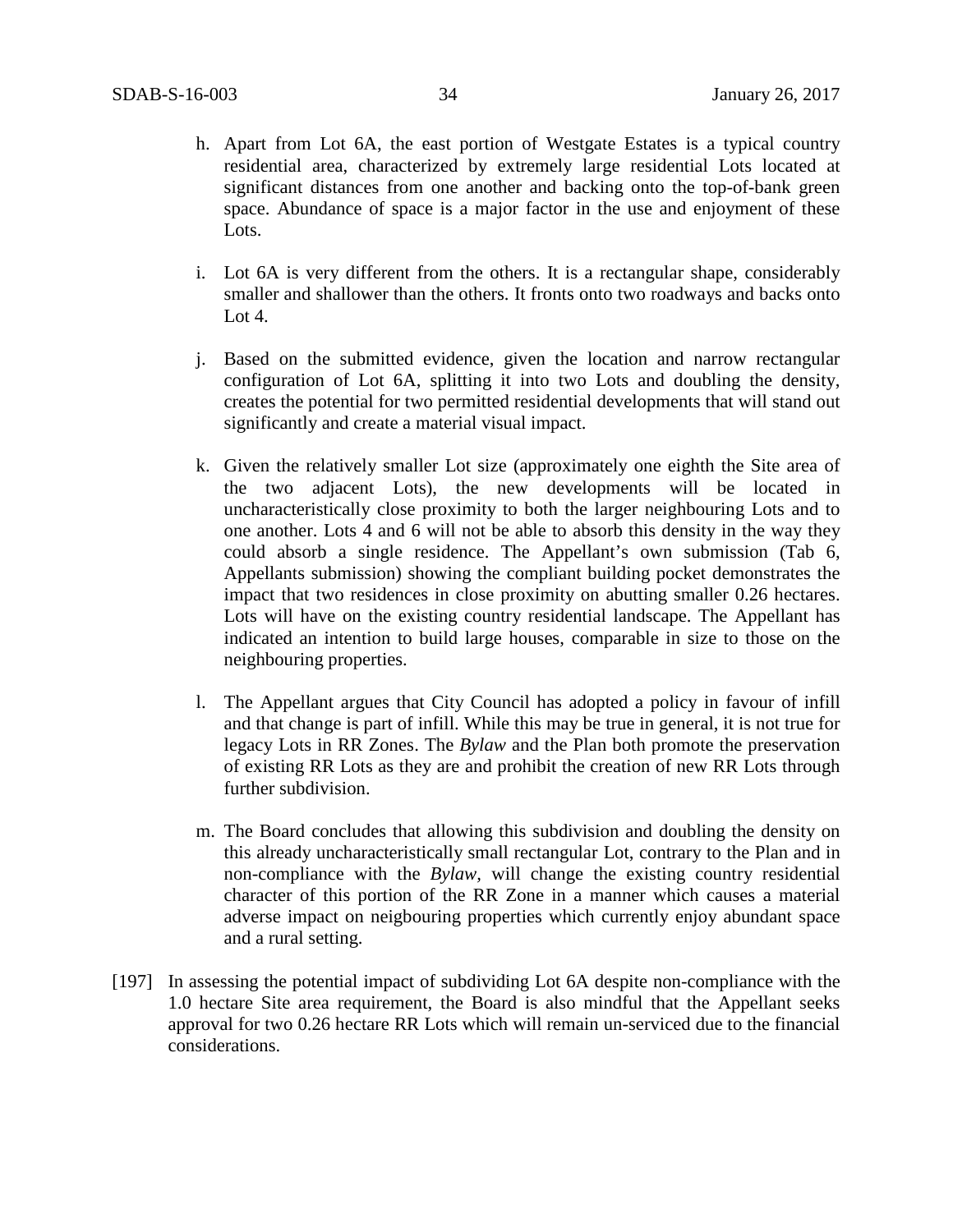- [198] The RR Zone regulates the existing legacy Lots that were created many years ago in formerly rural settings which have become surrounded by the City's urban development. Unusually large Site areas and lack of urban servicing were two key characteristics of RR Lots.
- [199] The Board heard evidence that these characteristics are related. The lack of available municipal servicing was a part of the planning rational for the larger minimum required Site area. The Subdivision Authority argued that if the subdivision is permitted, then servicing must be required in keeping with the commitment not to increase the number of un-serviced Lots surrounded by urban development.
- [200] The Appellant argued the RR Zone contemplates un-serviced Lots and that conditions requiring the two Lots to receive municipal services were unnecessary, unfair and unreasonable.
- [201] The Board finds that urban servicing is not mandatory in the RR Zone. The Windermere NSP encourages, but does not oblige, owners of legacy Lots to provide municipal services (section 4.1.1). Similarly, the General Purpose of the RR Zone (section 240.1) recognizes these Lots exist generally without the provision of the full range of urban utility services. However, this exception is limited to existing Lots and for the reasons outlined above is part of the rationale for not allowing further subdivision.
- [202] The Board heard much evidence from EPCOR and various City Departments about proposed conditions requiring municipal services to be provided to the Subdivision and about which properties would potentially benefit from the conditions imposed on this subdivision.
- [203] The Subdivision Authority submitted that the 1.0 hectares minimum Site area was required to separate grey water from black water. They submitted that the 1.0 hectare standard may or may not be out of date; however, the Windermere NSP was passed in 2006 and both it and the RR Zone have been revised on several occasions and the minimum Site area for un-serviced Lots remains unchanged by City Council.
- [204] During their submissions, both parties referred to the newest country residential estate area, Windermere Ridge Estates. According to the Windermere NSP, this area has been built to an urban and serviced standard (unlike Westpoint Estates). These newer legacy Lots are zoned Direct Control to accommodate single family residential development in a rural setting, generally without the full range of urban utility services, with appropriate development criteria to ensure compatibility with the character of the surrounding area. They allow for smaller site areas (0.20 hectares), but include the development regulation proviso: Water supply and sewage disposal for each Lot shall be provided in accordance with the Public Health Act regulations, except that no in-ground disposal of sanitary wastes, including septic fields and mounds shall be permitted. (DC2 550).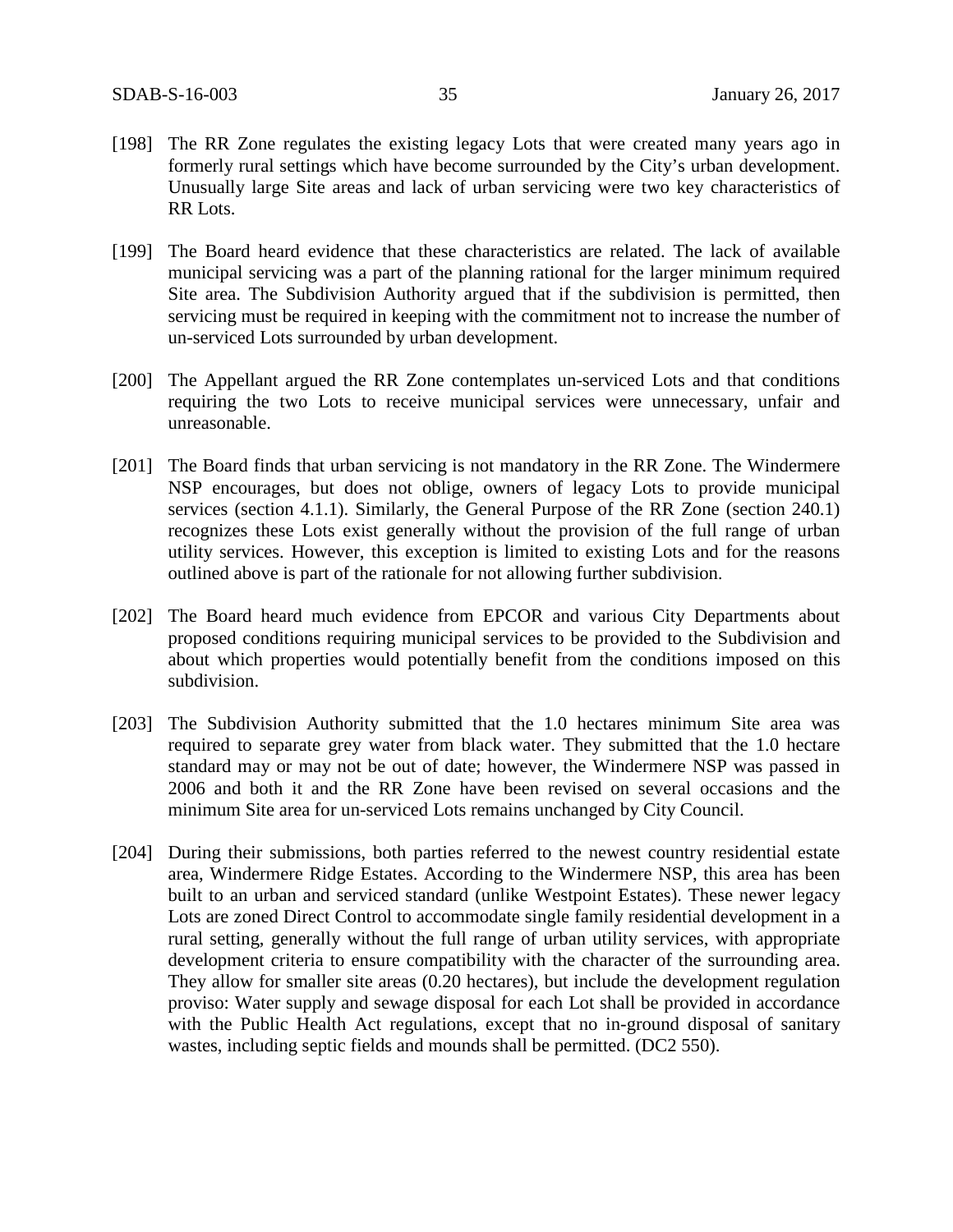- [205] In support of the application for subdivision, the Appellant also pointed to the fact that Lots in the grey transition zone permit minimum Site areas of 0.10 hectares. However, the Board notes that those Lots must be fully serviced to an urban standard. This again demonstrates a relationship between Lot size and servicing.
- [206] Neither party provided a definitive answer to the question of whether two abutting 0.26 hectares, un-serviced RR Lots could create an adverse impact for the neighbouring properties, especially with respect to sanitary services. Although both parties acknowledged that other regulations would apply.
- [207] Based on the submitted information, the Board is not satisfied that the test in section 654(2)(a) is met if two abutting 0.26 hectares. RR Lots are approved despite noncompliance with the *Bylaw* and conditions are not imposed requiring the provision of municipal servicing, particularly for sanitation.
- [208] The Subdivision Authority cited failure of the Appellant to provide a storm and sanitary servicing report it required to review the application as its final reason for refusal.
- [209] At the time of application, the Subdivision Authority understood the Appellant wanted water and sanitary services. The Appellant clarified that no services are wanted and therefore he believes the demand for information is unnecessary and unfair. He has not provided the report.
- [210] The Subdivision Authority maintains the information is needed as part of the assessment of requirements and argues in part that it was unable to provide all required details of the servicing conditions as the Appellant had taken the position that servicing was not needed and consequently did not supply the information necessary to determine the specifics of servicing.
- [211] At the end of the hearing, the Appellant also argued that there are several unfair uncertainties in the proposed conditions and that Subdivision Authority must be very specific about what they require in the conditions because there are extremely high costs associated with the proposed conditions.
- [212] The Board recognizes that some latitude with respect to the particulars of conditions is necessarily involved in the subdivision process and is achieved through servicing agreements. However, with the present lack of information and the uncertainty as to the substantive obligations incorporated the conditions and the impact of not requiring municipal services (particularly drainage and sanitary services), the Board is unable to determine whether or not the proposed conditions should be removed or whether or not the conditions as proposed are sufficiently certain to address concerns raised by two abutting, 0.26 hectares, un-serviced RR Lots at this location.
- [213] This is also a reason to deny the appeal.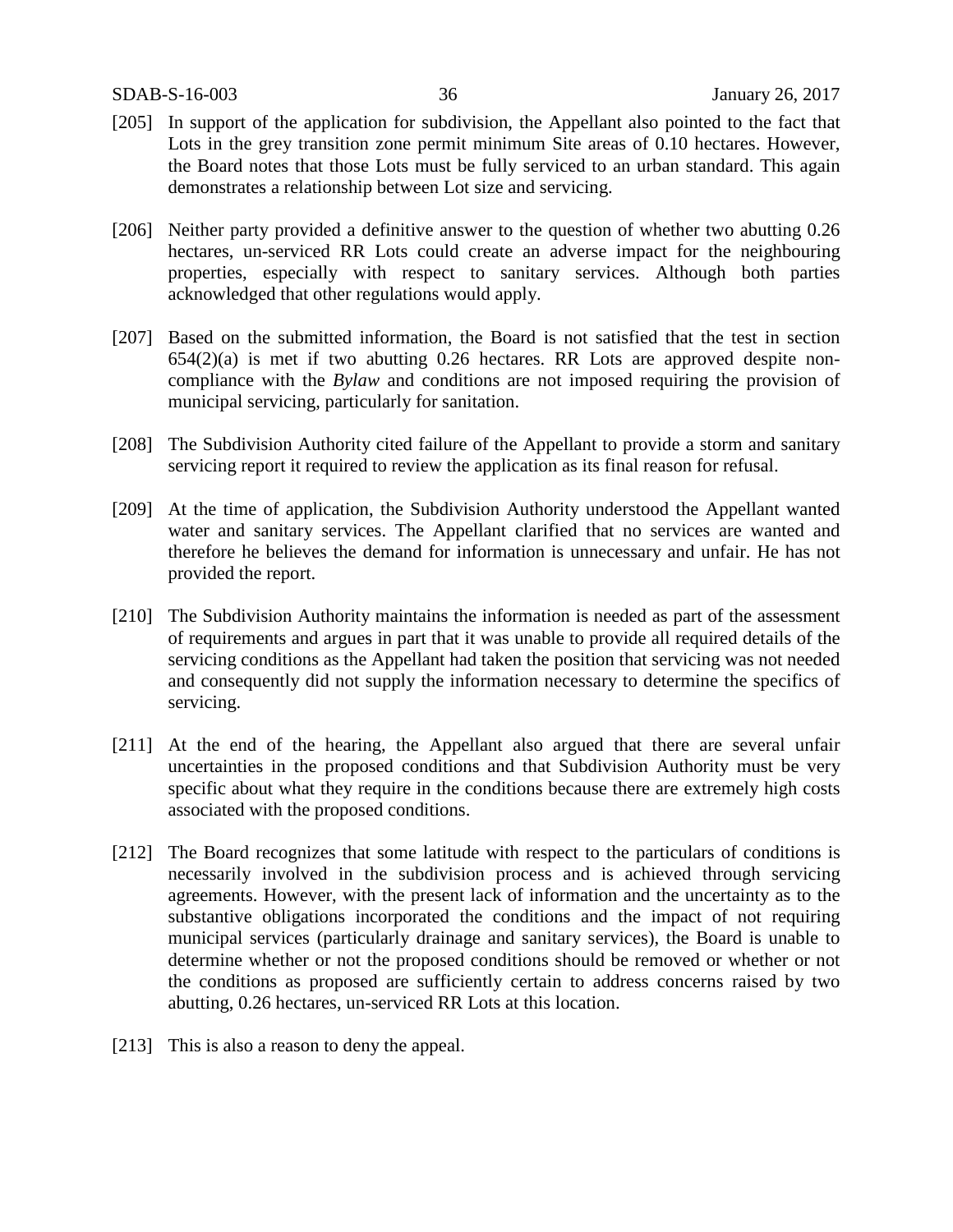- [214] Despite recognizing the Board is not bound by precedent, the Appellant argued that the subdivision should be approved without many of the proposed conditions as part of a general expectation of fairness given three earlier decisions by the Subdivision Authority and by the Development Authority pertaining to Lot 7, the Windermere Golf Course and Lot 3.
- [215] While it is true that the Board is not bound by precedent and must consider each case on its individual merit, it is also true that the Board owes all appellants an overriding duty of fairness.
- [216] The Board finds the cited decisions are not entirely comparable and it would not be appropriate to impose conditions based on select portions of those decisions.
- [217] Lot 3 involved a development permit application on a 1.95 hectare RR Lot. The Subdivision Authority agreed that certain conditions, including the ARAs and service assessments, were left out in error. It is not good planning to impose conditions for the current subdivision on the basis of an error made in a prior development case as that would perpetuate the error and improperly move costs from applicants to the general rate base contrary to City Bylaws and policies.
- [218] Lot 7 involved the subdivision and rezoning of an (AG) Agricultural Site to Direct Control. Conditions were applied as part of a more fulsome process where City Council itself exercised more control. The Subdivision Authority indicated that the ARA was applied to Lot 7 and that a road improvement was not assessed based on the road conditions at that time and the fact the existing road would not need to be disturbed. Lot 7 was 1.05 hectares in Site area.
- [219] The Development Permit application for the Windermere Golf Course involved development on exempted lands and did not involve any use of the top-of-bank portion of land located within the catchment area.
- [220] During the hearing, the Subdivision Authority suggested that the Appellant was pursuing an inappropriate course of conduct in coming to the Board seeking relief from conditions that would otherwise be imposed as part of subdivision in concert with a usual rezoning application.
- [221] Through the hearing, it became evident that Lot 6A is unusual and possibly unsuited to the RR Zone. It might be more amendable to rezoning as Direct Control (in accordance with the General Purpose and Application of the (DC2) Site Specific Development Control Provisions in sections 720.1 and 720.2 of the *Bylaw)* than to simple subdivision within the RR Zone.
- [222] However, the Board finds nothing untoward *per se* about the Appellant's choice to pursue subdivision over rezoning to Direct Control based on financial reasons.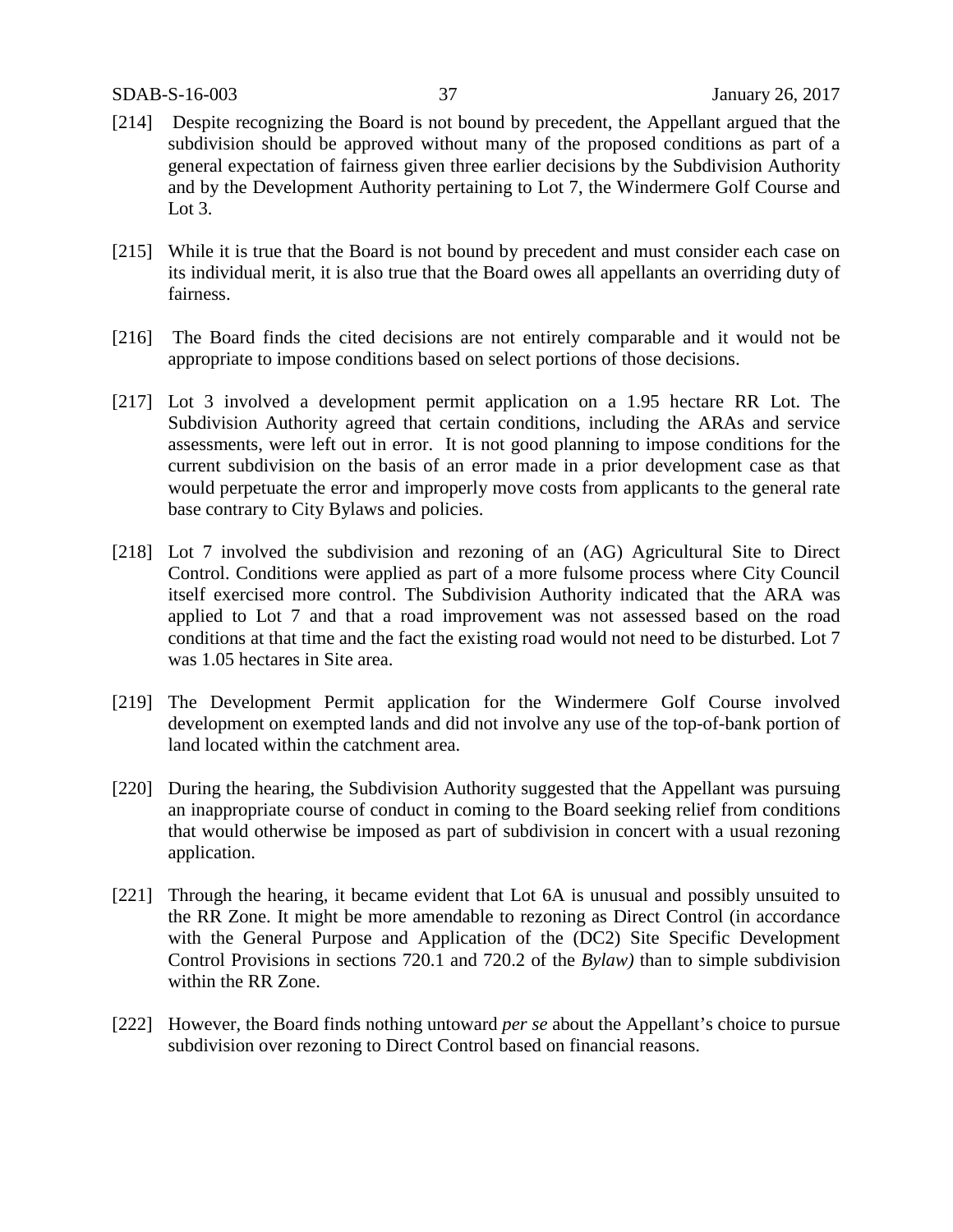[223] Taking all the above factors into account, the Board confirms the decision of the Subdivision Authority to deny the application for subdivision.

KCheniau of

Ms. K. Cherniawsky, Presiding Officer Subdivision and Development Appeal Board

Board members in attendance: Mr. V. Laberge, Ms. G. Harris, Mr. L. Pratt